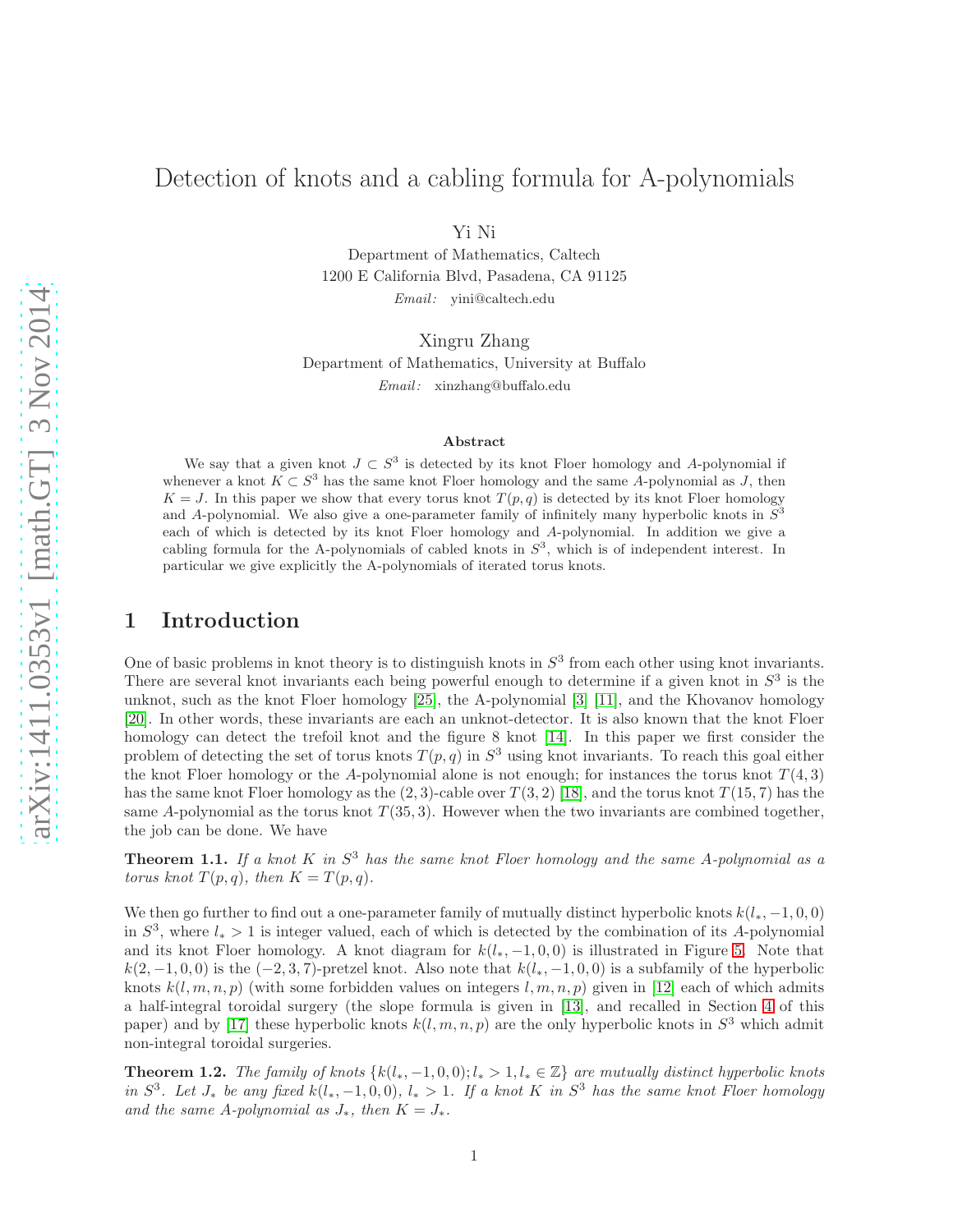The key input from the knot Floer homology in proving Theorems [1.1](#page-0-0) and [1.2](#page-0-1) is that  $K$  is fibred [\[14,](#page-28-3) [23\]](#page-28-8) (since  $T(p,q)$  or  $J_*$  is) and has the same Alexander polynomial as  $T(p,q)$  or  $J_*$  [\[24\]](#page-28-9). With these conditions (conclusions) in place, we can then identify the knot using the A-polynomial and the Alexander polynomial (in particular the genus of the knot). The proof of Theorems [1.1](#page-0-0) will be given in Section [3](#page-10-0) after we prepare some general properties on A-polynomials in Section [2,](#page-1-0) where we also derive a cabling formula for A-polynomials of cabled knots in  $S<sup>3</sup>$  (Theorem [2.10\)](#page-6-0) and in particular we give explicitly the A-polynomials of iterated torus knots (Corollary [2.14\)](#page-9-0). The argument for Theorem [1.2](#page-0-1) is more involved than that for Theorem [1.1,](#page-0-0) for which we need to make some more preparations (besides those made in Section [2\)](#page-1-0) in the next three sections. In Section [4](#page-11-0) we collect some topological properties about the family of knots  $k(l, m, n, p)$ , in particular we give a complete genus formula for  $k(l, m, n, p)$ and show that  $k(l_*,-1,0,0)$  is a class of small knots in  $S^3$ . In Section [5](#page-15-1) we collect some info about the A-polynomials of the knots  $k(l, m, n, p)$  without knowing the explicit formulas of the A-polynomials, and with such info we are able to show that if a hyperbolic knot K has the same A-polynomial as a given  $J_* = k(l_*,-1,0,0)$ , then K has the same half-integral toroidal surgery slope as  $J_*$  and K is one of  $k(l, m, 0, p)$  with l being divisible by  $2p - 1$ . We then in Section [6](#page-20-0) identify each  $J_* = k(l_*, -1, 0, 0)$ among  $k(l, m, 0, p)$  with  $(2p - 1)l$  using the genus formula and the half-integral toroidal slope formula for  $k(l, m, 0, p)$ . Results obtained in these three sections, together with some results from Section [2,](#page-1-0) are applied in Section [7](#page-24-0) to complete the proof of Theorem [1.2.](#page-0-1)

Note that the A-polynomial  $A_{\kappa}(x, y)$  (for a knot K in  $S^3$ ) used in this paper is a slightly modified version of the original A-polynomial given in [\[8\]](#page-28-10). The only difference is that in the current version, the A-polynomial of the unknot is 1 and  $y - 1$  may possibly occur as a factor in  $A_K(x, y)$  for certain knots K contributed by some component of the character variety of the knot exterior containing characters of irreducible representations; while in the original version  $y - 1$  is a factor of the A-polynomial for every knot contributed by the unique component of the character variety of the knot exterior consisting of characters of reducible representations (see Section [2](#page-1-0) for details). The current version contains a bit more information than the original one.

Acknowledgements. The first author was partially supported by NSF grant numbers DMS-1103976, DMS-1252992, and an Alfred P. Sloan Research Fellowship.

## <span id="page-1-0"></span>2 Some properties of A-polynomials

First we need to recall some background material on A-polynomials and set up some notations. For a finitely generated group Γ,  $R(\Gamma)$  denotes the set of representations (i.e. group homomorphisms) from Γ to  $SL_2(\mathbb{C})$ . For each representation  $\rho \in R(\Gamma)$ , its character  $\chi_{\rho}$  is the complex valued function  $\chi_{\rho} : \Gamma \rightarrow \mathbb{C}$ defined by  $\chi_{\rho}(\gamma) = trace(\rho(\gamma))$  for  $\gamma \in \Gamma$ . Let  $X(\Gamma)$  be the set of characters of representations in  $R(\Gamma)$ and  $t : R(\Gamma) \to X(\Gamma)$  the map sending  $\rho$  to  $\chi_{\rho}$ . Then both  $R(\Gamma)$  and  $X(\Gamma)$  are complex affine algebraic sets such that  $t$  is a regular map (see [\[10\]](#page-28-11) for details).

For an element  $\gamma \in \Gamma$ , the function  $f_{\gamma}: X(\Gamma) \to \mathbb{C}$  is defined by  $f_{\gamma}(\chi_{\rho}) = (\chi_{\rho}(\gamma))^2 - 4$  for each  $\chi_{\rho} \in X(\Gamma)$ . Each  $f_\gamma$  is a regular function on  $X(\Gamma)$ . Obviously  $\chi_\rho \in X(\Gamma)$  is a zero point of  $f_\gamma$  if and only if either  $\rho(\gamma) = \pm I$  or  $\rho(\gamma)$  is a parabolic element. It is also evident that  $f_\gamma$  is invariant when  $\gamma$  is replaced by a conjugate of  $\gamma$  or the inverse of  $\gamma$ .

Note that if  $\phi : \Gamma \rightarrow \Gamma'$  is a group homomorphism between two finitely generated groups, it naturally induces a regular map  $\widetilde{\phi}$  :  $R(\Gamma') \to R(\Gamma)$  by  $\widetilde{\phi}(\rho') = \rho' \circ \phi$  and a regular map  $\widetilde{\phi}$  :  $X(\Gamma') \to X(\Gamma)$  by  $\widehat{\phi}(\chi_{\rho'}) = \chi_{\widetilde{\phi}(\rho')}$ . Note that if  $X_0$  is an irreducible subvariety of  $X(\Gamma')$ , then the Zariski closure of  $\widehat{\phi}(X_0)$ in  $X(\Gamma)$  is also irreducible. If in addition the homomorphism  $\phi$  is surjective, each of the regular maps  $\phi$ and  $\widehat{\phi}$  is an embedding, in which case we may simply consider  $R(\Gamma')$  and  $X(\Gamma')$  as subsets of  $R(\Gamma)$  and  $X(\Gamma)$  respectively, and write  $R(\Gamma') \subset R(\Gamma)$  and  $X(\Gamma') \subset X(\Gamma)$ .

For a compact manifold W, we use  $R(W)$  and  $X(W)$  to denote  $R(\pi_1(W))$  and  $X(\pi_1(W))$  respectively.

The A-polynomial was introduced in  $[8]$ . We slightly modify its original definition for a knot K in  $S^3$  as follows. Let  $M_K$  be the exterior of K in  $S^3$  and let  $\{\mu, \lambda\}$  be the standard meridian-longitude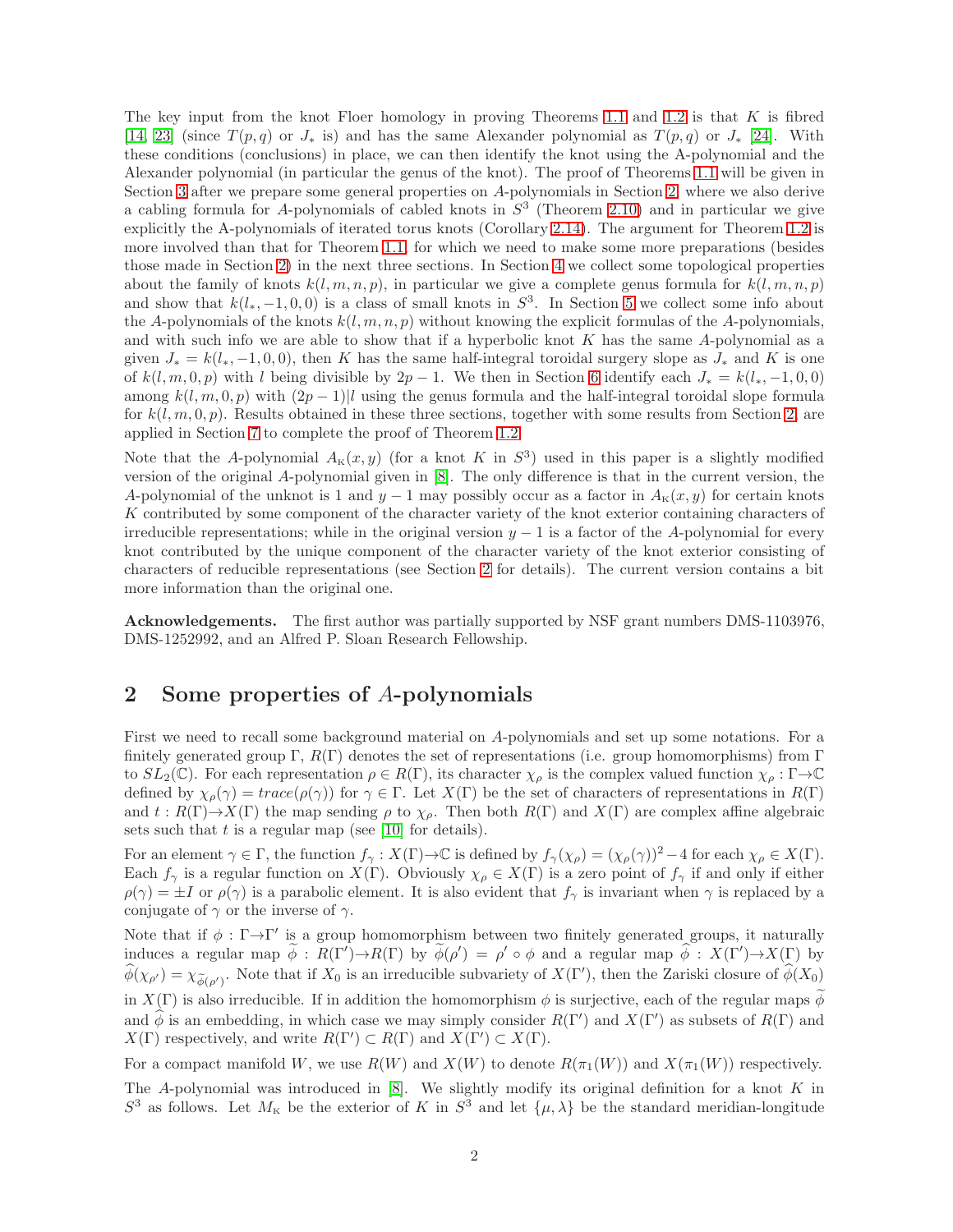basis for  $\pi_1(\partial M_K)$ . Let  $\hat{i}_* : X(M_K) \to X(\partial M_K)$  be the regular map induced by the inclusion induced homomorphism  $i_* : \pi_1(\partial M_{\mathcal{K}}) \to \pi_1(M_{\mathcal{K}})$ , and let  $\Lambda$  be the set of diagonal representations of  $\pi_1(\partial M_{\mathcal{K}})$ , i.e.

 $\Lambda = \{ \rho \in R(\partial M_{\rm K}); \ \rho(\mu), \rho(\lambda) \text{ are both diagonal matrices} \}.$ 

Then  $\Lambda$  is a subvariety of  $R(\partial M_{\kappa})$  and  $t|_{\Lambda} : \Lambda \to X(\partial M_{\kappa})$  is a degree 2, surjective, regular map. We may identify  $\Lambda$  with  $\mathbb{C}^* \times \mathbb{C}^*$  through the eigenvalue map  $E : \Lambda \to \mathbb{C}^* \times \mathbb{C}^*$  which sends  $\rho \in \Lambda$  to  $(x, y) \in \mathbb{C}^* \times \mathbb{C}^*$ if  $\rho(\mu) = \begin{pmatrix} x & 0 \\ 0 & -x \end{pmatrix}$  $0 \t x^{-1}$ ) and  $\rho(\lambda) = \begin{pmatrix} y & 0 \\ 0 & z \end{pmatrix}$ 0  $y^{-1}$  $\overline{\phantom{0}}$ . For every knot in  $S^3$ , there is a unique component in  $X(M_K)$  consisting of characters of reducible representations, which we call the trivial component of  $X(M_{\kappa})$  (The trivial component is of dimensional one). Now let  $X^*(M_{\kappa})$  be the set of nontrivial components of  $X(M_{\rm K})$  each of which has a 1-dimensional image in  $X(\partial M_{\rm K})$  under the map  $\hat{i}_*$ . The set  $X^*(M_K)$  is possibly empty, and in fact with the current knowledge it is known that  $X^*(M_K)$  is empty if and only if K is the unknot. So when K is a nontrivial knot,  $(t|\Lambda)^{-1}(\hat{i}_*(X^*(M_K))$  is 1-dimensional in  $\Lambda$ and in turn  $E((t|_A)^{-1}(\widehat{i}_*(X^*(M_{\kappa})))$  is 1-dimensional in  $\mathbb{C}^*\times\mathbb{C}^*\subset\mathbb{C}\times\mathbb{C}$ . Let D be the Zariski closure of  $E((t|_{\Lambda})^{-1}(\hat{i}_{*}(X^{*}(M_{K})))$  in  $\mathbb{C}^{2}$ . Then D is a plane curve in  $\mathbb{C}^{2}$  defined over  $\mathbb{Q}$ . Let  $A_{K}(x, y)$  be the defining polynomial of D normalized so that  $A_K(x, y) \in \mathbb{Z}[x, y]$  with no repeated factors and with 1 as the greatest common divisor of its coefficients. Then  $A<sub>K</sub>(x, y)$  is uniquely defined up to sign. For the unknot we define its A-polynomial to be 1. As remarked in the introduction section,  $y - 1$  might occur as a factor of  $A_K(x, y)$  for certain knots. Also by [\[3\]](#page-27-0) [\[11\]](#page-28-1),  $A_K(x, y) = 1$  if and only if K is the unknot (in fact for every nontrivial knot K,  $A_K(x, y)$  contains a nontrivial factor which is not  $y - 1$ ).

We note that from the constructional definition of the A-polynomial we see that each component  $X_0$  of  $X^*(M_{\kappa})$  contributes a factor  $f_0(x, y)$  in  $A_{\kappa}(x, y)$ , i.e.  $f_0(x, y)$  is the defining polynomial of the plane curve  $D_0$  which is the Zariski closure of  $E((t|_{\Lambda})^{-1}(\hat{i}_*(X_0)))$  in  $\mathbb{C}^2$ , and moreover  $f_0(x, y)$  is balanced, i.e. if  $(x, y)$  is a generic zero point of  $f_0(x, y)$  then  $(x^{-1}, y^{-1})$  is also a zero point of  $f_0(x, y)$ . Also note that  $f_0(x, y)$  is not necessarily irreducible over  $\mathbb C$  but contains at most two irreducible factors over  $\mathbb C$ . We shall call such  $f_0(x, y)$  a balanced-irreducible factor of  $A_K(x, y)$ . Obviously  $A_K(x, y)$  is a product of balanced-irreducible factors and the product decomposition is unique up to the ordering of the factors.

We now define a couple of functions which will be convenient to use in expressing the A-polynomials for torus knots and later on for cabled knots and iterated torus knots. Let  $(p, q)$  be a pair of relative prime integers with  $q \geq 2$ . Define  $F_{(p,q)}(x, y) \in \mathbb{Z}[x, y]$  to be the polynomial determined by the pair  $(p, q)$  as follows:

<span id="page-2-0"></span>
$$
F_{(p,q)}(x,y) = \begin{cases} 1 + x^{2p}y, & \text{if } q = 2, p > 0, \\ x^{-2p} + y, & \text{if } q = 2, p < 0, \\ -1 + x^{2pq}y^2, & \text{if } q > 2, p > 0, \\ -x^{-2pq} + y^2, & \text{if } q > 2, p < 0 \end{cases}
$$
(1)

and define  $G_{(p,q)}(x, y) \in \mathbb{Z}[x, y]$  to be the polynomial determined by the pair  $(p, q)$  as follows:

<span id="page-2-1"></span>
$$
G_{(p,q)}(x,y) = \begin{cases} -1 + x^{pq}y, & \text{if } p > 0, \\ -x^{-pq} + y, & \text{if } p < 0. \end{cases}
$$
 (2)

Note that the ring  $\mathbb{C}[x, y]$  is a unique factorization domain. The following lemma can be easily checked.

**Lemma 2.1.** Among the polynomials in  $(1)$  and  $(2)$ , the first two in  $(1)$  and the two in  $(2)$  are irreducible over  $\mathbb C$ , and the last two in [\(1\)](#page-2-0) can be factorized as the product of two irreducible polynomials over  $\mathbb C$ :

$$
\begin{array}{rcl}\n-1 + x^{2pq}y^2 & = & (-1 + x^{pq}y)(1 + x^{pq}y), & \text{if } q > 2, \ p > 0, \\
-x^{-2pq} + y^2 & = & (-x^{-pq} + y)(x^{-pq} + y), & \text{if } q > 2, \ p < 0.\n\end{array}
$$

The set of nontrivial torus knots  $T(p,q)$  are naturally indexed by pairs  $(p,q)$  satisfying  $|p| > q \geq 2$ ,  $(p, q) = 1$ . Note that  $T(-p, q)$  is the mirror image of  $T(p, q)$ . The A-polynomial of a torus knot  $T(p, q)$ is given by (e.g.  $[28, \text{Example } 4.1]$ ):

<span id="page-2-2"></span>
$$
A_{T(p,q)}(x,y) = F_{(p,q)}(x,y)
$$
\n(3)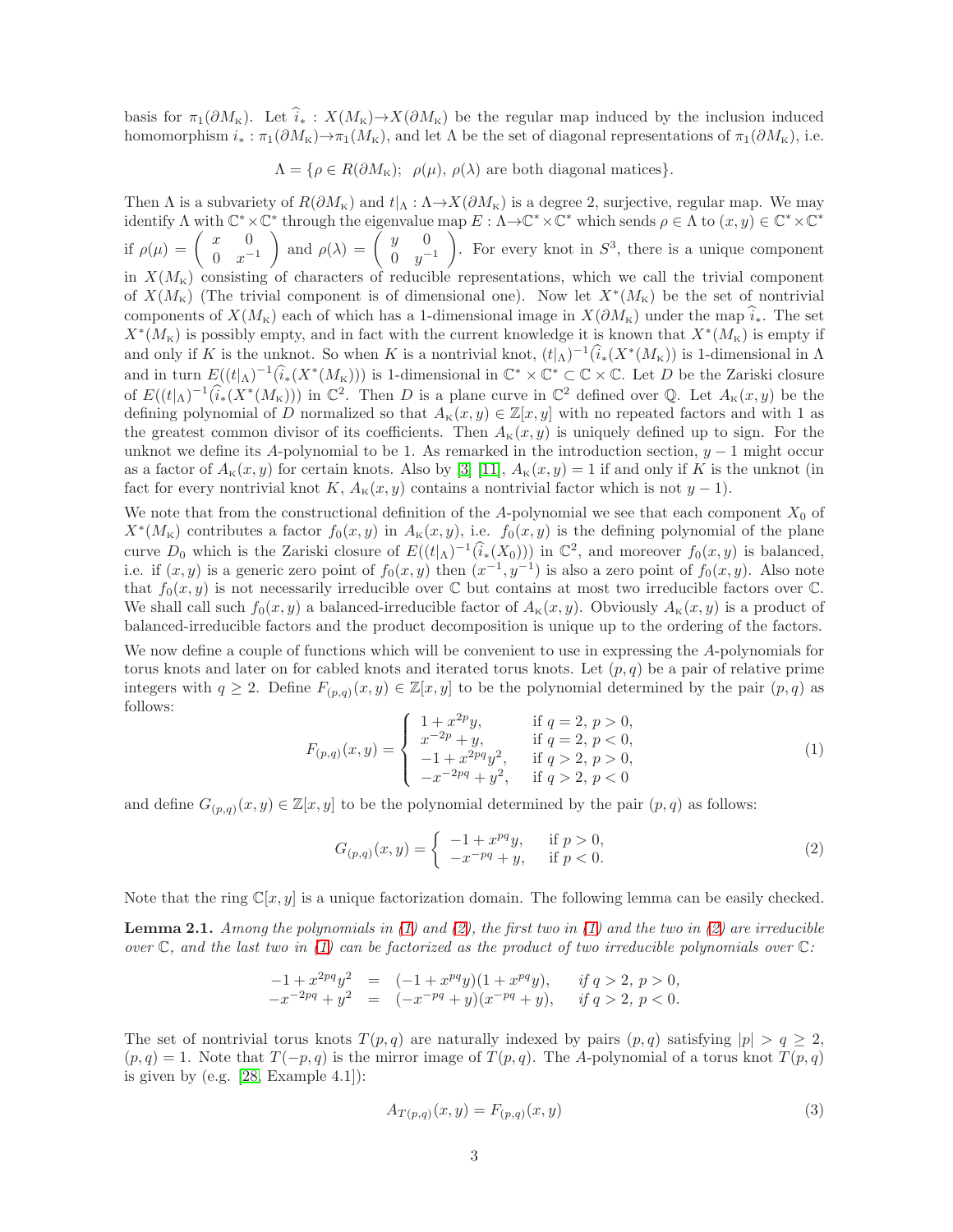In particular the A-polynomial distinguishes  $T(p, q)$  from  $T(-p, q)$ .

For the exterior  $M_{\rm K}$  of a nontrivial knot in  $S^3$ ,  $H_1(\partial M_{\rm K};\mathbb{Z})\cong \pi_1(\partial M_{\rm K})$  can be considered as a subgroup of  $\pi_1(M_K)$  which is well defined up to conjugation. In particular, the function  $f_\alpha$  on  $X(M_K)$  is well defined for each class  $\alpha \in H_1(\partial M_{\kappa}; \mathbb{Z})$ . As  $f_{\alpha}$  is also invariant under the change of the orientation of  $\alpha$ ,  $f_{\alpha}$  is also well defined when  $\alpha$  is a slope in  $\partial M_{\kappa}$ . Later on for convenience we will often not make a distinction among a primitive class of  $H_1(\partial M_{\kappa}; \mathbb{Z})$ , the corresponding element of  $\pi_1(\partial M_{\kappa})$  and the corresponding slope in  $\partial M_{\tt K},$  so long as it is well defined.

It is known (e.g. [\[6\]](#page-27-1)) that any irreducible curve  $X_0$  in  $X(M_K)$  belongs to one of the following three mutually exclusive types:

(a) for each slope  $\alpha$  in  $\partial M_{\kappa}$ , the function  $f_{\alpha}$  is non-constant on  $X_0$ ;

(b) there is a unique slope  $\alpha_0$  in  $\partial M_{\kappa}$  such that the function  $f_{\alpha_0}$  is constant on  $X_0$ ;

(c) for each slope  $\alpha$  in  $\partial M_{\kappa}$ , the function  $f_{\alpha}$  is constant on  $X_0$ .

Obviously a curve of type (a) or (b) has one dimensional image in  $X(\partial M_{\kappa})$  under the map  $\hat{i}_*$ . Note that the trivial component of  $X(M_{\kappa})$  is of type (b). Hence a curve of type (a) is contained in  $X^*(M_{\kappa})$  and so is a curve of type (b) if it is not the trivial component of  $X(M_{\rm K})$ .

An irreducible curve in case (a) is named a *norm curve*. Indeed as the name indicates, a norm curve in  $X(M_{\rm K})$  can be used to define a norm, known as Culler-Shalen norm, on the real 2-dimensional plane  $H_1(\partial M_{\rm K};\mathbb{R})$  satisfying certain properties. Such curve exists when  $M_{\rm K}$  is hyperbolic, namely any component of  $X(M_{\rm K})$  which contains the character of a discrete faithful representation of  $\pi_1(M_{\rm K})$  is a norm curve.

For an irreducible curve  $X_0$  in  $X(M_{\kappa})$ , let  $\tilde{X}_0$  be the smooth projective completion of  $X_0$  and let  $\phi$ :  $\tilde{X}_0 \rightarrow X_0$  be the birational isomorphism. The map  $\phi$  is onto and is defined at all but finitely many points of  $\tilde{X}_0$ . The points of  $\tilde{X}_0$  where  $\phi$  is not defined are called ideal points and all other points of  $\tilde{X}_0$ are called regular points. The map  $\phi$  induces an isomorphism from the function field of  $X_0$  to that of  $\tilde{X}_0$ . In particular every regular function  $f_\gamma$  on  $X_0$  corresponds uniquely to its extension  $\tilde{f}_\gamma$  on  $\tilde{X}_0$  which is a rational function. If  $\tilde{f}_{\gamma}$  is not a constant function on  $\tilde{X}_0$ , its degree, denoted  $\deg(\tilde{f}_{\gamma})$ , is equal to the number of zeros of  $\tilde{f}_{\gamma}$  in  $\tilde{X}_0$  counted with multiplicity, i.e.

$$
\deg(\tilde{f}_{\gamma}) = \sum_{v \in \tilde{X}_0} Z_v(\tilde{f}_{\gamma}),
$$

where  $Z_v(\tilde{f}_\gamma)$  is the zero degree of  $\tilde{f}_\gamma$  at point  $v \in \tilde{X}_0$ .

We shall identify  $H_1(\partial M_{\kappa}; \mathbb{R})$  with the real xy-plane so that  $H_1(\partial M_{\kappa}; \mathbb{Z})$  are integer lattice points with  $\mu = (1,0)$  being the meridian class and  $\lambda = (0,1)$  the longitude class. So each slope  $m/n$  corresponds to the pair of primitive elements  $\pm(m, n) \in H_1(\partial M_{\rm K}; \mathbb{Z}).$ 

<span id="page-3-0"></span>**Theorem 2.2.** Let  $X_0$  be a norm curve of  $X(M_K)$ . Then the associated Culler-Shalen norm  $\|\cdot\|_0$  on  $H_1(\partial M_K; \mathbb{R})$  has the following properties: let

$$
s_0 = \min\{\|\alpha\|_0; \alpha \neq 0, \alpha \in H_1(\partial M_K; \mathbb{Z})\}
$$

and let  $B_0$  be the disk in  $H_1(\partial M_K; \mathbb{R})$  with radius s<sub>0</sub> with respect to the norm  $\|\cdot\|_0$ , then

(1) For each nontrivial element  $\alpha = (m, n) \in H_1(\partial M_K; \mathbb{Z})$ ,  $\|\alpha\|_0 = \deg(\tilde{f}_{\alpha}) \neq 0$  and thus  $\|\alpha\|_0 = \|\alpha\|_0$ . (2) The disk  $B_0$  is a convex finite sided polygon symmetric to the origin whose interior does not contain any non-zero element of  $H_1(\partial M_K; \mathbb{Z})$  and whose boundary contains at least one but at most four nonzero classes of  $H_1(\partial M_\kappa;\mathbb{Z})$  up to sign.

(3) If  $(a, b)$  is a vertex of  $B_0$ , then there is a boundary slope  $m/n$  of  $\partial M_K$  such that  $\pm(m, n)$  lie in the line passing through  $(a, b)$  and  $(0, 0)$ . (That is,  $a/b$  is a boundary slope of  $\partial M_k$  for any vertex  $(a, b)$  of  $B_0$ ).

(4) If a primitive class  $\alpha = (m, n) \in H_1(\partial M_\kappa; \mathbb{Z})$  is not a boundary class and  $M_\kappa(\alpha)$  has no noncyclic representations, then  $\alpha = (m, n)$  lies in  $\partial B$  (i.e.  $\|\alpha\|_0 = s_0$ ) and is not a vertex of  $B_0$ .

(5) If the meridian class  $\mu = (1,0)$  is not a boundary class, then for any non-integral class  $\alpha = (m,n)$ if it is not a vertex of  $B_0$  then it does not lie in ∂B and thus  $||\alpha||_0 > ||\mu||_0 = s_0$ .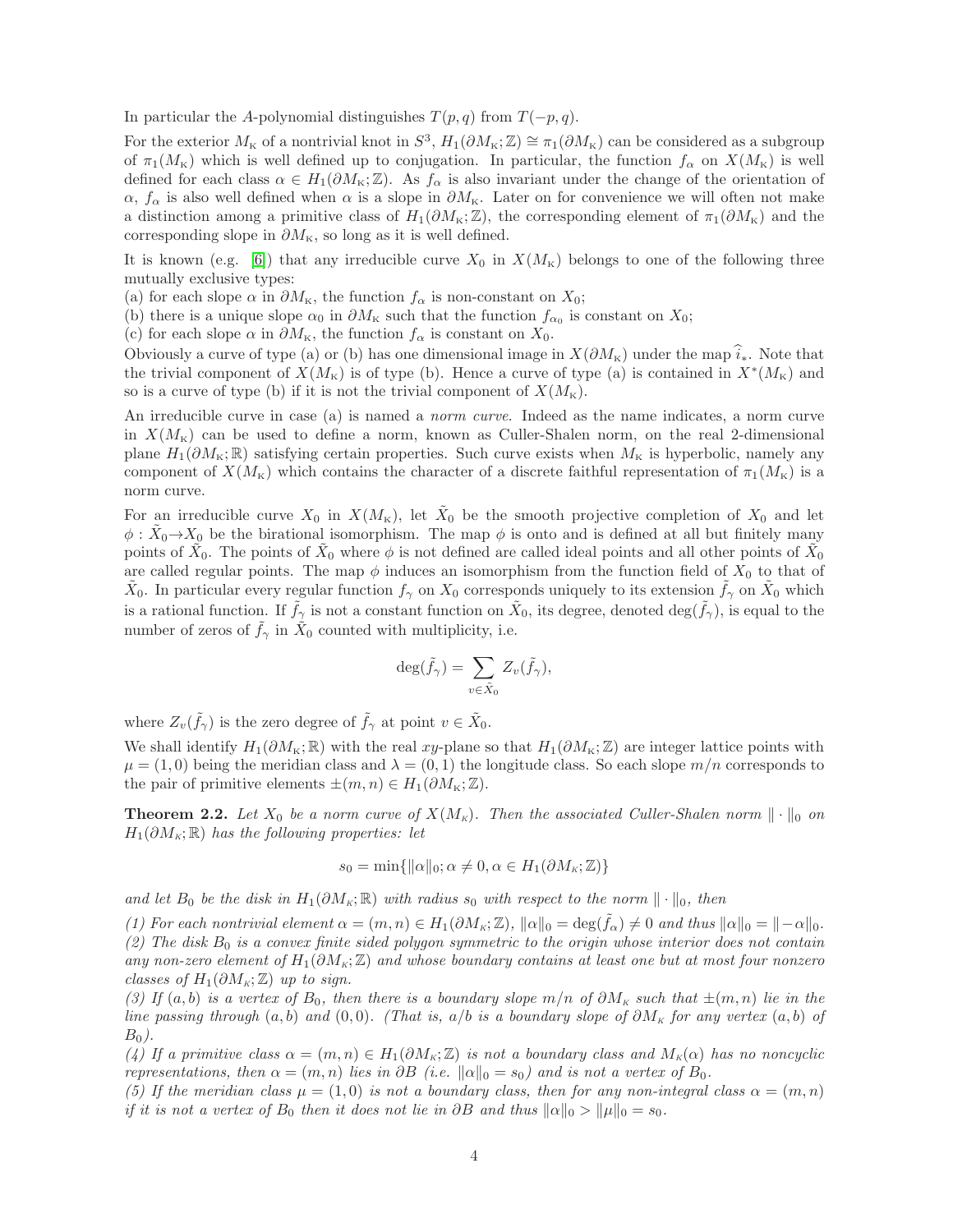Theorem [2.2](#page-3-0) is originated from [\[9,](#page-28-13) Chatper 1] although it was assumed there that the curve  $X_0$  contains the character of a discrete faithful representation of  $M_{\rm K}$ . The version given here is contained in [\[6\]](#page-27-1).

Recall that if  $f_0(x,y) = \sum a_{i,j} x^i y^j \in \mathbb{C}[x,y]$  is a two variable polynomial in x and y with complex coefficients, the Newton polygon  $N_0$  of  $f_0(x, y)$  is defined to be the convex hull in the real xy-plane of the set of points

$$
\{(i,j); a_{i,j} \neq 0\}.
$$

The following theorem is proved in [\[4\]](#page-27-2).

<span id="page-4-2"></span>**Theorem 2.3.** Let  $X_0$  be a norm curve of  $X(M_K)$  and let  $f_0(x, y)$  be the balanced-irreducible factor of  $A_K(x, y)$  contributed by  $X_0$ . Then the norm polygon  $B_0$  determined by  $X_0$  is dual to the Newton polygon  $N_0$  of  $f_0(x, y)$  in the following way: the set of slopes of vertices of  $B_0$  is equal to the set of slopes of edges of  $N_0$ . In fact  $B_0$  and  $N_0$  mutually determine each other up a positive integer multiple.

We remark that although in  $[4]$  there was some additional condition imposed on  $X_0$  and the version of the A-polynomial defined in [\[4\]](#page-27-2) is mildly different from the one as given here, the above theorem remains valid with identical reasoning as given in [\[4\]](#page-27-2). We only need to describe the exact relation between  $B_0$ and  $N_0$  as follows, to see how they determine each other up to an integer multiple. Let  $Y_0$  be the Zariski closure of the restriction  $i_*(X_0)$  of  $X_0$  in  $X(\partial M_K)$  and let  $d_0$  be the degree of the map  $i_*: X_0 \to Y_0$ . As explained in [\[4\]](#page-27-2) (originated from [\[26\]](#page-28-14)), the Newton polygon  $N_0$  determines a width function w on the set of slopes given by

$$
w(p/q) = k \in \mathbb{Z}
$$

if  $k+1$  is the number of lines in the xy-plane of the slope  $q/p$  which contain points of both  $\mathbb{Z}^2$  and  $N_0$ . The width function in turn defines a norm  $\|\cdot\|_{N_0}$  on the xy-plane  $H_1(\partial M_{\kappa}; \mathbb{R})$  such that

$$
\|(p,q)\|_{N_0} = w(p/q)
$$

for each primitive class  $(p, q) \in H_1(\partial M_{\rm K}; \mathbb{Z})$ . Finally

$$
\|\cdot\|_0 = 2d_0 \|\cdot\|_{N_0}.
$$

<span id="page-4-0"></span>**Corollary 2.4.** If every balanced-irreducible factor of  $A_K(x, y)$  over  $\mathbb C$  has two monomials, then K is not a hyperbolic knot.

**Proof.** The condition of the corollary means that the Newton polygon of each balanced-irreducible factor of  $A_K(x, y)$  consists of a single edge. On the other hand for a hyperbolic knot, its character variety contains a norm curve component  $X_0$  which contributes a balanced-irreducible factor  $f_0(x, y)$  to the A-polynomial such that the Newton polygon of  $f_0(x, y)$  has at least two edges of different slopes.  $\diamond$ 

An irreducible curve in  $X^*(M_{\kappa})$  of type (b) (such curve exists only for certain knots) is named a semi-norm curve as suggested by the following theorem which is contained in [\[6\]](#page-27-1).

<span id="page-4-1"></span>**Theorem 2.5.** Suppose that  $X_0 \subset X^*(M_K)$  is an irreducible curve of type (b) with  $\alpha_0$  being the unique slope such that  $f_{\alpha_0}$  is constant on  $X_0$ . Then a semi-norm  $\|\cdot\|_0$  can be defined on  $H_1(\partial M_K; \mathbb{R})$ , with the following properties:

(1) For each slope  $\alpha \neq \alpha_0$ ,  $\|\alpha\|_0 = \deg(f_\alpha) \neq 0$ .

(2) For the unique slope  $\alpha_0$  associated to  $X_0$ ,  $\|\alpha_0\|_0 = 0$  and  $\alpha_0$  is a boundary slope of  $M_K$ .

(3) If  $\alpha$  is a primitive class and is not a boundary class and  $M_K(\alpha)$  has no non-cyclic representation, then  $\Delta(\alpha, \alpha_0) = 1$ .

(4) Let  $s_0 = min{\| \alpha \|_0; \ \alpha \neq \alpha_0 \ \text{is a slope}}$ . Then for any slope  $\alpha$ ,  $\| \alpha \|_0 = s_0 \Delta(\alpha, \alpha_0)$ .

Note that for each torus knot  $T(p,q)$ , every nontrivial component in its character variety is a semi-norm curve with pq as the associated slope.

**Remark 2.6.** If K is a small knot, i.e. if its exterior  $M_K$  does not contain any closed essential surface, then every nontrivial component of  $X(M_{\kappa})$  is either a norm curve or a semi-norm curve.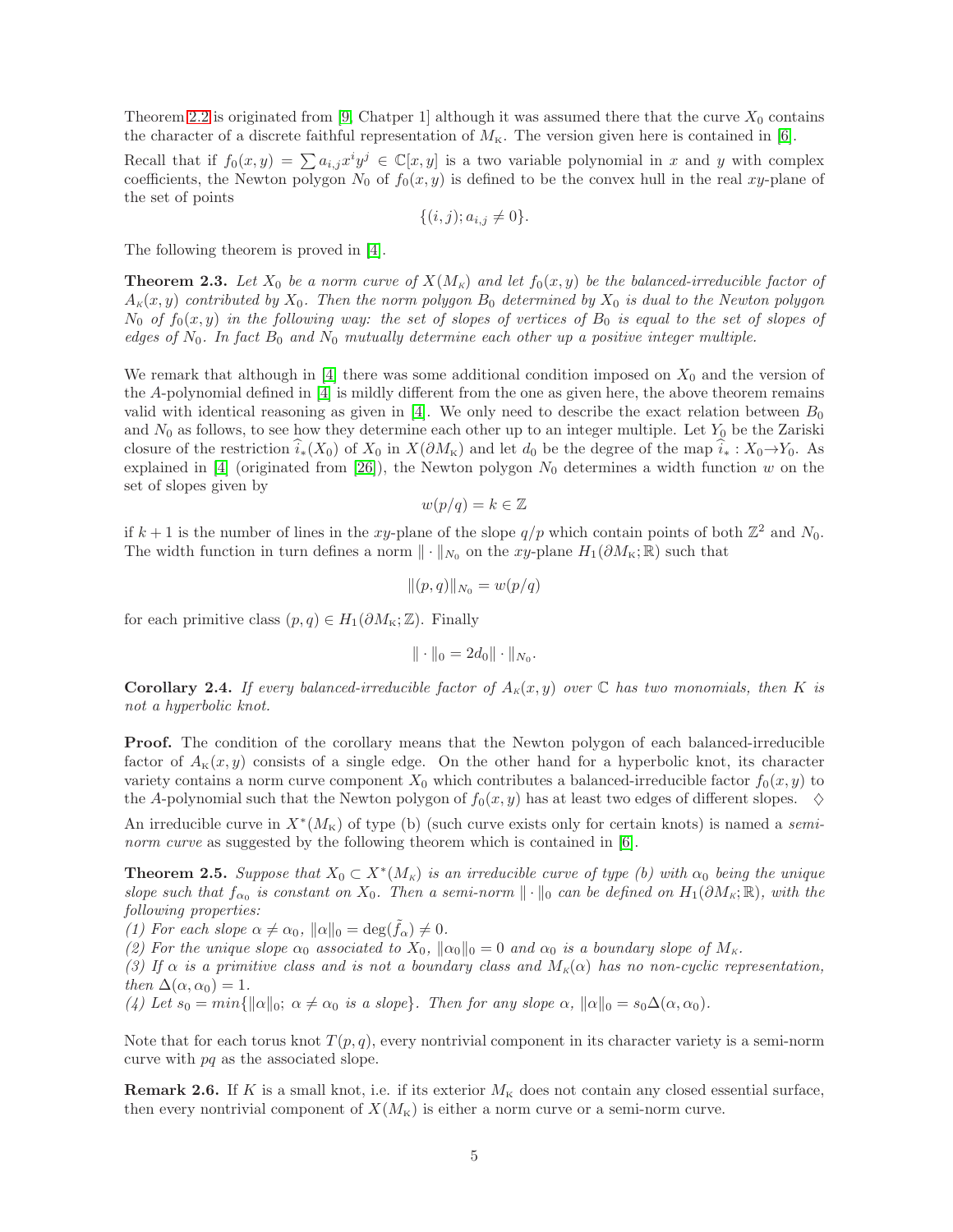We now proceed to get some properties on A-polynomials of satellite knots in  $S<sup>3</sup>$ . Recall that a knot K in  $S^3$  is a satellite knot if there is a pair of knots C and P in  $S^3$ , called a companion knot and a pattern knot respectively, associated to  $K$ , such that  $C$  is nontrivial,  $P$  is contained in a trivial solid torus V in  $S^3$  but is not contained in a 3-ball of V and is not isotopic to the core circle of V, and there is a homeomorphism f from V to a regular neighborhood  $N(C)$  of C in  $S^3$  which maps a longitude of V (which bounds a disk in  $S^3$ ) to a longitude of  $N(C)$  (which bounds a Seifert surface for C) and maps a meridian of V to a meridian of  $N(C)$ , and finally  $K = f(P)$ . We sometimes write a satellite knot as  $K = (P, C, V, f)$  to include the above defining information (K still depends on how P is embedded in  $V$ ).

<span id="page-5-0"></span>**Lemma 2.7.** Let  $K = (P, C, V, f)$  be a satellite knot in  $S^3$ . Then  $A_P(x, y) | A_K(x, y)$  in  $\mathbb{Z}[x, y]$ .

**Proof.** The lemma is obviously true when P is the unknot in  $S^3$ . So we may assume that P is a nontrivial knot in  $S^3$ . Let  $M_{\rm K}$ ,  $M_{\rm C}$ ,  $M_{\rm P}$  be the exteriors of K, C and P in  $S^3$  respectively. There is a degree one map  $h: (M_{\text{K}}, \partial M_{\text{K}}) \to (M_{\text{P}}, \partial M_{\text{P}})$  such that  $h^{-1}(\partial M_{\text{P}}) = \partial M_{\text{K}}$  and  $h|: \partial M_{\text{K}} \to \partial M_{\text{P}}$  is a homeomorphism. The map h is given by a standard construction as follows. From the definition of the pattern knot given above, we see that if W is the exterior of P in the trivial solid torus V, then  $M_{\rm P}$ is obtained by Dehn filling W along  $\partial V$  with a solid torus V' such that the meridian slope of V' is identified with the longitude slope of V. Also if we let  $Y = f(W)$ , then  $M_K = M_C \cup Y$ . Now the degree one map  $h: M_K \to M_P$  is defined to be: on Y it is the homeomorphism  $f^{-1}: Y \to W$  and on  $M_C$  it maps a regular neighborhood of a Seifert surface in  $M<sub>c</sub>$  to a regular neighborhood of a meridian disk of  $V'$  in  $V'$  and maps the rest of  $M_c$  onto the rest of  $V'$  (which is a 3-ball).

The degree one map h induces a surjective homomorphism  $h_*$  from  $\pi_1(M_{\rm K})$  to  $\pi_1(M_{\rm P})$  such that

$$
h_*|: \pi_1(\partial M_{\rm K}) \to \pi_1(\partial M_{\rm P})
$$

is an isomorphism, mapping the meridian to the meridian and the longitude to the longitude. In turn  $h_*$  induces an embedding  $\tilde{h}_*$  of  $X(M_{\rm F})$  into  $X(M_{\rm K})$  in such a way that the restriction of  $\tilde{h}_*(X(M_{\rm F}))$ on  $X(\partial M_{\kappa})$  with respect to the standard meridian-longitude basis  $\{\mu_{\kappa}, \lambda_{\kappa}\}\$  of  $\partial M_{\kappa}$  is the same as the restriction of  $X(M_P)$  on  $X(\partial M_P)$  with respect to the standard meridian-longitude basis  $\{\mu_P, \lambda_P\}$  of  $\partial M_P$ , i.e. for each  $\chi_\rho \in X(M_P)$ , we have  $\chi_\rho(\mu_P) = \widehat{h_*}(\chi_\rho)(\mu_K)$ ,  $\chi_\rho(\lambda_P) = \widehat{h_*}(\chi_\rho)(\lambda_K)$  and  $\chi_\rho(\mu_P\lambda_P) =$  $\tilde{h}_*(\chi_\rho)(\mu_K\lambda_K)$ . The conclusion of the lemma now follows easily from the constructional definition of the A-polynomial.  $\diamond$ 

For polynomials  $f(x, \overline{y}) \in \mathbb{C}[x, \overline{y}]$  and  $g(y, \overline{y}) \in \mathbb{C}[y, \overline{y}]$  both with nonzero degree in  $\overline{y}$ , let

$$
Res_{\overline{y}}(f(x,\overline{y}),g(y,\overline{y}))
$$

denote the resultant of  $f(x, \overline{y})$  and  $g(y, \overline{y})$  eliminating the variable  $\overline{y}$ . In general  $Res_{\overline{y}}(f(x, \overline{y}), g(y, \overline{y}))$ may have repeated factors even when both  $f(x, \overline{y})$  and  $g(y, \overline{y})$  are irreducible over C. For a polynomial  $f(x, y) \in \mathbb{C}[x, y]$ , let

 $Red[f(x,y)]$ 

denote the polynomial obtained from  $f(x, y)$  by deleting all its repeated factors.

<span id="page-5-1"></span>**Proposition 2.8.** Let  $K = (P, C, V, f)$  be a satellite knot such that the winding number w of P in the solid torus V is non-zero. Then every balanced-irreducible factor  $f_c(\overline{x}, \overline{y})$  of the A-polynomial  $A_c(\overline{x}, \overline{y})$ of C extends to a balanced factor  $f_K(x, y)$  of the A-polynomial  $A_K(x, y)$  of K. More precisely,

(1) if the y-degree of  $f_c(\overline{x}, \overline{y})$  is non-zero, then  $f_k(x, y) = Red[Res_{\overline{y}}(f_c(x^w, \overline{y}), \overline{y}^w - y)]$ . In particular if  $f_c(\overline{x}, \overline{y}) = \overline{y} + \delta \overline{x}^n$  or  $\overline{y} \ \overline{x}^n + \delta$  for some nonnegative integer n and  $\delta \in \{1, -1\}$  (such factor is irreducible and balanced), then  $f_K(x, y) = y - (-\delta)^w x^{nw^2}$  or  $yx^{nw^2} - (-\delta)^w$  respectively; (2) if the y-degree of  $f_c(\overline{x}, \overline{y})$  is zero, i.e.  $f_c(\overline{x}, \overline{y}) = f_c(\overline{x})$  is a function of  $\overline{x}$  only, then  $f_k = f_c(x^w)$ .

**Proof.** Let  $M_K$ ,  $M_C$ ,  $Y$ ,  $\mu_C$ ,  $\lambda_C$ ,  $\mu_K$ ,  $\lambda_K$  be defined as in the proof of Lemma [2.7.](#page-5-0) We have  $M_K = M_C \cup Y$ . Note that  $H_1(Y;\mathbb{Z})=\mathbb{Z}[\mu_K]\oplus\mathbb{Z}[\lambda_{\mathcal{C}}]$ , and  $[\lambda_K]=w[\lambda_{\mathcal{C}}], [\mu_{\mathcal{C}}]=w[\mu_K]$ . Given a balanced-irreducible factor  $f_{\rm C}(\overline{x},\overline{y})$  of  $A_{\rm C}(\overline{x},\overline{y})$ , let  $X_0$  be a component of  $X^*(M_{\rm C})$  which gives rise the factor  $f_{\rm C}(\overline{x},\overline{y})$ . For each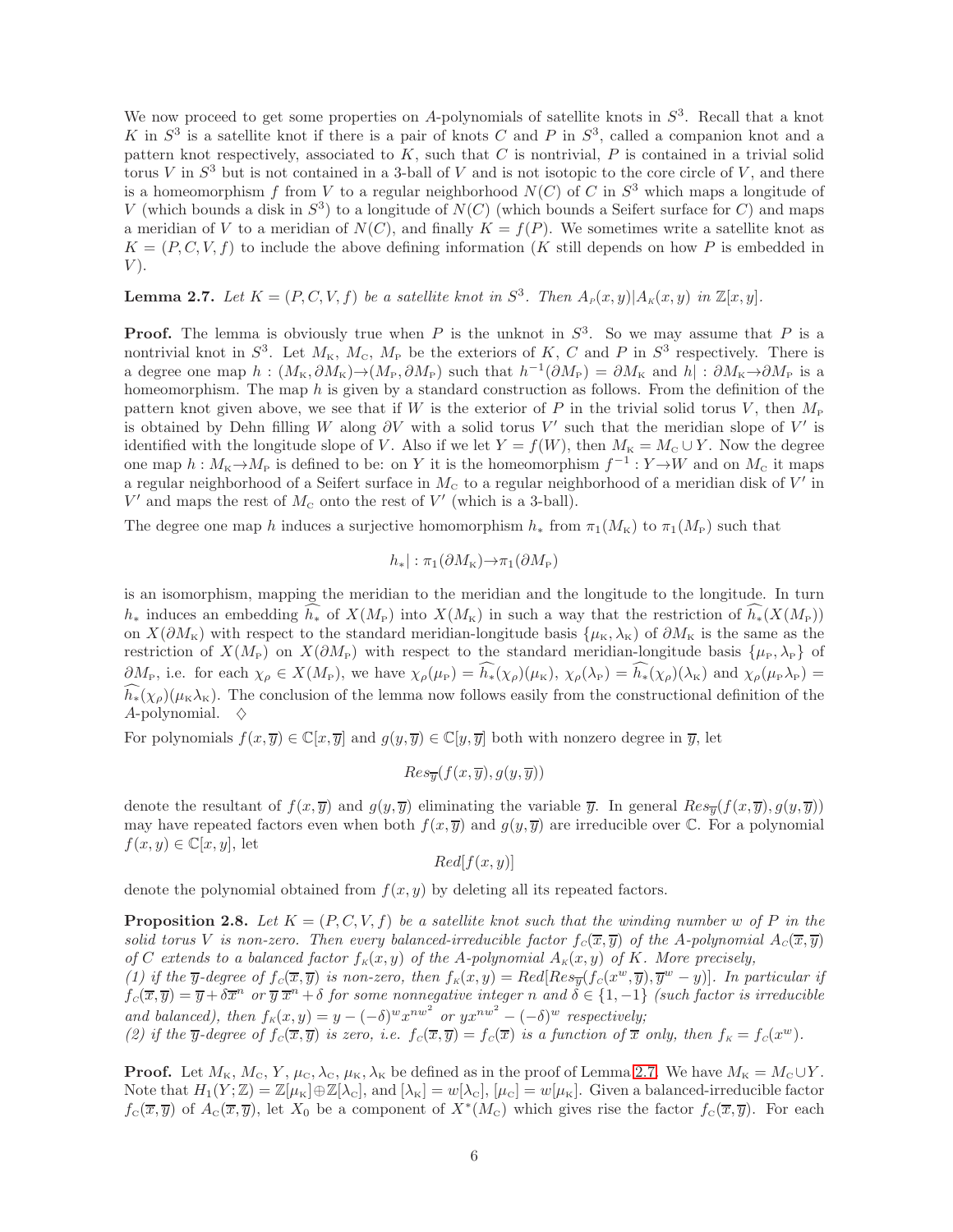element  $\chi_{\rho} \in X_0$ , the restriction of  $\rho$  on  $\pi_1(\partial M_{\rm c})$  can be extended to an abelian representation of  $\pi_1(Y)$ , and thus  $\rho$  can be extended to a representation of  $\pi_1(M_K)$ , which we still denote by  $\rho$ , such that

$$
\rho(\mu_{\rm C}) = \rho(\mu_{\rm K}^w), \ \rho(\lambda_{\rm K}) = \rho(\lambda_{\rm C}^w).
$$

It follows that  $X_0$  extends to a component or components of  $X^*(M_{\kappa})$  whose restriction on  $\partial M_{\kappa}$  is or are one dimensional and thus all together gives rise a balanced factor  $f_{\kappa}(x, y)$  of  $A_{\kappa}(x, y)$ . Moreover the variables  $(x, y)$  of  $f_{\kappa}(x, y)$  and the variables  $\overline{x}$  and  $\overline{y}$  of  $f_{\kappa}(\overline{x}, \overline{y})$  are related by

<span id="page-6-2"></span>
$$
\overline{x} = x^w, \ y = \overline{y}^w.
$$
 (4)

Therefore when the  $\overline{y}$ -degree of  $f_c(\overline{x}, \overline{y})$  is positive,  $f_k(x, y)$  can be obtained by taking the resultant of  $f_c(x^w, \overline{y})$  and  $\overline{y}^w - y$ , eliminating the variable  $\overline{y}$ , and then deleting possible repeated factors. In particular if  $f_c(\overline{x}, \overline{y}) = \overline{y} + \delta \overline{x}^n$  or  $\overline{y} \overline{x}^n + \delta$  for some nonnegative integer n and  $\delta \in \{-1, 1\}$ , then the resultant of  $\overline{y} + \delta x^{wn}$  or  $\overline{y}x^{wn} + \delta$  with  $\overline{y}^w - y$ , eliminating the variable  $\overline{y}$ , is  $y - (-\delta)^w x^{nw^2}$  or  $yx^{nw^2} - (-\delta)^w$ respectively (which is irreducible over  $\mathbb C$  and is banlanced). Also if the degree of  $f_c$  in  $\overline{y}$  is zero, then obviously  $f_{\kappa} = f_{\kappa}(x^w)$ .  $\diamond$ 

**Remark 2.9.** In Proposition [2.8,](#page-5-1) the y-degree of  $f_K(x, y)$  is at most equal to the y-degree of  $f_C(\overline{x}, \overline{y})$ (and generically they are equal). This follows directly from the definition of the resultant (cf. [\[22,](#page-28-15) IV,§8]).

Next we are going to consider cabled knots. Let  $(p, q)$  be a pair of relatively prime integers with  $|q| \geq 2$ , and K be the  $(p, q)$ -cabled knot over a nontrivial knot C. That is, K is a satellite knot with C as a companion knot and with  $T(p,q)$  as a pattern knot which lies in the defining solid torus V as a standard  $(p, q)$ -cable with winding number |q|. As the  $(-p, -q)$ -cable over a knot is equal to the  $(p, q)$ -cable over the same knot, we may always assume  $q \geq 2$ . The following theorem gives a cabling formula for the A-polynomial of a cabled knot K over a nontrivial knot C, in terms of the A-polynomial  $A_c(\overline{x}, \overline{y})$  of C.

<span id="page-6-0"></span>**Theorem 2.10.** Let K be the  $(p,q)$ -cabled knot over a nontrivial knot C, with  $q \geq 2$ . Then

$$
A_{\kappa}(x,y) = Red[F_{(p,q)}(x,y)Res_{\overline{y}}(A_{\mathcal{C}}(x^q,\overline{y}), \overline{y}^q-y)]
$$

if the  $\overline{y}$ -degree of  $A_c(\overline{x}, \overline{y})$  is nonzero and

$$
A_K(x, y) = F_{(p,q)}(x, y) A_c(x^q)
$$

if the  $\overline{y}$ -degree of  $A_C(\overline{x}, \overline{y})$  is zero.

**Proof.** For a polynomial  $f(\overline{x}, \overline{y}) \in \mathbb{C}[\overline{x}, \overline{y}]$ , define

$$
Ext^q[f(\overline{x}, \overline{y})] = \begin{cases} Red[Res_{\overline{y}}(f(x^q, \overline{y}), \overline{y}^q - y)], & \text{if the degree of } f(\overline{x}, \overline{y}) \text{ in } \overline{y} \text{ is nonzero,} \\ f(x^q), & \text{if the degree of } f(\overline{x}, \overline{y}) \text{ in } \overline{y} \text{ is zero} \end{cases}
$$

Then Proposition [2.8](#page-5-1) was saying that

$$
f_{\kappa}(x,y) = Ext^{w}[f_{\kappa}(\overline{x},\overline{y})]
$$

and Theorem [2.10](#page-6-0) is saying that

$$
A_{\kappa}(x, y) = Red[F_{(p,q)}(x, y)Ext^{q}[A_{\rm C}(\overline{x}, \overline{y})]].
$$

Note that  $Ext^q[A_c(\overline{x}, \overline{y})] = Red[\prod Ext^q[f_c(\overline{x}, \overline{y})]]$  where the product runs over all balanced-irreducible factors  $f_c(\overline{x}, \overline{y})$  of  $A_c(\overline{x}, \overline{y})$  and thus by Proposition [2.8,](#page-5-1)  $Ext^q[A_c(\overline{x}, \overline{y})]$  is a balanced factor of  $A_{\kappa}(x, y)$ . So we only need to show

<span id="page-6-1"></span>**Claim 2.11.**  $F_{(p,q)}(x,y)$  is a balanced factor of  $A_k(x,y)$ . (Note that each irreducible factor of  $F_{(p,q)}(x,y)$ is balanced).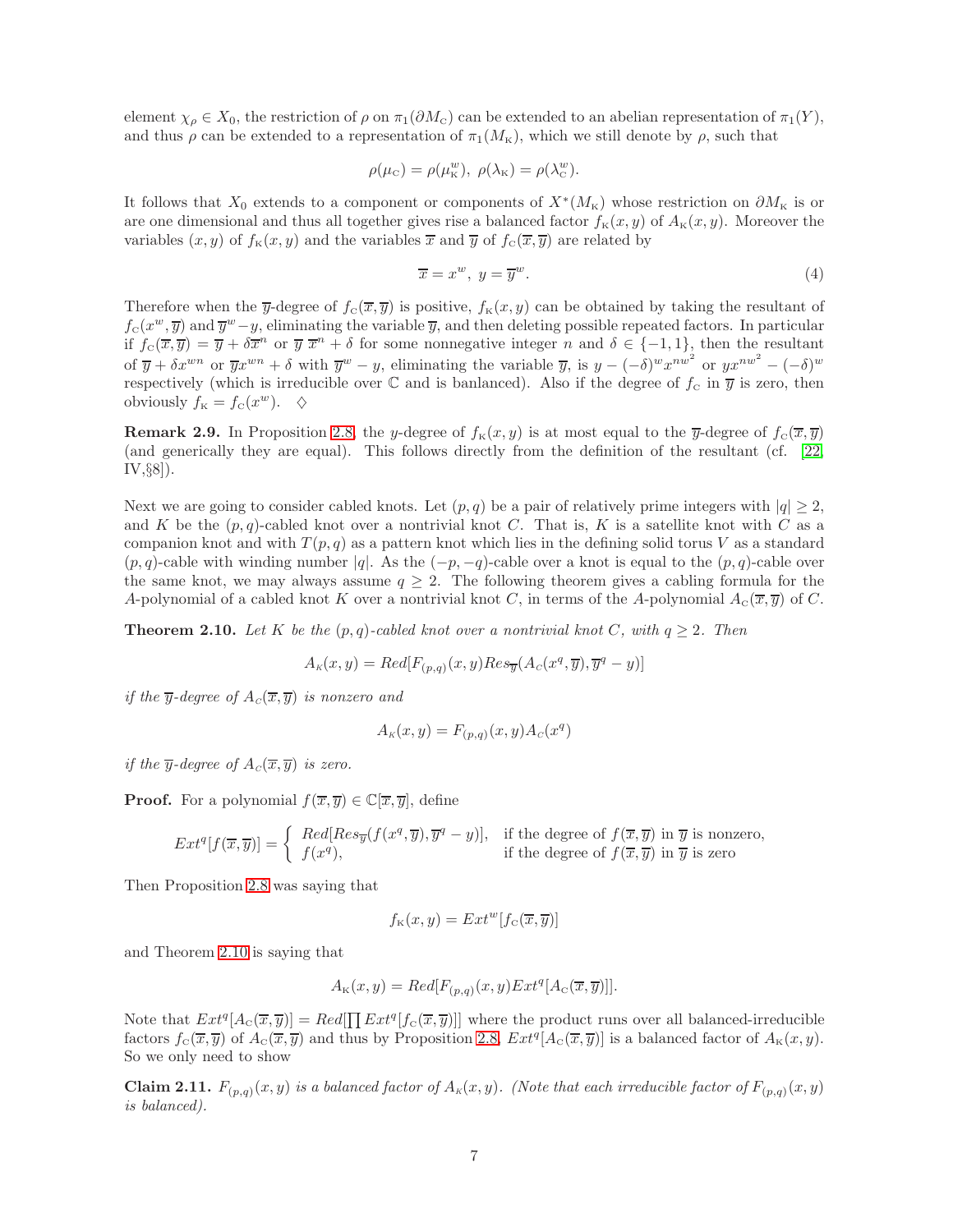<span id="page-7-1"></span>**Claim 2.12.** Besides  $F_{(p,q)}(x,y)$  and  $Ext^q[A_c(\overline{x}, \overline{y})], A_{\kappa}(x,y)$  has no other balanced factors.

To prove the above two claims, let  $M_{K}$ ,  $M_{C}$ ,  $Y$ ,  $\mu_{C}$ ,  $\lambda_{C}$ ,  $\mu_{K}$ ,  $\lambda_{K}$  be defined as in Lemma [2.7](#page-5-0) with respect to  $K = (P, C, f, V)$  where  $P = T(p, q)$  is embedded in V as a standard  $(p, q)$ -cable. We have  $M_K = M_C \cup Y$ and  $\partial Y = \partial M_{\rm c} \cup \partial M_{\rm K}$ . For a convenience to the present argument, we give a direct description of Y as follows. We may consider  $N = N(C)$  as  $D \times C$ , where D is a disk of radius 2, such that  $\{x\} \times C$ has slope zero for each point  $x \in \partial D$ . Let  $D_*$  be the concentric sub-disk in D with radius 1. Then  $N_* = D_* \times C$  is a solid torus in  $N(C)$  sharing the same core circle C. We may assume that the knot K is embedded in the boundary of  $N_*$  as a standard  $(p, q)$ -curve, where  $\partial N_*$  has the meridian-longitude coordinates consistent with that of  $\partial M_{\rm c} = \partial N$  (i.e. for a point  $x \in \partial D_*, \{x\} \times C$  is a longitude of  $\partial N_*$ ). Then  $Y$  is the exterior of  $K$  in  $N$ .

Note that Y is a Seifert fibred space whose base orbifold is an annulus with a single cone point of order q, a Seifert fiber of Y in  $\partial M_c$  has slope  $p/q$  and a Seifert fiber of Y in  $\partial M_{\kappa}$  has slope  $pq$ . Let  $\gamma_c$  be a Seifert fibre of Y lying in  $\partial M_c$  and  $\gamma_K$  be a Seifert fibre of Y lying in  $\partial M_K$ . Up to conjugation, we may consider  $\gamma_c$  and  $\gamma_K$  as elements of  $\pi_1(Y)$ . Also note that  $\gamma_c$  is conjugate to  $\gamma_K$  in  $\pi_1(Y)$ . It is well known that each of  $\gamma_c$  and  $\gamma_K$  lies in the center of  $\pi_1(Y)$  which is independent of conjugation. It follows that if  $\rho \in R(Y)$  is an irreducible representation then  $\rho(\gamma_{\rm c}) = \rho(\gamma_{\rm K}) = \epsilon I$ , for some fixed  $\epsilon \in \{1, -1\}$ , where I is the identity matrix. Hence if  $X_0$  is an irreducible subvariety of  $X(Y)$  which contains the character of an irreducible representation, then for every  $\chi_{\rho} \in X_0$ , we have  $\rho(\gamma_{\rm c}) = \rho(\gamma_{\rm K}) = \epsilon I$ , which is due to the fact that the characters of irreducible representations are dense in  $X_0$ .

Now we are ready to prove Claim [2.11.](#page-6-1) If  $|p| > 1$ , then by Lemma [2.7](#page-5-0) and the formula [\(3\)](#page-2-2),  $F_{(p,q)}(x, y)$ is a factor of  $A_K(x, y)$ . So we may assume that  $|p| = 1$ . Under this assumption, one can see that the fundamental group of  $Y$  has the following presentation:

<span id="page-7-0"></span>
$$
\pi_1(Y) = \langle \alpha, \beta \mid \alpha^q \beta = \beta \alpha^q \rangle \tag{5}
$$

such that

$$
\mu_{\rm K}=\alpha\beta
$$

where  $\alpha$  is a based simple loop free homotopic in Y to the center circle of N and  $\beta$  is a based simple loop free homotopic in Y to  $\lambda_c$  in  $\partial M_c$ . To see these assertions, note that Y contains the essential annulus  $A_2 = \partial N_1 \cap Y$  with  $\partial A_2 \subset \partial M_{\kappa}$  of the slope pq (the cabling annulus, consisting of Seifert fibers of Y) and  $A_2$  decompose Y into two pieces  $U_1$  and  $U_2$ , such that  $U_1$  is a solid torus (which is  $N_* \cap Y$ ) and  $U_2$  is topologically  $\partial M_{\rm C}$  times an interval. The above presentation for  $\pi_1(Y)$  is obtained by applying the Van Kampen theorem associated to the splitting of  $Y = U_1 \cup_{A_2} U_2$  along  $A_2$ . We should note that as  $|p|=1$ , a longitude in  $\partial N_*$  intersects K geometrically exactly once. It is this curve pushed into  $U_1$  which yields the element  $\alpha$  and pushed into  $U_2$  which yields  $\beta$ . Also because  $|p| = 1$ ,  $\{\gamma_c, \beta\}$  form a basis for  $\pi_1(U_2)$ . Therefore by Van Kampen,  $\pi_1(Y)$  is generated by  $\alpha, \beta, \gamma_c$  with relations  $\alpha^q = \gamma_c$  and  $\gamma_c \beta = \beta \gamma_c$ , which yields presentation [\(5\)](#page-7-0) after canceling the element  $\gamma_c$ . With a suitable choice of orientation for  $\beta$  i.e. replacing  $\beta$  by its inverse if necessary, we also have  $\mu_K = \alpha \beta$ . See Figure [1](#page-8-0) for an illustration when  $q = 3$ .

By [\[15,](#page-28-16) Lemma 7.2],  $N_{\kappa}(pq)$ , which denotes the manifold obtained by Dehn surgery on K in the solid torus N with the slope pq, is homeomorphic to  $L(q,p)$   $\#(D^2 \times S^1)$ , and  $M_k(pq)$ , which denotes the manifold obtained by Dehn filling of  $M_K$  with the slope  $pq$ , is homeomorphic to  $L(q, p) \# M_c(p/q)$  (where the meaning of the notation  $M_c(p/q)$  should be obvious). As  $|p|=1$ ,  $M_c(p/q)$  is a homology sphere. By [\[20\]](#page-28-2),  $R(M_{\rm c}(p/q)) \subset R(M_{\rm c})$  contains at least one irreducible representation  $\rho_{\rm c}$ . Note that the restriction of  $\rho_c$  on  $\pi_1(\partial M_c)$  is not contained in  $\{I, -I\}$ . That is, we have:  $\rho_c(\gamma_c) = I$  and  $\rho_c(\beta) \neq \pm I$  (we may consider  $\beta$  as the longitude  $\lambda_c$  of  $\pi_1(\partial M_c)$ . If  $q > 2$ , we can extend  $\rho_c$  to a curve of representations of  $\pi_1(M_{\rm K})$  with one dimensional characters. In fact for every  $A \in SL_2(\mathbb{C})$ , we may define  $\rho_A \in R(M_{\rm K})$ as follows. On  $\pi_1(M_c)$ , let  $\rho_A = \rho_c$ , so in particular  $\rho_A(\beta) = \rho_c(\beta)$ , define  $\rho_A(\alpha) = ABA^{-1}$  where B is a fixed order q matrix in  $SL_2(\mathbb{C})$ . It's routine to check that  $\rho_A$  is well defined, the trace of  $\rho_{\rm A}(\mu_{\rm K}) = ABA^{-1}\rho_{\rm C}(\beta)$  varies as A runs over  $SL_2(\mathbb{C})$ , and  $\rho_{\rm A}(\gamma_{\rm K}) = I$ . Hence we get a curve in  $X(M_{\rm K})$ whose restriction on  $\partial M_{\kappa}$  is one-dimensional, and moreover this curve generates  $-1 + yx^q$  as a factor of  $A_{\kappa}(x, y)$  if  $p = 1$  or generates  $-x^q + y$  as a factor of  $A_{\kappa}(x, y)$  if  $p = -1$ .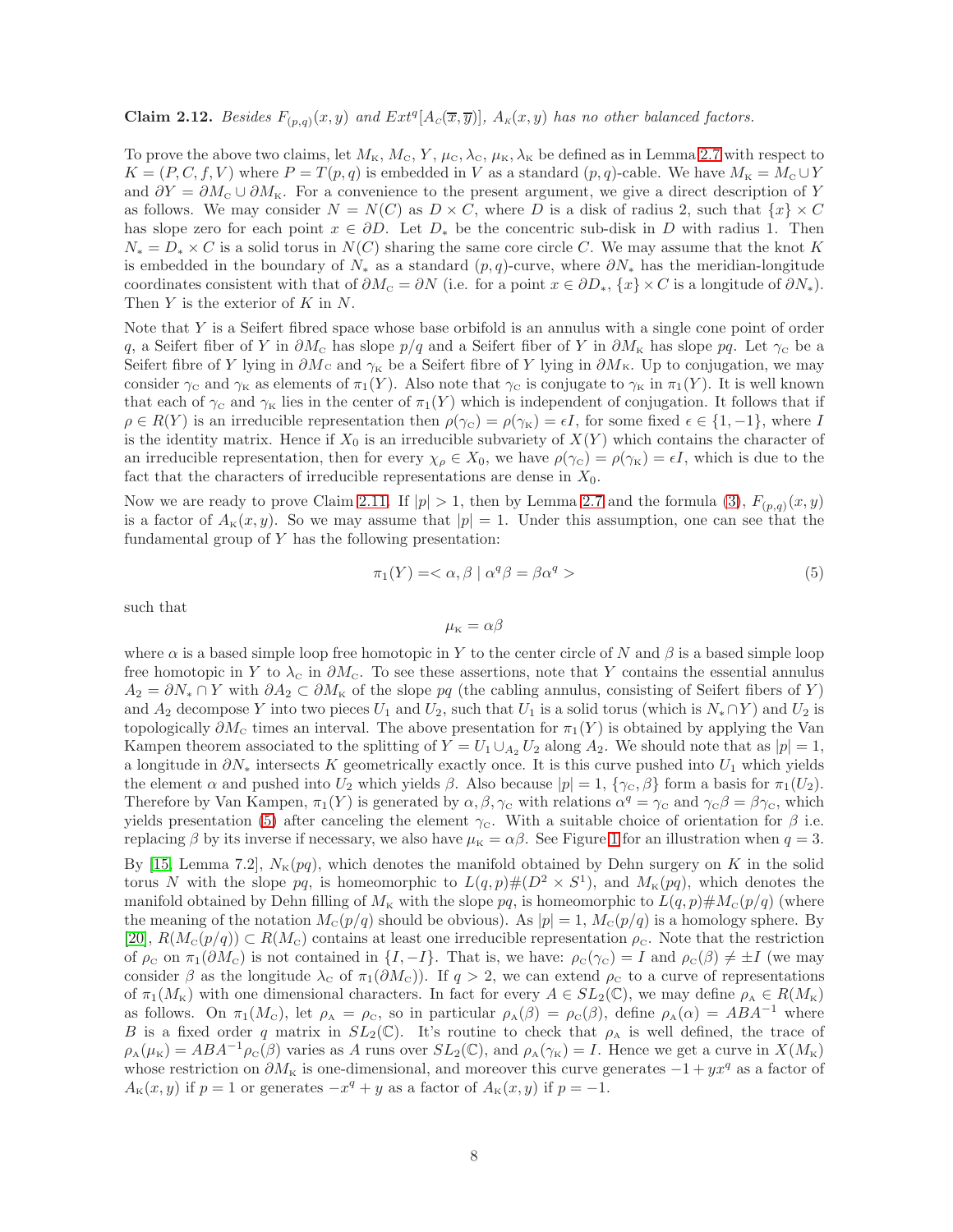

<span id="page-8-0"></span>Figure 1: Illustration of the cross section  $D \cap Y$  of Y and the elements  $\alpha$  and  $\beta$  of  $\pi_1(Y)$  when  $q = 3$ .

We now show that  $1 + yx^q$  is a factor of  $A_k(x, y)$  if  $p = 1$  or  $x^q + y$  is a factor of  $A_k(x, y)$  if  $p = -1$ , for all  $q \ge 2$ . For the representation  $\rho_c$  given in the last paragraph, defined  $\rho_c^{\epsilon} \in R(M_c)$  by

$$
\rho_{\mathcal{C}}^{\epsilon}(\gamma) = \epsilon(\gamma)\rho_{\mathcal{C}}(\gamma), \text{ for } \gamma \in \pi_1(M_{\mathcal{C}})
$$

where  $\epsilon$  is the onto homomorphism  $\epsilon : \pi_1(M_{\rm c}) \to \{I, -I\}$ . As  $\mu_{\rm c}$  is a generator of  $H_1(M_{\rm c}; \mathbb{Z})$ ,  $\rho_{\rm c}^{\epsilon}(\mu_{\rm c}) =$  $-\rho_{\rm c}(\mu_{\rm c})$ . Similarly as  $\lambda_{\rm c}$  is trivial in  $H_1(M_{\rm c};\mathbb{Z})$ ,  $\rho_{\rm c}(\lambda_{\rm c}) = \rho_{\rm c}(\lambda_{\rm c})$ . Hence  $\rho_{\rm c}(\gamma_{\rm c}) = \rho_{\rm c}(\lambda_{\rm c}^q\mu_{\rm c}^p) =$  $-\rho_{\rm C}(\gamma_{\rm C}) = -I$ . We can now extend  $\rho_{\rm C}^{\epsilon}$  to  $\rho_{\rm A}^{\epsilon}$  over  $M_{\rm K}$  similarly as for  $\rho_{\rm C}$  to  $\rho_{\rm A}$ , only this time we choose B as a fixed order 2q matrix in  $SL_2(\mathbb{C})$ , so that the trace of  $\rho^{\epsilon}_{A}(\mu_K) = ABA^{-1}\rho_{\rm C}(\beta)$  varies as A runs over  $SL_2(\mathbb{C})$ , and  $\rho_A^{\epsilon}(\gamma_K) = -I$ . The existence of the factor of  $A_K(x, y)$  that we set to prove now follows. This completes the proof of Claim [2.11.](#page-6-1)

We lastly prove Claim [2.12.](#page-7-1) Given a balanced-irreducible factor  $f_0(x, y)$  of  $A_K(x, y)$ , let  $X_0$  be an irreducible component of  $X^*(M_{\kappa})$  over  $\mathbb C$  which produces  $f_0(x, y)$ . Let  $X_0^{\mathcal X}$  and  $X_0^{\mathcal C}$  be the Zariski closure of the restriction of  $X_0$  on Y and  $M_c$  respectively. Note that each of  $X_0^Y$  and  $X_0^C$  is irreducible. Also  $X_0^Y$  is at least one dimensional since its restriction on  $\partial M_{\kappa}$  is one dimensional. If  $X_0^Y$  does not contain irreducible characters, then the restriction of  $X_0^Y$  on  $\partial M_C$  is also one dimensional. So the restriction of  $X_0^{\text{C}}$  on  $\partial M_{\text{C}}$  is one dimensional and  $X_0$  is an abelian extension of  $X_0^{\text{C}}$  (since the character of a reducible representation is also the character of an abelian representation). It follows that  $X_0^{\rm c}$  cannot be the trivial component in  $X(M_c)$  for otherwise  $X_0$  woulde be the trivial component of  $X(M_{\kappa})$ . Hence  $X_0^c \in X^*(M_c)$ and  $X_0$  is its abelian extension, which means that  $f_0(x, y)$  is a factor of  $Ext^q[A_c(\overline{x}, \overline{y})]$ .

Hence we may assume that  $X_0^Y$  contains irreducible characters. Then, as noted before, we have  $\rho(\gamma_K) = \epsilon I$ for each  $\rho$  with  $\chi_{\rho} \in X_0^{\rm Y}$ . If  $\epsilon = -1$ , then  $1 + x^{pq}y$  or  $x^{pq} + y$  is the factor contributed by  $X_0$  to  $A_{\rm K}(x, y)$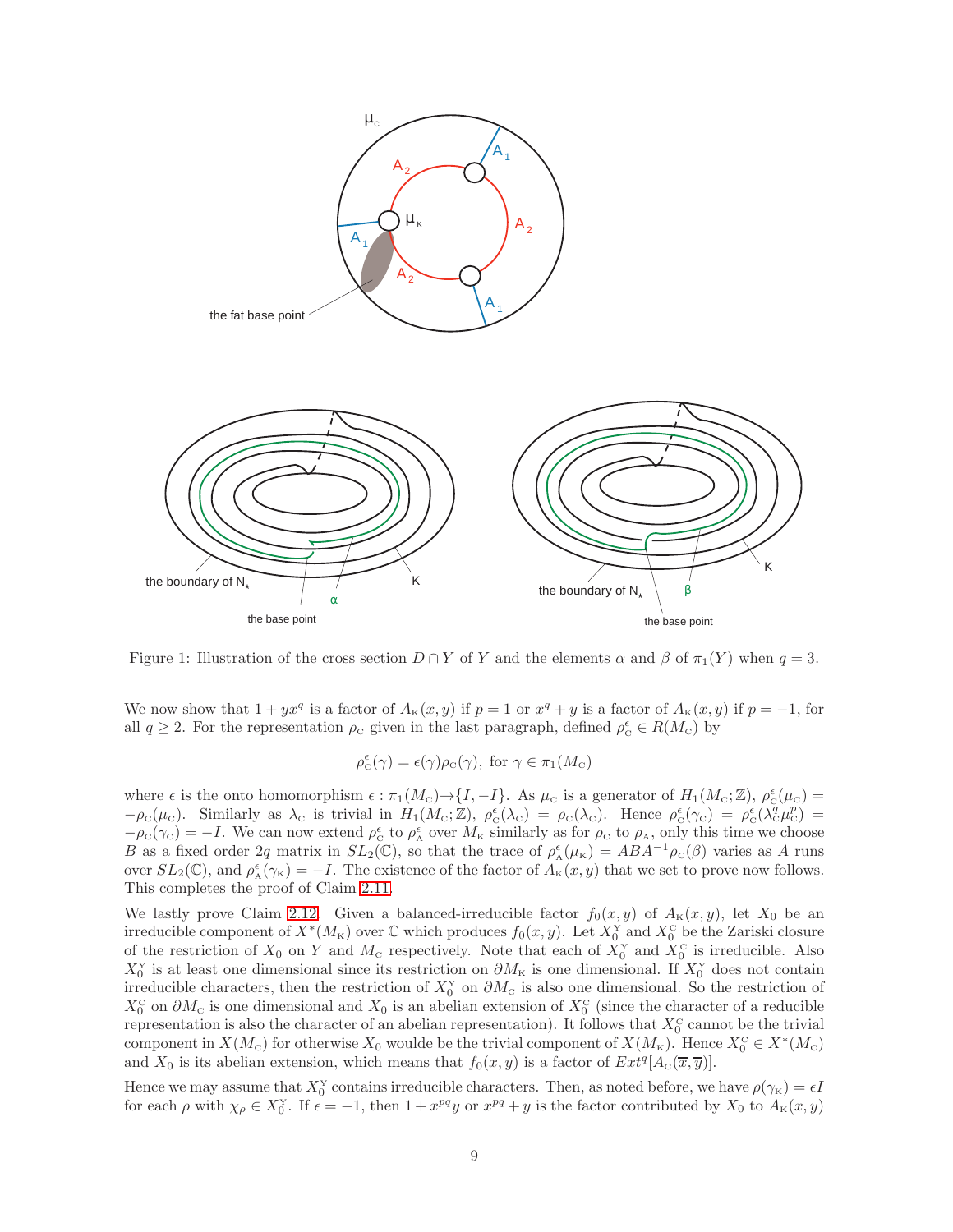corresponding to p is positive or negative respectively. That is,  $f_0(x, y)$  is a factor of  $F_{(p,q)}(x, y)$ . Hence we may assume that  $\epsilon = 1$ . It follows that  $X_0^Y$  is a positive dimensional component of  $N_K(pq)$ . Therefore  $q > 2$  (because  $N_{\kappa}(pq) = L(q, p) \# (D^2 \times S^1)$ ) and  $X_0$  contributes the factor  $-1 + x^{pq}y$  or  $-x^{pq} + y$  to  $A_K(x, y)$  corresponding to p is positive or negative respectively. That is,  $f_0$  is a factor of  $F_{(p,q)}(x, y)$ . This proves Claim [2.12](#page-7-1) and also completes the proof of the theorem.

Perhaps we should note that in the above proof consistent choice of base points can be made for all the relevant manifolds such as  $M_{K}$ ,  $M_{C}$ ,  $Y$ ,  $A_2$ ,  $U_1$ ,  $U_2$ ,  $\partial M_{C}$ ,  $\partial M_{K}$ ,  $N_{K}(pq)$ ,  $M_{C}(p/q)$ ,  $M_{K}(pq)$  so that their fundamental groups are all well defined as relevant subgroups or quotient groups. In fact we can choose a simply connected region in  $D \cap Y$  (as shown in Figure [1\)](#page-8-0) so that its intersection with each relevant manifold listed above is a simply connected region which is served as the 'fat base point' of that manifold.  $\diamond$ 

**Example 2.13.** Let C be the figure 8 knot. Its A-polynomial is  $A_c(x, y) = x^4 + (-1 + x^2 + 2x^4 + x^6 (x^8)y + x^4y^2$  ([\[8,](#page-28-10) Appendix]). If K is the  $(p, 2)$ -cable over C,  $p > 0$ , then

$$
\begin{array}{ll} A_{\scriptscriptstyle\rm K}(x,y) & = Red[F_{(p,2)}(x,y)Res_{\overline{y}}(A_{\scriptscriptstyle\rm C}(x^2,\overline{y}),\overline{y}^2-y)] \\ & = (1+x^{2p}y)[x^{16}+(-1+2x^4+3x^8-2x^{12}-6x^{16}-2x^{20}+3x^{24}+2x^{28}-x^{32})y+x^{16}y^2].\end{array}
$$

If K is the  $(p, 3)$ -cable over C,  $p > 0$ , then

$$
A_{\kappa}(x,y) = Red[F_{(p,3)}(x,y)Res_{\overline{y}}(A_{\rm c}(x^3,\overline{y}),\overline{y}^3-y)]
$$
  
= (-1 +  $x^{6p}y^2$ )[ $x^{36}$  + (-1 +  $3x^6$  +  $3x^{12}$  -  $8x^{18}$  -  $12x^{24}$  +  $6x^{30}$  +  $20x^{36}$  +  $6x^{42}$  -  $12x^{48}$   
- $8x^{54}$  +  $3x^{60}$  +  $3x^{66}$  -  $x^{72}$ ) $y$  +  $x^{36}y^2$ ].

Finally we would like to give an explicit formula for the A-polynomials of iterated torus knots. Let

$$
K = [(p_1, q_2), (p_2, q_2), ..., (p_n, q_n)]
$$

be an *n*-th iterated torus knot, i.e.  $T(p_n, q_n)$  is a nontrivial torus knot and when  $n > 1$ , for each  $i, n > i \geq 1, \, [(p_i, q_i), (p_{i+1}, q_{i+1}), ..., (p_n, q_n)]$  is a satellite knot with  $[(p_{i+1}, q_{i+1}), ..., (p_n, q_n)]$  as a companion knot and with  $T(p_i, q_i)$ ,  $q_i > 1$ , as a pattern knot lying in the trivial solid torus V as a  $(p_i, q_i)$ -cable with winding number  $q_i$ , where  $|p_i|$  may be less than  $q_i$  and  $|p_i| = 1$  is also allowed.

<span id="page-9-0"></span>**Corollary 2.14.** Let  $K = [(p_1, q_1), (p_2, q_2), ..., (p_n, q_n)]$  be an iterated torus knot. If for each  $1 \leq i < n$ ,  $q_i$  is odd, then

$$
A_K(x,y) = F_{(p_1,q_1)}(x,y)F_{(p_2,q_2)}(x^{q_1^2},y)F_{(p_3,q_3)}(x^{q_1^2q_2^2},y)\cdots F_{(p_n,q_n)}(x^{q_1^2q_2^2\cdots q_{n-1}^2},y),
$$

and if for some  $1 \leq i < n$ ,  $q_i$  is even, we let m be the smallest such integer, then

$$
A_K(x,y) = F_{(p_1,q_1)}(x,y)F_{(p_2,q_2)}(x^{q_1^2},y)F_{(p_3,q_3)}(x^{q_1^2q_2^2},y)\cdots F_{(p_m,q_m)}(x^{q_1^2q_2^2\cdots q_{m-1}^2},y)
$$
  

$$
G_{(p_{m+1},q_{m+1})}(x^{q_1^2q_2^2\cdots q_m^2},y)G_{(p_{m+2},q_{m+2})}(x^{q_1^2q_2^2\cdots q_{m+1}^2},y)\cdots G_{(p_n,q_n)}(x^{q_1^2q_2^2\cdots q_{n-1}^2},y)
$$

Remark 2.15. (1) In the A-polynomial given in the corollary, each

$$
F_{(p_i,q_i)}(x^{q_1^2 q_2^2 \cdots q_{i-1}^2}, y)
$$
 or  $G_{(p_i,q_i)}(x^{q_1^2 q_2^2 \cdots q_{i-1}^2}, y)$ 

is a nontrivial polynomial even when  $|p_i|=1$ .

(2) The polynomial expression for  $A_K(x, y)$  given in the corollary has no repeated factors.

(3) The boundary slopes detected by  $A_K(x, y)$  are precisely the following n integer slopes:

$$
p_1q_1, p_2q_2q_1^2, p_3q_3q_1^2q_2^2, \ldots, p_nq_nq_1^2q_2^2\cdots q_{n-1}^2.
$$

**Proof.** The proof goes by induction on n applying Theorem [2.10.](#page-6-0) When  $n = 1$ , the proposition holds obviously. Suppose for  $n-1 \geq 1$  the proposition holds. Note that K has  $C = [(p_2, q_2), ..., (p_n, q_n)]$  as a companion knot and  $P = T(p_1, q_1)$  as the corresponding pattern knot (which maybe a trivial knot in  $S^3$ , which occurs exactly when  $|p_1| = 1$ . By induction, the A-polynomial  $A_c(x, y)$  of C is of the corresponding form as described by the corollary. Now applying Theorem [2.10](#page-6-0) one more time to the pair  $(C, P)$  we see that the corollary holds. We omit the routine details.  $\Diamond$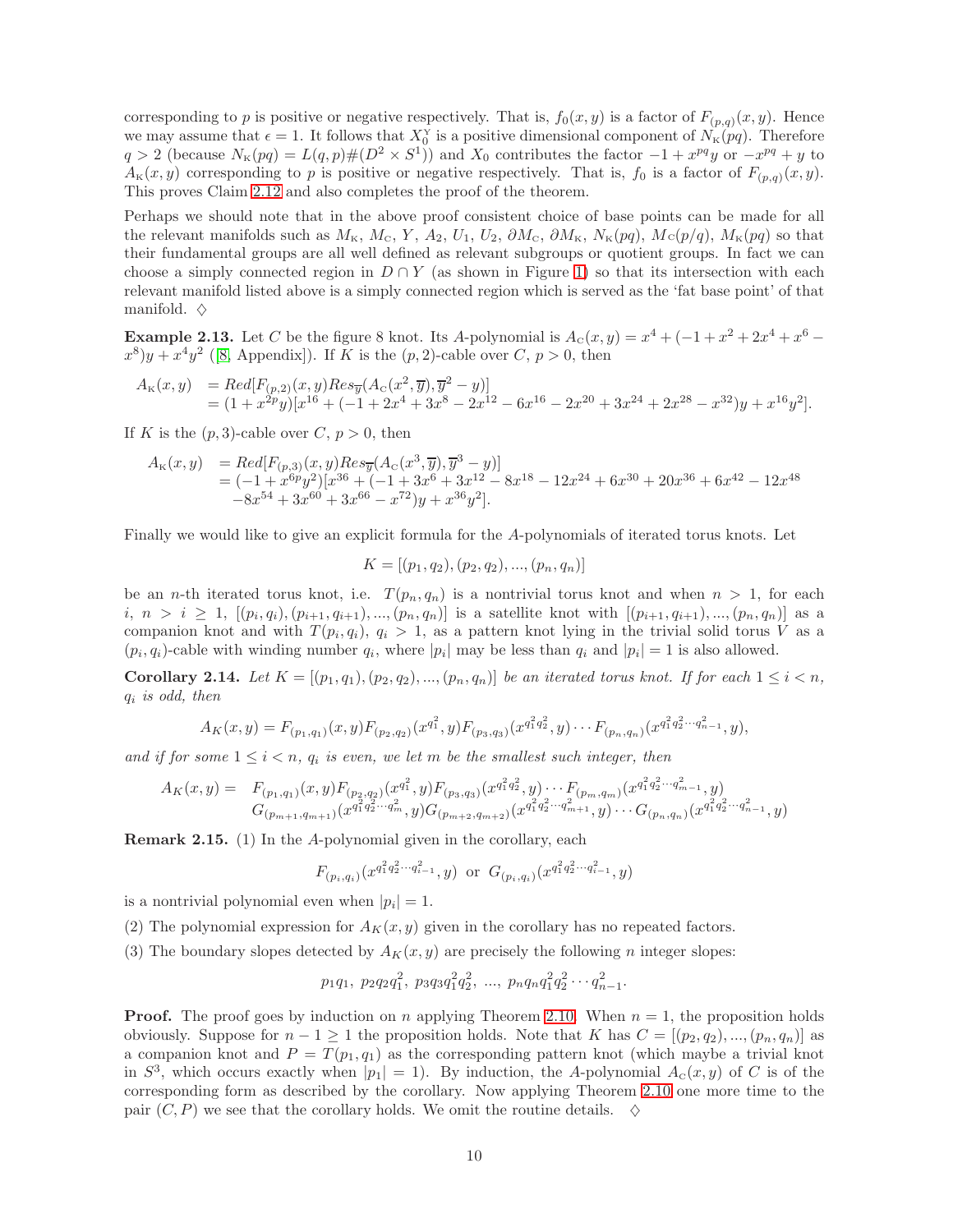For instance the A-polynomial of the  $(r, s)$ -cable over the  $(p, q)$ -torus knot is

$$
A(x,y) = \begin{cases} F_{(r,s)}(x,y)F_{(p,q)}(x^{s^2},y), & \text{if } s \text{ is odd,} \\ F_{(r,s)}(x,y)G_{(p,q)}(x^{s^2},y), & \text{if } s \text{ is even.} \end{cases}
$$

## <span id="page-10-0"></span>3 Proof of Theorem [1.1](#page-0-0)

Suppose that K is a knot in  $S^3$  with the same knot Floer homology and the same A-polynomial as a given torus knot  $T(p,q)$ . Our goal is to show that  $K = T(p,q)$ .

By  $(3)$  and Lemma [2.4,](#page-4-0) K is not a hyperbolic knot. So K is either a torus knot or a satellite knot.

<span id="page-10-2"></span>**Lemma 3.1.** Suppose that  $T(r, s)$  is a torus knot whose A-polynomial divides that of  $T(p, q)$  and whose Alexander polynomial divides that of  $T(p,q)$ , then  $T(r,s) = T(p,q)$ .

**Proof.** Since  $A_{T(r,s)}(x,y)|A_{T(p,q)}(x,y)$ , from the formula [\(3\)](#page-2-2), we have  $rs = pq$ . From the condition

$$
\Delta_{T(r,s)}(t) = \frac{(t^{rs}-1)(t-1)}{(t^r-1)(t^s-1)} \left| \Delta_{T(p,q)}(t) \right| = \frac{(t^{pq}-1)(t-1)}{(t^p-1)(t^q-1)},
$$

we have

<span id="page-10-1"></span>
$$
(tp - 1)(tq - 1)(ts - 1).
$$
 (6)

Now if  $T(r, s) \neq T(p, q)$ , then either  $q > s$  or  $|p| > |r|$ . If  $q > s$ , then from [\(6\)](#page-10-1) we must have  $q|r$ . By our convention for parameterizing torus knots,  $|p| > q \ge 2$ . Thus we must also have p|r. But p and q are relatively prime, we have  $pq|r$ , which contradicts the early conclusion  $rs = pq$ . If  $|p| > |r|$ , again by our convention  $|r| > s \geq 2$ , we see that  $(t^p - 1)$  does not divide  $(t^r - 1)(t^s - 1)$ , and so [\(6\)](#page-10-1) cannot hold. This contradiction completes the proof of the lemma.  $\diamond$ 

By Lemma [3.1,](#page-10-2) we see that if K is a torus knot, then  $K = T(p, q)$ .

We are going to show that it is impossible for  $K$  to be a satellite knot, which will consist of the rest of the proof of Theorem [1.1.](#page-0-0) Suppose that  $K$  is a satellite knot. We need to derive a contradiction from this assumption. Let C and P be a pair of associated companion knot and pattern knot to  $K$ , and let w be the winding number of  $P$  in its defining solid torus  $V$  (recall the definition of a satellite knot given in Section [2\)](#page-1-0). As  $T(p,q)$  is a fibred knot, K is also fibred. According to [\[7,](#page-27-3) Corollary 4.15 and Proposition 8.23, each of C and P is a fibred knot in  $S^3$ ,  $w \ge 1$ , and the Alexander polynomials of these knots satisfy the equality

<span id="page-10-3"></span>
$$
\Delta_{\kappa}(t) = \Delta_{\rm c}(t^w) \Delta_{\rm P}(t). \tag{7}
$$

We may choose C such that C is itself not a satellite knot, and thus is either a hyperbolic knot or a torus knot.

**Lemma 3.2.** The companion knot  $C$  cannot be a hyperbolic knot.

**Proof.** Suppose that C is hyperbolic. Then  $A_c(\overline{x}, \overline{y})$  contains a balanced-irreducible factor  $f_c(\overline{x}, \overline{y})$ whose Newton polygon detects at least two distinct boundary slopes of C. As  $w \geq 1$ , by Proposition [2.8,](#page-5-1)  $f_c(\overline{x}, \overline{y})$  extends to a balanced factor  $f_K(x, y)$  of  $A_K(x, y) = A_{T(p,q)}(x, y)$ . Moreover from the relation [\(4\)](#page-6-2) we see that the Newton polygon of  $f_K(x, y)$  detects at least two distinct boundary slopes of K. But clearly the Newton polygon of  $A_K(x, y) = A_{T(p,q)}(x, y)$  only detects one boundary slope. We arrive at a contradiction.  $\diamond$ 

So  $C = T(r, s)$  is a torus knot.

<span id="page-10-4"></span>**Lemma 3.3.** The pattern knot  $P$  of  $K$  cannot be the unknot.

**Proof.** Suppose otherwise that P is the unknot. Then as noted in [\[19\]](#page-28-17) the winding number w of P in its defining solid torus V is larger than 1. Equality [\(7\)](#page-10-3) becomes  $\Delta_{\kappa}(t) = \Delta_{\kappa}(t^w)$  for some integer  $w > 1$ . On the other hand it is easy to check that the degrees of the leading term and the second term of  $\Delta_{T(p,q)}(t)$  differ by 1 and thus  $\Delta_{\kappa}(t) = \Delta_{T(p,q)}(t)$  cannot be of the form  $\Delta_{\kappa}(t^w)$ ,  $w > 1$ . This contradiction completes the proof.  $\diamond$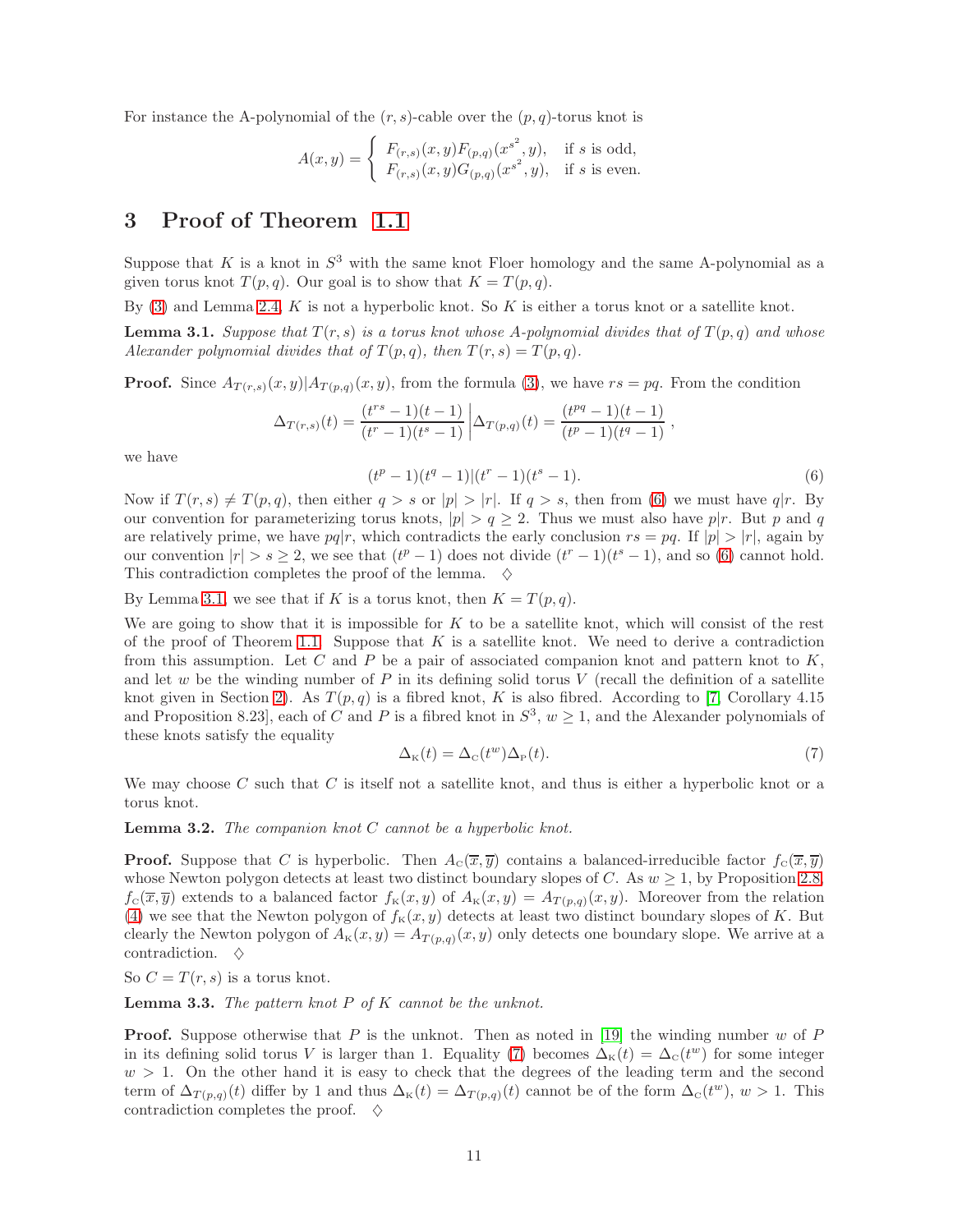If  $w = 1$ , then by Proposition [2.8,](#page-5-1)  $A_c(x, y) = A_{T(r, s)}(x, y)$  divides  $A_{\kappa}(x, y) = A_{T(p,q)}(x, y)$ , and by [\(7\)](#page-10-3)  $\Delta_C(t) = \Delta_{T(r,s)}(t)$  divides  $\Delta_K(t) = \Delta_{T(p,q)}(t)$ . Hence by Lemma [3.1](#page-10-2) we have  $C = T(r,s) = T(p,q)$ . By Lemma [3.3,](#page-10-4) P is a non-trivial knot. Hence from formula [\(7\)](#page-10-3), we see that the genus of  $C = T(p,q)$  is less than that of K. But the genus of K is equal to that of  $T(p,q)$ . We derive a contradiction.

Hence  $w > 1$ . By Lemma [2.7,](#page-5-0)  $A_P(x, y)$  divides  $A_K(x, y)$ . Now if P is itself a satellite knot with its own companion knot  $C_1$  and pattern knot  $P_1$ . Then again each of  $C_1$  and  $P_1$  is a fibred knot and the winding number  $w_1$  of  $P_1$  with respect to  $C_1$  is larger than zero. Arguing as above, we see that  $C_1$  may be assumed to be a torus knot and that  $w_1 > 1$ . Also we have

$$
\Delta_{\rm K}(t) = \Delta_{\rm C}(t^w) \Delta_{\rm C_1}(t^{w_1}) \Delta_{\rm P_1}(t)
$$

from which we see that  $P_1$  cannot be the trivial knot just as in the proof of Lemma [3.3.](#page-10-4)

So after a finitely many such steps (the process must terminate by [\[27\]](#page-28-18)), we end up with a pattern knot  $P_m$  for  $P_{m-1}$  such that  $P_m$  is nontrivial but is no longer a satellite knot. Thus  $P_m$  is either a hyperbolic knot or a torus knot. By Lemma [2.4](#page-4-0) and Lemma [2.7,](#page-5-0)  $P_m$  cannot be hyperbolic. Hence  $P_m$  is a torus knot. Again because  $A_{P_m}(x, y)$  divides  $A_K(x, y) = A_{T(p,q)}(x, y)$  and  $\Delta_{P_m}(t)$  divides  $\Delta_K(t) = \Delta_{T(p,q)}(t)$ , we have  $P_m = T(p,q)$  by Lemma [3.1.](#page-10-2) But once again we would have  $g(T(p,q)) < g(T(p,q))$ . This gives a final contradiction.

# <span id="page-11-0"></span>4 The knots  $k(l, m, n, p)$

In [\[12\]](#page-28-5) a family of hyperbolic knots  $k(l, m, n, p)$  in  $S<sup>3</sup>$  (where at least one of p and n has to be zero) was constructed such that each knot in the family admits one (and only one) half-integral toroidal surgery. To be hyperbolic, the following restrictions on the values for  $l, m, n, p$  are imposed:

<span id="page-11-4"></span>If 
$$
p = 0
$$
, then  $l \neq 0, \pm 1$ ,  $m \neq 0$ ,  $(l, m) \neq (2, 1), (-2, -1), (m, n) \neq (1, 0), (-1, 1);$   
If  $n = 0$ , then  $l \neq 0, \pm 1$ ,  $m \neq 0, 1, (l, m, p) \neq (-2, -1, 0), (2, 2, 1).$  (8)

From now on we assume that any given  $k(l, m, n, p)$  is hyperbolic, i.e.  $l, m, n, p$  satisfy the above restrictions.

The half-integral toroidal slope  $r = r(l, m, n, p)$  of  $k(l, m, n, p)$  was explicitly computed in [\[13,](#page-28-6) Proposition 5.3] as given below:

<span id="page-11-3"></span>
$$
r = \begin{cases} l(2m-1)(1-lm) + n(2lm-1)^2 - \frac{1}{2}, & \text{when } p = 0; \\ l(2m-1)(1-lm) + p(2lm-l-1)^2 - \frac{1}{2}, & \text{when } n = 0. \end{cases}
$$
(9)

It turns out that  $k(l, m, n, p)$  are the only hyperbolic knots in  $S<sup>3</sup>$  which admit non-integral toroidal surgeries.

<span id="page-11-2"></span>**Theorem 4.1.** ([\[17\]](#page-28-7)) If a hyperbolic knot K in  $S^3$  admits a non-integral toroidal surgery, then K is one of the knots  $k(l, m, n, p)$ .

<span id="page-11-1"></span>**Proposition 4.2.** The knots  $k(l, m, n, p)$  have the following properties: (a)  $k(l, m, n, 0)$  is the mirror image of  $k(-l, -m, 1-n, 0)$ . (b) k(l, m, 0, p) is the mirror image of  $k(-l, 1-m, 0, 1-p)$ . (c)  $k(l, \pm 1, n, 0) = k(-l, \pm 1, \pm 1, n, 0).$ (d)  $k(2, -1, n, 0) = k(-3, -1, n, 0) = k(2, 2, 0, n).$ 

*Proof.* This follows from [\[12,](#page-28-5) Proposition 1.4].  $\diamond$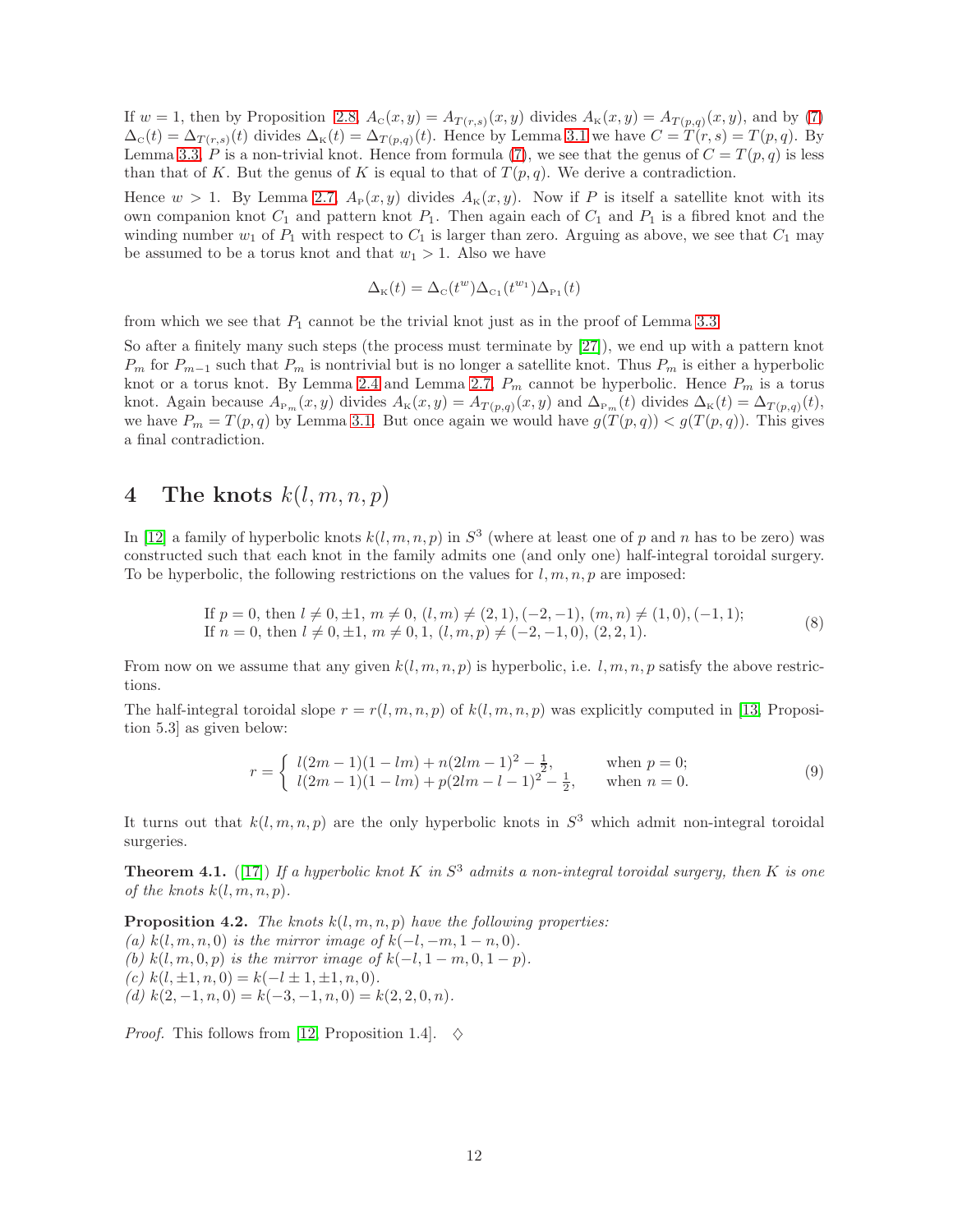

<span id="page-12-0"></span>Figure 2: The braid whose closure is  $k(l, m, n, p)$ , where  $l > 0$ .

Explicit closed braid presentations for the knots  $k(l, m, n, p)$  are given in [\[13\]](#page-28-6). Figure [2](#page-12-0) shows the braids whose closure are  $k(l, m, n, p)$ . The left two pictures are a reproduction of [\[13,](#page-28-6) Fig. 12], but the right two pictures are different from [\[13,](#page-28-6) Fig. 13]. Here an arc with label s means s parallel strands, and a box with label t means t positive full-twists when  $t > 0$  and |t| negative full-twists when  $t < 0$ . We only give the picture for the case  $l > 0$ , since the case  $l < 0$  can be treated by applying Proposition [4.2.](#page-11-1)

<span id="page-12-1"></span>Proposition 4.3. Suppose that  $l > 0$ , let

$$
N = \begin{cases} 2ml - 1, & if p = 0, n \neq 0, m > 0, \\ -2ml + 1, & if p = 0, n \neq 0, m < 0, \\ 2ml - l - 1, & if n = 0, m > 0, \\ -2ml + l + 1, & if n = 0, m < 0. \end{cases}
$$

Then the genus of  $k(l, m, n, 0)$  is

$$
g=|n|\frac{N(N-1)}{2}+\left\{\begin{array}{ll} m^2l^2-m\frac{l(l+5)}{2}+l+1, & \textit{ if } m>0,n\leq 0,\\ -m^2l^2+m\frac{\tilde{l}(l+1)}{2}-l+1, & \textit{ if } m>0,n>0,\\ m^2l^2-m\frac{l(l-1)}{2}, & \textit{ if } m<0,n\leq 0,\\ -m^2l^2+m\frac{\tilde{l}(l+3)}{2}, & \textit{ if } m<0,n>0, \end{array} \right.
$$

and the genus of  $k(l, m, 0, p)$  is

$$
g=|p|\frac{N(N-1)}{2}+\left\{\begin{array}{ll} m^2l^2-m\frac{l(l+5)}{2}+l+1, & \textit{if }m>0, p\leq 0,\\ -m^2l^2+m\frac{l(l+1)}{2}+1, & \textit{if }m>0, p>0,\\ m^2l^2-m\frac{l(l-1)}{2}, & \textit{if }m<0, p\leq 0,\\ -m^2l^2+m\frac{l(l+3)}{2}-l, & \textit{if }m<0, p>0.\end{array}\right.
$$

*Proof.* In [\[13\]](#page-28-6), it is noted that  $k(l, m, n, p)$  is the closure of a positive or negative braid. Hence it is fibered, and the genus can be computed by the formula

$$
g(k)=\frac{C-N+1}{2},
$$

where  $C$  is the crossing number in the positive or negative braid, and  $N$  is the braid index. When  $p = 0, m > 0, n \leq 0$ , the braid is a negative braid,  $N = 2ml - 1$ ,

$$
C = -n(2ml - 1)(2ml - 2) + ml(ml - 1) + ml - 2 + l(ml - l - 1) + (ml - l - 1)(ml - l - 2),
$$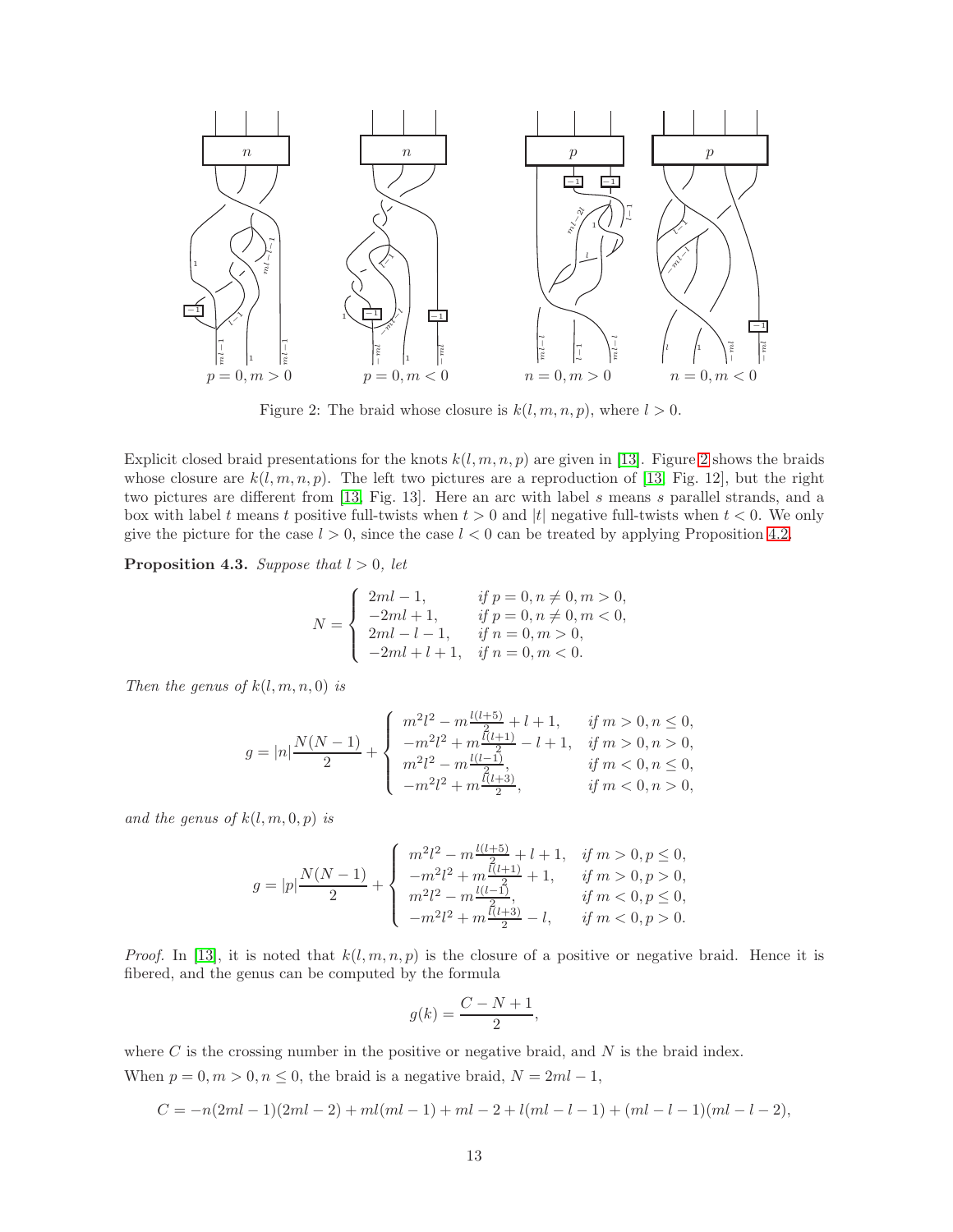so

$$
g = -n(2ml - 1)(ml - 1) + m2l2 - m\frac{l(l+5)}{2} + l + 1.
$$

When  $p = 0, m > 0, n > 0$ , we can cancel all the negative crossings in the braid to get a positive braid of index  $N = 2ml - 1$ . We have

$$
C = n(2ml - 1)(2ml - 2) - (ml(ml - 1) + ml - 2 + l(ml - l - 1) + (ml - l - 1)(ml - l - 2)),
$$

so

$$
g = n(2ml - 1)(ml - 1) - m2l2 + m\frac{l(l + 1)}{2} - l + 1.
$$

The computation for other cases are similar.  $\diamond$ 

Using Proposition [4.3](#page-12-1) and Proposition [4.2](#page-11-1) (a)(b), we can compute the genus of  $k(l, m, n, p)$  when  $l < 0$ . For example, when  $p \leq 0$ , the genus of  $k(l, m, 0, p)$  is

<span id="page-13-0"></span>
$$
g = \begin{cases}\n-p\frac{(2ml-l-1)(2ml-l-2)}{2} + m^2l^2 - m\frac{l(l+5)}{2} + l + 1, & \text{if } l > 0, m > 0, \\
-p\frac{(-2ml+l+1)(-2ml+l)}{2} + m^2l^2 - m\frac{l(l-1)}{2}, & \text{if } l > 0, m < 0, \\
-p\frac{(-2ml+l+1)(-2ml+l)}{2} + m^2l^2 - m\frac{l(l-1)}{2}, & \text{if } l < 0, m > 0, \\
-p\frac{(2ml-l-1)(2ml-l-2)}{2} + m^2l^2 - m\frac{l(l+5)}{2} + l + 2, & \text{if } l < 0, m < 0.\n\end{cases}
$$
\n(10)

The r-surgery on the knot  $J = k(l, m, n, p)$  was explicitly given in [\[12\]](#page-28-5) which is the double branched cover of  $S^3$  with the branched set in  $S^3$  being a link shown in Figure [3.](#page-14-0) From the tangle decomposition of the branched link one can see that  $M_1(r)$  is a graph manifold obtained by gluing two Seifert fibred spaces, each over a disk with two cone points, together along their torus boundaries. For our purpose, we need to give a more detailed description of the graph manifold  $M_{J}(r)$  as follows.

Let  $(B, t)$  denote a two string tangle, i.e. B is a 3-ball and t is a pair of disjoint properly embedded arcs in B. Here we may assume that B is the unit 3-ball in the xyz-space  $\mathbb{R}^3$  (with the xy-plane horizontal) and that the four endpoints of t lies in the lines  $z = y$ ,  $x = 0$  and  $z = -y$ ,  $x = 0$ . Let D be the unit disk in B which is the intersection of B with the yz-plane. Then the four endpoints of t divides  $\partial D$  into four arcs, naturally named the east, west, north, south arcs. The *denominator closure* of  $(B, t)$  is the link in  $S<sup>3</sup>$  obtained by capping off t with the east and west arcs, and the numerator closure of  $(B, t)$  is the link in  $S<sup>3</sup>$  obtained by capping off t with the north and south arcs.

Let  $(B_i, t_i)$ ,  $i = 1, 2$ , be the two tangles shown in Figure [3](#page-14-0) and let  $X_i$  be the double branched cover of  $(B_i, t_i)$ . The denominator closure of  $(B_1, t_1)$  is the twisted knot of type  $(2, p)$  (which is the trivial knot when  $p = 0, 1$ , the trefoil knot when  $p = -1$ ) and therefore the double branched cover of  $S<sup>3</sup>$  over the link is the lens space of order  $|2p-1|$ . The numerator closure of  $(B_1, t_1)$  gives a composite link in  $S^3$ and in fact the composition of two nontrivial rational links corresponding to the rational numbers  $-l$ and  $\left(\frac{-lm(2p-1)+pl+2p-1}{-m(2p-1)+p}\right)$ .

The double branched cover of the east arc (as well as the west arc) is a simple closed essential curve in  $\partial X_1$ , which we denote by  $\mu_1$ , with which Dehn filling of  $X_1$  is a lens space of order  $|2p-1|$ . The double branched cover of the north arc (as well as the south arc) is a Seifert fiber of  $X_1$ , which we denote by  $\sigma_1$ , with which Dehn filling of  $X_1$  is a connected sum of two nontrivial lens spaces of orders  $|-l|$  and  $|-lm(2p-1)+pl+2p-1|.$ 

Similarly the numerator closure of  $(B_2, t_2)$  is the twisted knot of type  $(2, n)$  and the denominator closure of  $(B_2, t_2)$  is a composite link of two nontrivial rational links corresponding to the rational numbers  $-2$  and  $\left(\frac{2(2n-1)(m-1)+4n-1}{2m-1}\right)(2n-1)(m-1)+n$ . So the double branched cover of the north arc of  $(B_2, t_2)$  is a simple closed essential curve in  $\partial X_2$ , denoted  $\mu_2$ , with which Dehn filling of  $X_2$  is a lens space of order  $|2n-1|$ , and the double branched cover of the west arc is a Seifert fiber of  $X_2$ , denoted by  $\sigma_2$ , with which Dehn filling is a connected sum of two nontrivial lens spaces of orders 2 and  $|2(2n-1)(m-1)+4n-1|$ .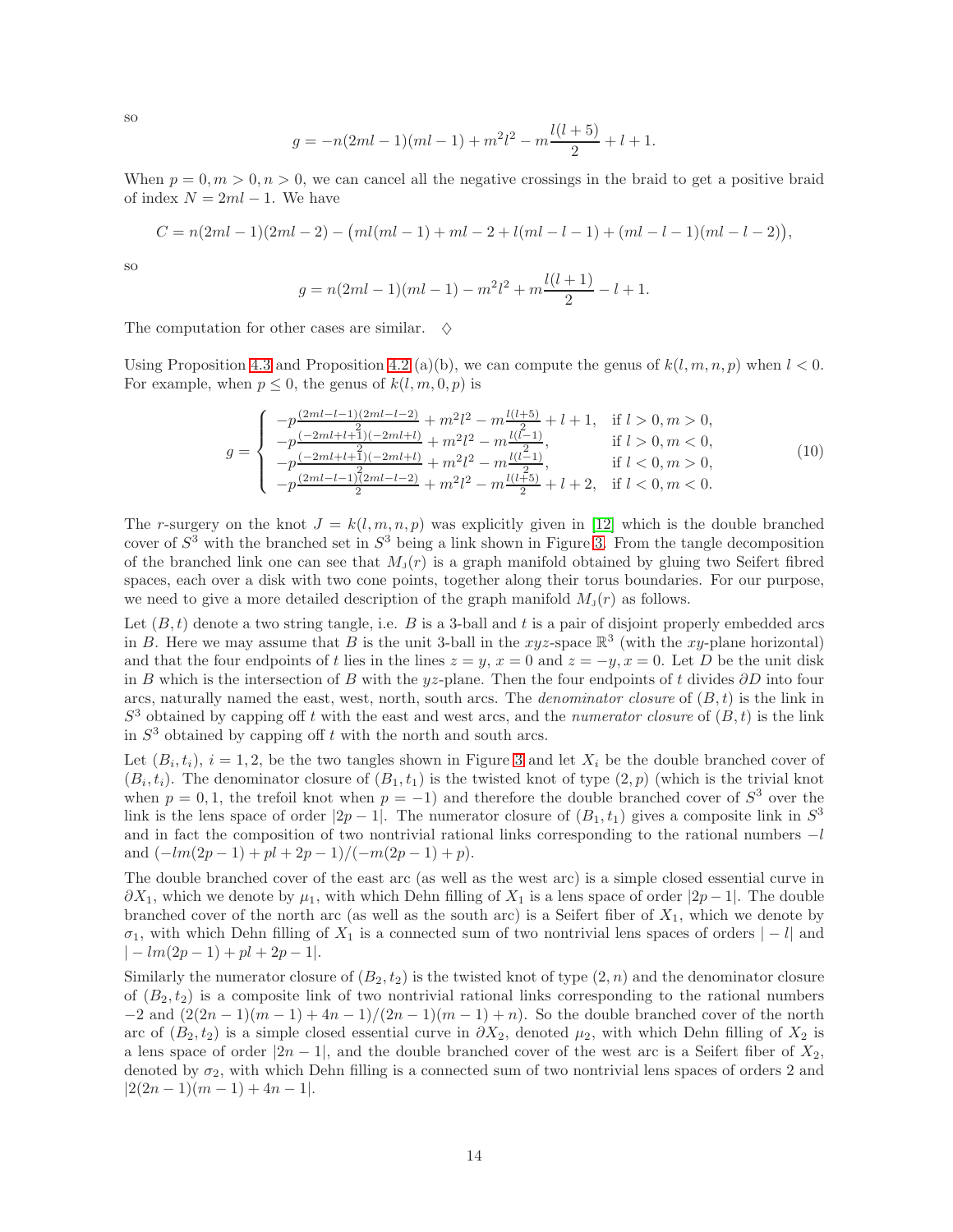

<span id="page-14-0"></span>Figure 3: The tangle decomposition of the branched link in  $S<sup>3</sup>$  for the half-integral toroidal surgery

Finally  $M_{\rm J}(r)$  is obtained by gluing  $X_1$  and  $X_2$  along their boundary tori such that  $\mu_1$  is identified with  $\sigma_2$  and  $\sigma_1$  with  $\mu_2$ .

Note that when  $p = 0$  or 1,  $X_1$  is the exterior of a torus knot in  $S^3$ , and when  $n = 0$  or 1,  $X_2$  is the exterior of a  $(2, a)$  torus knot in  $S<sup>3</sup>$ .

<span id="page-14-1"></span>**Lemma 4.4.** Let  $J = k(l, m, n, p)$ , r the unique half-integral toroidal slope of J and M<sub>J</sub> the exterior of J. Up to isotopy, there is a unique closed orientable incompressible surface in  $M<sub>J</sub>(r)$ , which is a torus.

**Proof.** As discussed above,  $M_j(r)$  is a graph manifold with the torus decomposition  $M_j(r) = X_1 \cup X_2$ . We just need to show that any connected closed orientable incompressible surface S in  $M_J(r)$  is isotopic to  $\partial X_1$ . Suppose otherwise that S is not isotopic to  $\partial X_1$ . As each  $X_i$  does not contain closed essential surfaces, S must intersect  $\partial X_1$ . We may assume that  $F_i = S \cap X_i$  is incompressible and boundary incompressible, for each  $i = 1, 2$ . As  $X_i$  is Seifert fibred,  $F_i$  is either horizontal (i.e. consisting of Seifert fibres or vertical (transverse to Seifert fibres) in  $X_i$ , up to isotopy. So the boundary slope of  $F_i$  is either  $\sigma_i$  (when  $F_i$  is horizontal) or is the rational longitude of  $X_i$  (when  $F_i$  is vertical). But  $\sigma_i$  is identified with  $\mu_j$ , for  $i = 1, 2, \{i, j\} = \{1, 2\}$ . So the boundary slope of  $F_i$  must be the rational longitude of  $X_i$ for each i. It follows that  $H_1(M_J(r); \mathbb{Z})$  is infinite, yielding a contradiction.  $\diamond$ 

<span id="page-14-3"></span>**Lemma 4.5.** For each  $J = k(l, m, n, p)$ , its meridian slope is not a boundary slope.

**Proof.** If the meridian slope of J is a boundary slope, then the knot exterior  $M<sub>j</sub>$  contains a connected closed orientable incompressible surface S of genus larger than one such that S remains incompressible in any non-integral surgery, by [\[9,](#page-28-13) Theorem 2.0.3]. But by Lemma [4.4,](#page-14-1)  $M_1(r)$  does not contain any closed orientable incompressible surface of genus larger than one. This contradiction completes the proof.  $\diamond$ 



<span id="page-14-2"></span>Figure 4: The elements  $g_1$  and  $g_2$  in  $\partial H$ 

Lastly in this section we are going to show that  $k(l_*, -1, 0, 0)$  is a class of small knots.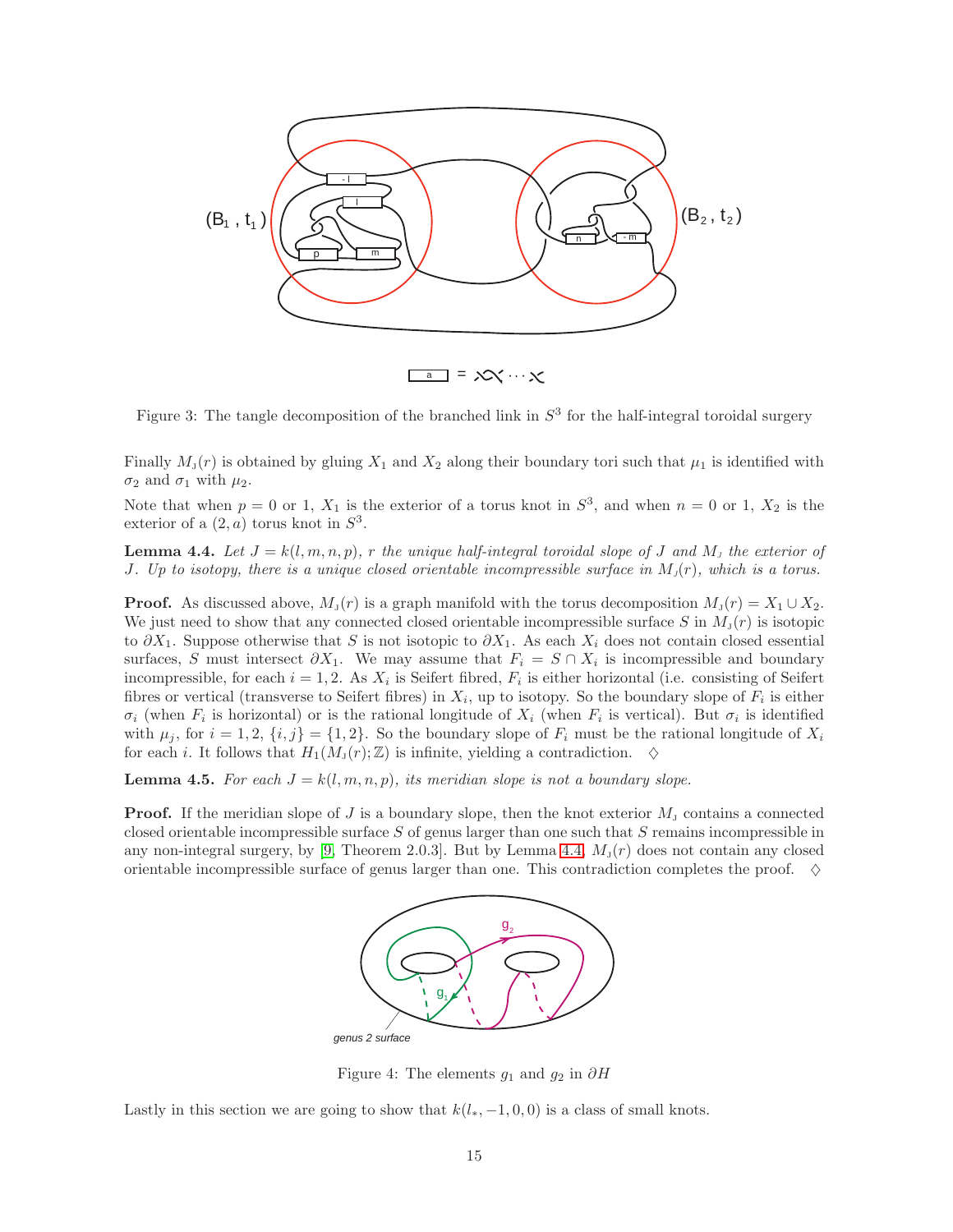Let H be a standard genus two handlebody in  $S^3$  and let  $g_1$  and  $g_2$  be oriented loops in the surface  $\partial H$ as shown in Figure [4.](#page-14-2) As observed in [\[2,](#page-27-4) Figure 8], a regular neighborhood of  $g_1 \cup g_2$  in ∂H is a genus one Seifert surface of a trefoil knot. Under the basis  $[g_1], [g_2]$ , the monodromy of the trefoil is represented by the matrix

$$
\begin{pmatrix} 0 & 1 \\ -1 & 1 \end{pmatrix}.
$$

From [\[13,](#page-28-6) Figure 11], the knot  $k(l_*,-1,0,0)$  has a knot diagram as shown in Figure [5](#page-15-0) (a), which in turn can be embedded in the Seifert surface with the homology class  $l_*[g_1] + (l_*+1)[g_2]$  as shown in Figure [5](#page-15-0) (b). For any knot J lying in the Seifert surface, an algorithm to classify all closed essential surfaces in the knot exterior of J is given in  $[1,$  Theorem 10.1  $(3)]$ . For simplicity, we only state the part that we need:



<span id="page-15-0"></span>Figure 5: The knot  $k(l_*, -1, 0, 0)$ 

**Theorem 4.6.** Suppose that J is a simple closed curve on the genus one Seifert surface of a trefoil knot in the homology class  $a_1[g_1] + a_2[g_2]$ . The slope  $\frac{a_1}{a_2}$  has continued fraction expansion

$$
\frac{a_1}{a_2} = [b_1, \dots, b_k] = b_1 - \frac{1}{b_2 - \frac{1}{\ddots - \frac{1}{b_k}}},
$$

where the coefficients alternate signs,  $b_i \neq 0$  when  $i \geq 2$ , and  $|b_k| \geq 2$ . If  $b_1 = 0$  and  $b_2 = -1$ , then every closed essential surface in the complement of  $L$  corresponds to a solution of the following equation:

<span id="page-15-2"></span>
$$
0 = \sum_{i \in I} -b_i + \sum_{j \in J} b_j + \begin{cases} 0, & \text{if } 3 \in J, \\ -1, & \text{otherwise,} \end{cases} \tag{11}
$$

where I and J are subsets of  $\{3, ..., k\}$  each not containing consecutive integers and  $3 \notin I \cap J$ .

**Lemma 4.7.** Each  $k(l_*,-1,0,0)$  is a small knot. Namely, the exterior of  $k(l_*,-1,0,0)$  contains no closed essential surfaces.

*Proof.* In this case  $a_1 = l_*, a_2 = l_* + 1$ ,  $\frac{a_1}{a_2} = [0, -1, l_*]$ . Clearly, Equation [\(11\)](#page-15-2) has no solution. So  $k(l_*, -1, 0, 0)$  is small.  $\diamond$ 

## <span id="page-15-1"></span>5 Information on A-polynomials of  $k(l, m, n, p)$

To obtain explicit expressions for the A-polynomials of the knots  $k(l, m, n, p)$  could be a very tough task. But we can obtain some useful info about the A-polynomials of these knots without computing them explicitly.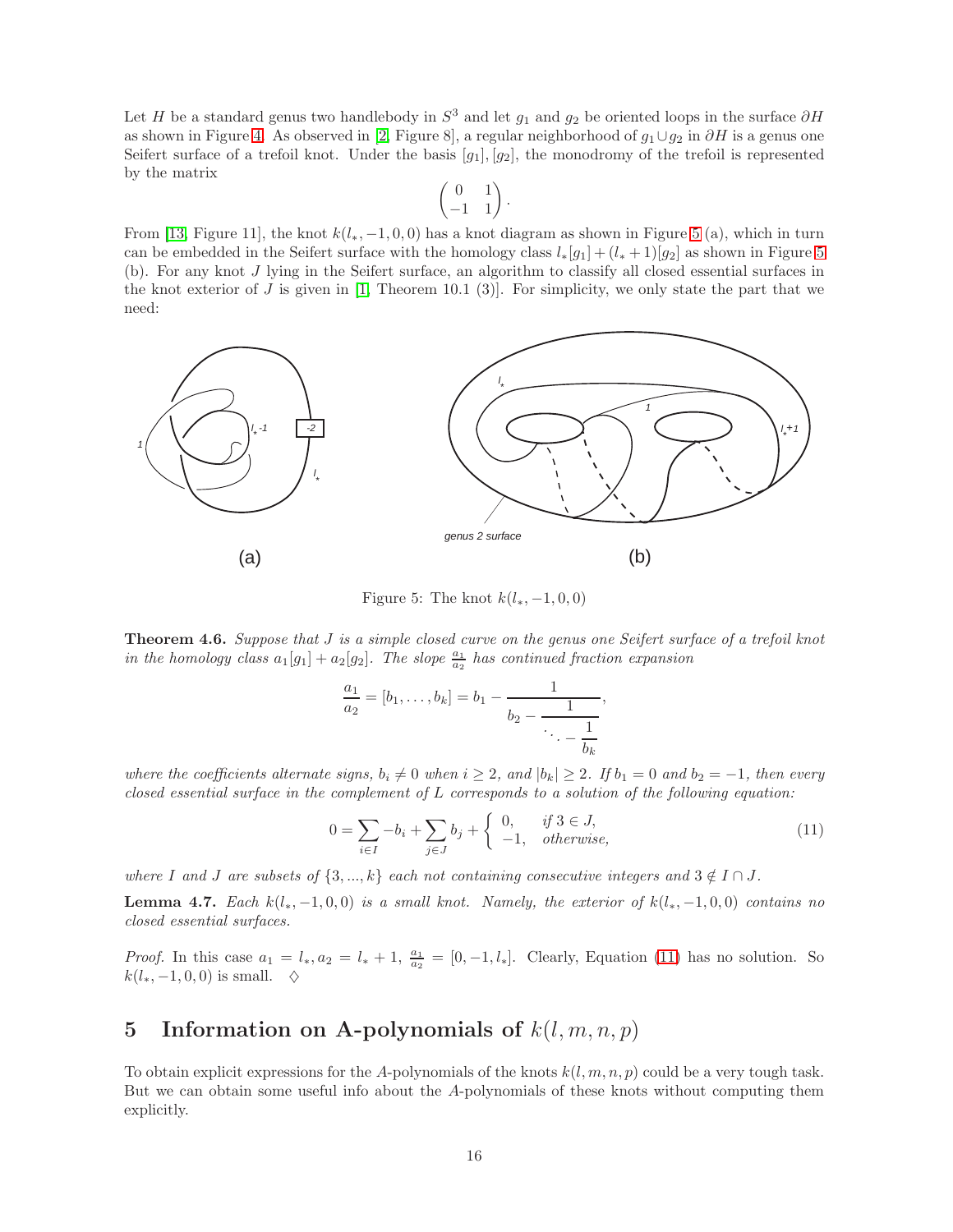<span id="page-16-0"></span>**Lemma 5.1.** Suppose a graph manifold W is obtained by gluing two torus knot exteriors  $X_1, X_2$  together, such that the meridian of  $X_i$  is glued to the Seifert fiber of  $X_{i+1}$ ,  $i = 1, 2$ , where  $X_3 = X_1$ . Then  $\pi_1(W)$ has no non-cyclic  $SL_2(\mathbb{C})$  representations.

To prove this lemma, we will use the following well-known fact whose proof is elementary.

<span id="page-16-3"></span>**Lemma 5.2.** Suppose that  $A, B \in SL_2(\mathbb{C})$  are two commuting matrices,  $A \neq \pm I$ . (i) If there exits  $P \in SL_2(\mathbb{C})$  such that

<span id="page-16-1"></span>
$$
PAP^{-1} = \begin{pmatrix} \lambda & 0 \\ 0 & \lambda^{-1} \end{pmatrix}, \quad \text{for some } \lambda \in \mathbb{C} \setminus \{0, \pm 1\},
$$
 (12)

then

$$
PBP^{-1} = \begin{pmatrix} \mu & 0 \\ 0 & \mu^{-1} \end{pmatrix}, \quad \text{for some } \mu \in \mathbb{C} \setminus \{0\};
$$

(ii) If there exits  $P \in SL_2(\mathbb{C})$  such that

<span id="page-16-2"></span>
$$
PAP^{-1} = \pm \begin{pmatrix} 1 & a \\ 0 & 1 \end{pmatrix}, \qquad \text{for some } a \in \mathbb{C} \setminus \{0\},\tag{13}
$$

then

$$
PBP^{-1} = \pm \begin{pmatrix} 1 & b \\ 0 & 1 \end{pmatrix}, \quad \text{for some } b \in \mathbb{C}.
$$

*Proof of Lemma [5.1.](#page-16-0)* As W has cyclic homology group, it is equivalent to show that every  $SL_2(\mathbb{C})$ representation of  $\pi_1(W)$  is abelian.

We choose a base point of W on the common boundary torus T of  $X_1, X_2$ , then  $\pi_1(T), \pi_1(X_1), \pi_1(X_2)$ are naturally the subgroups of  $\pi_1(W)$ . Suppose that  $\rho: \pi_1(W) \to SL_2(\mathbb{C})$  is a representation.

Let  $f_i \in \pi_1(T)$  represent the Seifert fiber of  $X_i$ ,  $i = 1, 2$ . We first consider the case that one of  $\rho(f_1), \rho(f_2),$ say  $\rho(f_1)$ , is in  $\{\pm I\}$  which is the center of  $SL_2(\mathbb{C})$ . Since  $f_1$  represents the meridian of  $X_2$ ,  $f_1$  normally generates  $\pi_1(X_2)$ , hence  $\rho(\pi_1(X_2))$  is contained in  $\{\pm I\}$ . Since  $f_2 \in \pi_1(X_2)$ , we see that  $\rho(f_2)$  is also in  $\{\pm I\}$ , and thus for the same reason as just given  $\rho(\pi_1(X_1))$  is in  $\{\pm I\}$ . Hence  $\rho(\pi(W))$  is contained in  $\{\pm I\}.$ 

Now suppose that neither of  $\rho(f_1), \rho(f_2)$  is in  $\{\pm I\}$ , then there exists  $P \in SL_2(\mathbb{C})$  such that  $P \rho(f_1) P^{-1}$ is in the form of either [\(12\)](#page-16-1) or [\(13\)](#page-16-2). Since  $f_1$  is in the center of  $\pi_1(X_1)$ , by Lemma [5.2,](#page-16-3)  $P \rho(\pi_1(X_1))P^{-1}$ (including  $P_{\rho}(f_2)P^{-1}$ ) is contained in an abelian subgroup A of  $SL_2(\mathbb{C})$  (A is either the set of diagonal matrices or the set of upper triangular trace  $\pm 2$  matrices). Since  $f_2$  is in the center of  $\pi_1(X_2)$ , again by Lemma [5.2,](#page-16-3)  $P \rho(\pi_1(X_2)) P^{-1}$  is also contained in A. Hence  $\rho(\pi_1(W))$ , being generated by  $\rho(\pi_1(X_1)), \rho(\pi_1(X_2))$ , is an abelian group.  $\diamond$ 

<span id="page-16-4"></span>**Corollary 5.3.** The fundamental group of the half-integral toroidal surgery on  $J = k(l, m, 0, 0)$  has no non-cyclic  $SL_2(\mathbb{C})$  representations and has no non-cyclic  $PSL_2(\mathbb{C})$  representations.

**Proof.** By the discussion preceding Lemma [4.4,](#page-14-1) the half-integral toroidal surgery,  $M_1(r)$ , is a graph manifold satisfying the conditions of Lemma [5.1.](#page-16-0) Hence  $M_J(r)$  has no non-cyclic  $SL_2(\mathbb{C})$  representations. The manifold cannot have non-cyclic  $PSL_2(\mathbb{C})$  representations either since every  $PSL_2(\mathbb{C})$  representation of  $M_J(r)$  lifts to a  $SL_2(\mathbb{C})$ -representation because the manifold has odd cyclic first homology.  $\diamond$ 

<span id="page-16-5"></span>**Lemma 5.4.** Let  $M_j$  be the knot exterior of any given hyperbolic knot  $J = k(l, m, 0, 0)$ . Let  $X_0$  be any norm curve in  $X(M_J)$  and  $B_0$  the norm polygon determined by  $X_0$ . Then the half-integral toroidal slope  $r = d/2$  of J is associated to a vertex of  $B_0$  as described in Theorem [2.2](#page-3-0) (3), i.e.  $2/d$  is the slope of a vertex of  $B_0$  in the xy-plane  $H_1(\partial M_j; \mathbb{R})$ .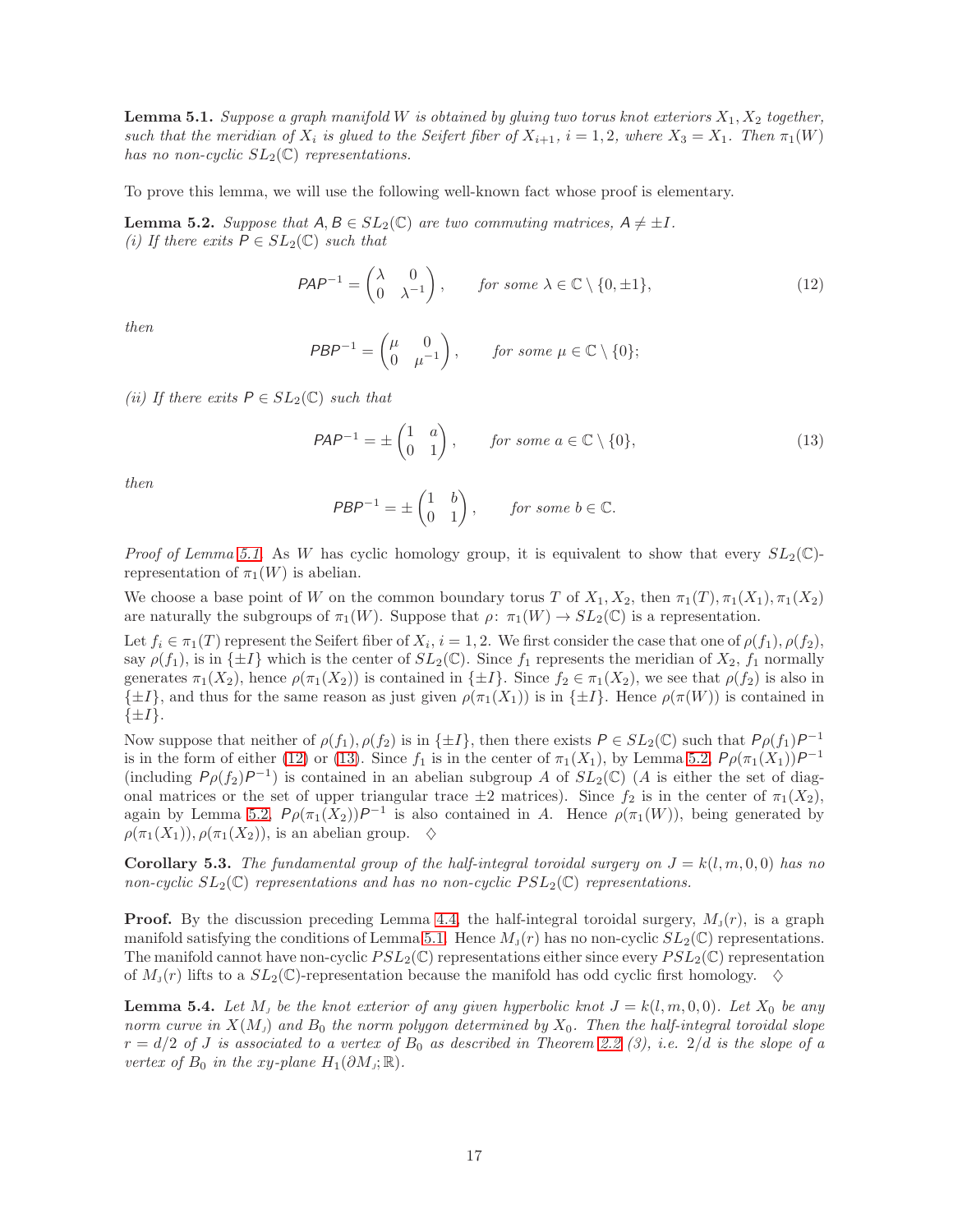**Proof.** Suppose otherwise that r is not associated to a vertex of  $B_0$ . As the meridian slope of  $M<sub>J</sub>$  is not a boundary slope by Lemma [4.5,](#page-14-3) it follows from Theorem [2.2](#page-3-0) (4) and (5) that  $\mu$  is contained in  $\partial B_0$ but r is not, which means that  $Z_v(\tilde{f}_r) > Z_v(\tilde{f}_\mu)$  for some point  $v \in \tilde{X}_0$ . As  $M_v(r)$  has no noncyclic representations by Lemma [5.3,](#page-16-4) the point v cannot be a regular point of  $\tilde{X}_0$  (by [\[9,](#page-28-13) Proposition 1.5.2] or [\[6,](#page-27-1) Proposition 4.8]). So v is an ideal point of  $\tilde{X}_0$ . As r is not a slope associated to any vertex of  $B_0$ ,  $f_{\alpha}(v)$  is finite for every class  $\alpha$  in  $H_1(\partial M_3; \mathbb{Z})$ . Now we may apply [\[6,](#page-27-1) Proposition 4.12] to see that  $M_3$ contains a closed essential surface S such that if S compresses in  $M_j(r)$  and  $M_j(\alpha)$ , then  $\Delta(r,\alpha) \leq 1$ . By Lemma [4.4,](#page-14-1) S must compress in  $M_j(r)$  and of course S compresses in  $M(\mu)$ . But  $\Delta(r,\mu) = 2$ . We arrive at a contradiction.  $\diamond$ 

<span id="page-17-1"></span>**Lemma 5.5.** Let  $A_j(x, y)$  be the A-polynomial of any given hyperbolic knot  $J = k(l, m, 0, 0)$ . Let  $r = d/2$ be the half-integral toroidal slope of J. If  $(x_0, y_0)$  is a solution of the system

$$
\begin{cases}\nA_J(x,y) &= 0, \\
x^d y^2 - 1 &= 0,\n\end{cases}
$$

then  $x_0 \in \{0, 1, -1\}.$ 

**Proof.** Suppose otherwise that  $x_0 \notin \{0, 1, -1\}$ . Then by the constructional definition of the Apolynomial, there is a component  $X_1$  in  $X^*(M_J)$  which contributes a factor  $f_0(x, y)$  in  $A_J(x, y)$  such that  $(x_0, y_0)$  is a solution of

$$
\begin{cases}\nf_0(x,y) &= 0, \\
x^dy^2 - 1 &= 0,\n\end{cases}
$$

Let Y<sub>0</sub> be the Zariski closure of  $\widehat{i}_*(X_1)$  in  $X(\partial M_J)$ . We knew Y<sub>0</sub> is an irreducible curve. We may find an irreducible curve  $X_0$  in  $X_1$  such that  $Y_0$  is also the Zariski closure of  $\widehat{i}_*(X_0)$ . Now it also follows from the constructional definition of the A-polynomial that there is a convergent sequence of regular points  $\{v_i\} \subset \tilde{X}_0$  such that  $\tilde{f}_r(v_i) \to 0$  and  $\tilde{f}_\mu(v_i) \to (x_0 + x_0^{-1})^2 - 4$ , i.e. if v is the limit point of  $v_i$  in  $\tilde{X}_0$ , then  $\tilde{f}_r(v) = 0$  and  $\tilde{f}_\mu(v) = (x_0 + x_0^{-1})^2 - 4 \neq 0$ .

Note that  $\hat{f}_r$  is not constant on  $X_0$ . For otherwise  $X_0$  would be a semi-norm curve with r as the associated slope and would have a contradiction with Theorem [2.5](#page-4-1) (3) (since by Lemma [4.5](#page-14-3)  $\mu$  is not a boundary slope).

So we have  $Z_v(\tilde{f}_r) > Z_v(\tilde{f}_\mu) = 0$ . Again v cannot be a regular point of  $\tilde{X}_0$  due to Lemma [5.3.](#page-16-4) So v is an ideal point of  $\tilde{X}_0$  such that  $f_r(v) = 0$  and  $f_\mu(v) \neq 0$  is finite. We get a contradiction with [\[6,](#page-27-1) Prposition 4.12 as in the proof of Lemma [5.4.](#page-16-5)  $\diamond$ 

<span id="page-17-2"></span>**Lemma 5.6.** Let K be a hyperbolic knot in  $S^3$ . For a given slope  $p/q$ , if every solution  $(x_0, y_0)$  of the system of equations

$$
\begin{cases}\nA_k(x,y) &= 0, \\
x^p y^q - 1 &= 0,\n\end{cases}
$$

has  $x_0 \in \{1, -1, 0\}$ , then  $M_K(p/q)$  is not a hyperbolic manifold.

**Proof.** Some of the ideas for the proof come from [\[5\]](#page-27-6). Suppose otherwise that  $M_{\kappa}(p/q)$  is a hyperbolic 3-manifold. Then  $\pi_1(M_K(p/q))$  has a discrete faithful representation  $\bar{\rho}_0$  into  $PSL_2(\mathbb{C})$ . By Thurston ([\[10,](#page-28-11) Proposition 3.1.1]), this representation can be lifted to a  $SL_2(\mathbb{C})$ -representation  $\rho_0$ . It follows from the Mostow rigidity that the character  $\chi_{\rho_0}$  of  $\rho_0$  is an isolated point in  $X(M_K(p/q))$ . Note that  $\rho_0$  can be considered as an element in  $R(M_{\rm K})$  and  $\chi_{\rho_0}$  can be considered as an element in  $X(M_{\rm K})$  since  $R(M_{\rm K}(p/q))$ embeds in  $R(M_K)$  and  $X(M_K(p/q))$  embeds in  $X(M_K)$ . Of course we have  $\rho_0(\mu^p \lambda^q) = I$  but  $\rho_0(\mu) \neq \pm I$ . Let $X_0$  be a component of  $X(M_{\kappa})$  which contains  $\chi_{\rho_0}$ . By Thurston ([\[10,](#page-28-11) Proposition 3.2.1]),  $X_0$  is positive dimensional.

<span id="page-17-0"></span>**Claim 5.7.** The function  $f_{\mu^p \lambda^q}$  is non-constant on  $X_0$ .

Suppose otherwise. Then  $f_{\mu^p \lambda^q}$  is constantly zero on  $X_0$  since  $f_{\mu^p \lambda^q}(\chi_{\rho_0}) = 0$ . So for every  $\chi_\rho \in X_0$ ,  $\rho(\mu^p \lambda^q)$  is either I or −I or is a parabolic element. Let  $X_1$  be an irreducible curve in  $X_0$  which contains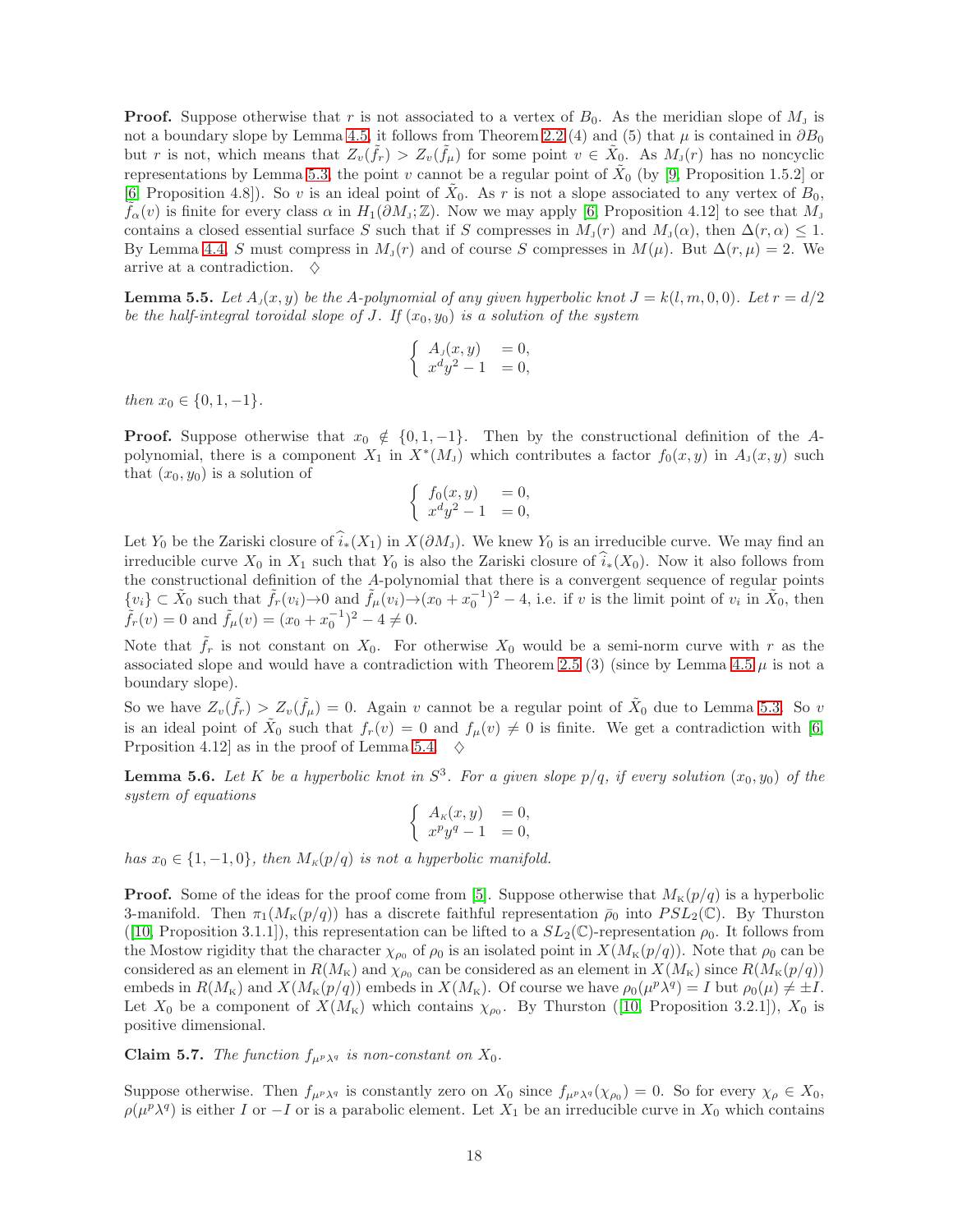the point  $\chi_{\rho_0}$ . For a generic point  $\chi_{\rho} \in X_1$ ,  $\rho(\mu^p \lambda^q)$  cannot be a parabolic element since otherwise  $\rho(\mu)$ is either I or  $-I$  or parabolic for all  $\chi_{\rho} \in X_1$  and this happens in particular at the point  $\chi_{\rho_0}$ , yielding a contradiction. For a generic point  $\chi_{\rho} \in X_1$ ,  $\rho(\mu^p \lambda^q)$  cannot be  $-I$  either for otherwise by continuity,  $\rho(\mu^p \lambda^q) = -I$  for every point  $\chi_\rho \in X_1$ , and this happens in particular at the point  $\chi_{\rho_0}$ , yielding another contradiction. So for a generic point  $\chi_{\rho} \in X_1$ ,  $\rho(\mu^p \lambda^q) = I$  and again by continuity,  $\rho(\mu^p \lambda^q) = I$  for every point  $\chi_{\rho} \in X_1$ . So  $X_1$  factors though the  $p/q$ -surgery on K and becomes a subvariety of  $X(M_{\kappa}(p/q))$ . But this contradicts the fact that  $\chi_{\rho_0}$  is an isolated point of  $X(M_K(p/q))$ . The claim is thus proved.

It also follows from the proof of Claim [5.7](#page-17-0) that  $X_0$  is one dimensional. For otherwise there would be a curve  $X_1$  in  $X_0$  such that  $\chi_{\rho_0} \in X_1$  and  $f_{\mu^p \lambda^q}$  is constantly zero on  $X_1$ , which is impossible by the proof of Claim [5.7.](#page-17-0)

It follows from Claim [5.7](#page-17-0) that the restriction of  $X_0$  in  $X(\partial M_{\kappa})$  is one dimensional and thus  $X_0 \in X^*(M_{\kappa})$ and contributes a factor  $f_0(x, y)$  to  $A_{\kappa}(x, y)$ .

We may assume, up to conjugation of  $\rho_0$ , that

$$
\rho_0(\mu) = \begin{pmatrix} x_0 & a \\ 0 & x_0^{-1} \end{pmatrix}, \quad \rho_0(\lambda) = \begin{pmatrix} y_0 & b \\ 0 & y_0^{-1} \end{pmatrix}.
$$

Note that  $x_0 \neq \pm 1$  (as  $\rho_0(\mu) \neq \pm I$  and cannot be a parabolic element of  $SL_2(\mathbb{C})$ ). By the construction of  $A_{\kappa}(x, y), (x_0, y_0)$  is a solution of the system

$$
\begin{cases}\nf_0(x,y) = 0, \\
x^p y^q - 1 = 0.\n\end{cases}
$$

and thus is a solution of

$$
\begin{cases}\nA_{\kappa}(x,y) &= 0, \\
x^p y^q - 1 &= 0.\n\end{cases}
$$

We get a contradiction with the assumption of the lemma.  $\diamond$ 

<span id="page-18-1"></span>**Proposition 5.8.** If  $K \subset S^3$  is a hyperbolic knot whose A-polynomial divides the A-polynomial of  $J = k(l, m, 0, 0)$ , then K has the same half-integral toroidal slope as J and thus K is one of  $k(l, m, n, p)$ .

**Proof.** Since K is hyperbolic,  $X(M_K)$  contains a norm curve component  $X'_0$  which contributes a balanced-irreducible factor  $f_0(x, y)$  to  $A_k(x, y)$  such that the Newton polygon of  $f_0(x, y)$  is dual to the norm polygon determined by  $X'_0$  by Theorem [2.3.](#page-4-2) By the assumption that  $A_{\kappa}(x, y)$  divides  $A_{\jmath}(x, y)$ ,  $f_0(x, y)$  is also a factor of  $A_1(x, y)$ . Thus there is a curve  $X_0$  in a component of  $X^*(M_1)$  which contributes  $f_0(x, y)$  and  $X_0$  must be a norm curve whose norm polygon  $B_0$  is dual to the Newton polygon of  $f_0(x, y)$ . By Lemma [5.4,](#page-16-5) the half-integral toroidal slope  $r = d/2$  of J is associated to a vertex of  $B_0$ and thus  $r = d/2$  is also associated to an edge of the Newton polygon of  $f_0(x, y)$ . Hence r is also a boundary slope of K.

Again by the assumption that  $A_{\kappa}(x, y)$  divides  $A_{\jmath}(x, y)$ , together with Lemma [5.5,](#page-17-1) we see that if  $(x_0, y_0)$ is a solution of the system

$$
\begin{cases}\nA_{\kappa}(x,y) &= 0, \\
x^dy^2 - 1 &= 0,\n\end{cases}
$$

then  $x_0 \in \{0, 1, -1\}$ . Now applying Lemma [5.6,](#page-17-2) we see that  $M_K(r)$  is not a hyperbolic manifold. Applying [\[9,](#page-28-13) Theorem 2.0.3] and [\[16\]](#page-28-19) we see that  $M_{\kappa}(r)$  must be a Haken manifold and thus must be a toroidal manifold (as it has finite first homology). Finally K is one of the knots  $k(l, m, n, p)$  by Theorem [4.1.](#page-11-2)  $\diamond$ 

<span id="page-18-0"></span>**Lemma 5.9.** The half-integral toroidal r-surgery on  $J = k(l, m, n, 0)$ ,  $n \neq 0, 1$ , is a manifold with an irreducible  $SL_2(\mathbb{C})$  representation  $\rho_0$  whose image contains no parabolic elements.

**Proof.** We knew from Section [4](#page-11-0) that  $M_j(r) = X_1 \cup X_2$ , where  $X_1$  is a  $(a, b)$ -torus knot exterior and  $X_2$ is Seifert fibred with base orbifold  $D^2(2, c)$  for some odd integer  $c > 1$ , such that the meridian slope  $\mu_1$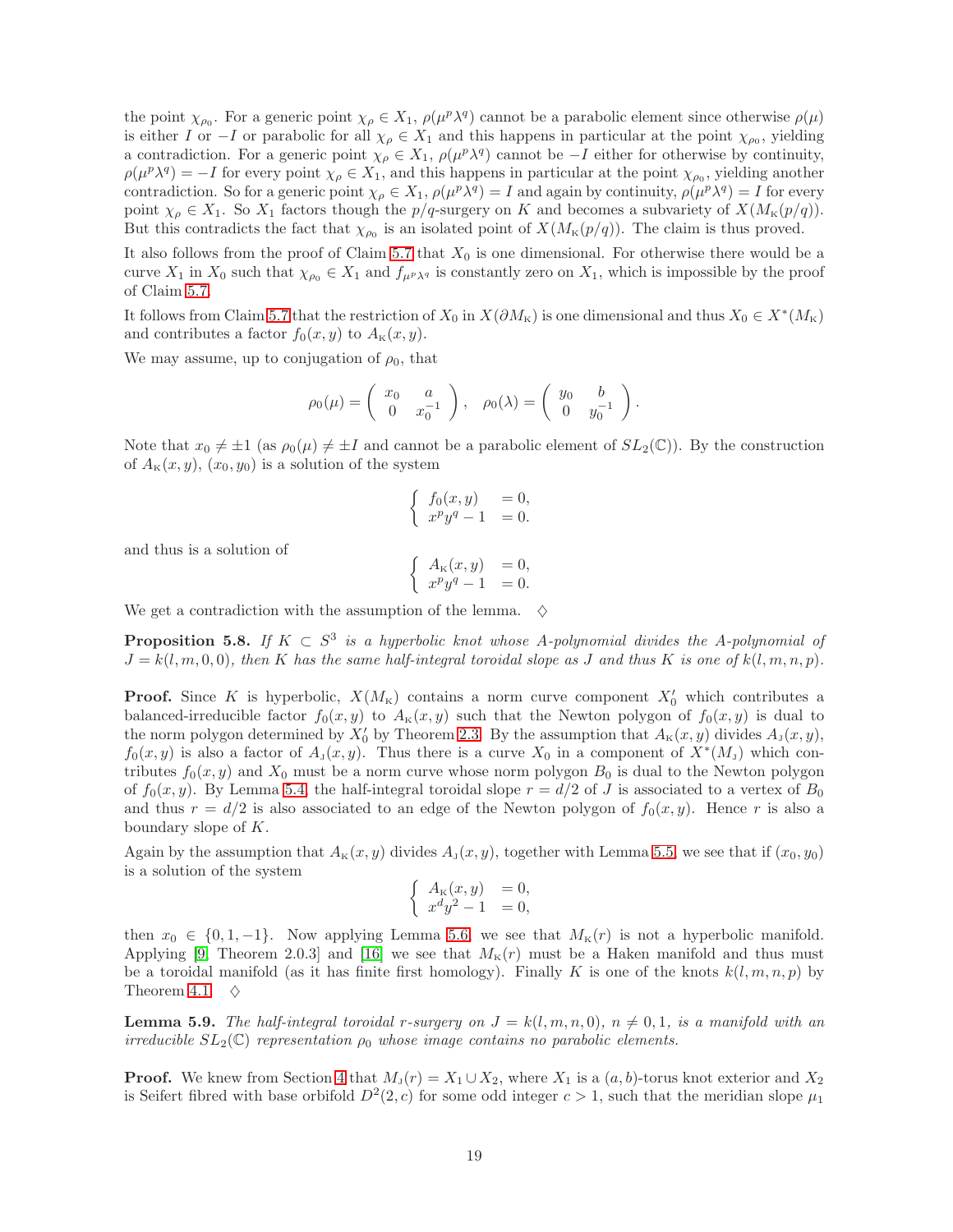of  $X_1$  is identified with the Seifert fibre slope  $\sigma_2$  of  $X_2$  and the Seifert fiber slope  $\sigma_1$  of  $X_1$  is identified with a lens space filling slope  $\mu_2$  of  $X_2$  (and the lens space has order  $|2n-1|$ ).

Perhaps it is easier to construct a  $PSL_2(\mathbb{C})$  representation  $\bar{\rho}_0$  of  $\pi_1(M_J(r))$  with the required properties. As  $M_J(r)$  has zero  $\mathbb{Z}_2$ -homology, every  $PSL_2(\mathbb{C})$  representation of  $\pi_1(M_J(r))$  lifts to a  $SL_2(\mathbb{C})$ representation.

The representation  $\bar{\rho}_0$  will send  $\pi_1(X_2)$  to a cyclic group of order  $|2n-1|$  which is possible by factoring through  $X_2(\mu_2)$ . So  $\bar{\rho}_0(\mu_2) = id$ . We claim  $\bar{\rho}_0(\sigma_2)$  is not the identity element. For otherwise  $\bar{\rho}_0$  factors through the group

$$
\langle x, y; x^2 = y^c = 1, xy = 1 \rangle
$$

which is the trivial group as  $c$  is odd.

Hence the order of  $\bar{\rho}_0(\sigma_2)$  is an odd number  $q > 1$  which is a factor of  $2n - 1$ .

On the  $X_1$  side, we need to have  $\bar{\rho}_0(\sigma_1) = id$  and  $\bar{\rho}_0(\mu_1) = \bar{\rho}_0(\sigma_2)$  of order q. So  $\bar{\rho}_0$  factors through the triangle group

$$
\langle x, y; x^a = y^b = (xy)^q = 1 \rangle.
$$

Such representation exists and can be required to be irreducible. Also as at least one of a and b is odd and q is odd, we may require the image of  $\bar{\rho}_0$  containing no parabolic elements. In fact the triangle group is either a spherical or a hyperbolic triangle group and so we may simply choose  $\bar{\rho}_0$  to be a discrete faithful representation of the triangle group into  $SO(3) \subset PSL_2(\mathbb{C})$  (when the triangle group is spherical) or into  $PSL_2(\mathbb{R}) \subset PSL_2(\mathbb{C})$  (when the triangle group is hyperbolic), and thus the image of  $\bar{\rho}_0$  has no parabolic elements.  $\diamondsuit$ 

<span id="page-19-0"></span>**Lemma 5.10.** For any given  $J = k(l, m, 0, p)$ , with  $p \neq 0, 1$ , and with l not divisible by  $|2p - 1|$ , the half-integral toroidal surgery on J is a manifold with an irreducible  $SL_2(\mathbb{C})$  representation  $\rho_0$  whose image contains no parabolic elements.

Proof. The proof is similar to that of Lemma [5.9.](#page-18-0)

We knew  $M_{\rm J}(r) = X_1 \cup X_2$ , where  $X_2$  is a  $(2, a)$ -torus knot exterior and  $X_1$  is Seifert fibred with base orbifold  $D^2(|l|, |-lm(2p-1)+pl+2p-1|)$ , such that the meridian slope  $\mu_2$  of  $X_2$  is identified with the Seifert fibre slope  $\sigma_1$  of  $X_1$  and the Seifert fiber slope  $\sigma_2$  of  $X_2$  is identified with a lens space filling slope  $\mu_1$  of  $X_1$  (and the lens space has order  $|2p-1|$ ).

As in Lemma [5.9,](#page-18-0) we jus need to construct a  $PSL_2(\mathbb{C})$  representation  $\bar{\rho}_0$  of  $\pi_1(M_J(r))$  which is irreducible and whose image contains no parabolic elements.

The representation  $\bar{\rho}_0$  will send  $\pi_1(X_1)$  to a cyclic group of order  $|2p-1|$  which is possible by factoring through  $X_1(\mu_1)$ . So  $\bar{\rho}_0(\mu_1) = id$ . We claim  $\bar{\rho}_0(\sigma_1)$  is not the identity element. For otherwise  $\bar{\rho}_0$  factors through the group

$$
\langle x, y; x^l = y^{-lm(2p-1)+pl+2p-1} = 1, xy = 1 \rangle
$$

which is a cyclic group of order less than  $|2p-1|$  since l is not divisible by  $2p-1$  by our assumption.

Hence the order of  $\bar{\rho}_0(\sigma_2)$  is an odd number  $q > 1$  which is a factor of  $2p - 1$ .

On the  $X_2$  side, we need to have  $\bar{\rho}_0(\sigma_2) = id$  and  $\bar{\rho}_0(\mu_2) = \bar{\rho}_0(\sigma_1)$  of order q. So  $\bar{\rho}_0$  factors through the triangle group

$$
\langle x, y; x^2 = y^a = (xy)^q = 1 \rangle.
$$

Such representation exists and can be required to be irreducible. Also as both  $a$  and  $q$  are odd, we may require the image of  $\bar{\rho}_0$  containing no parabolic elements.  $\diamond$ 

<span id="page-19-1"></span>**Lemma 5.11.** The A-polynomial of any  $J = k(l, m, n, 0)$ ,  $n \neq 0, 1$ , does not divide the A-polynomial of any  $J' = k(l', m', 0, 0).$ 

**Proof.** Suppose otherwise that  $A_{J}(x, y)|A_{J}(x, y)$ . Then by Proposition [5.8,](#page-18-1) J and J' have the same half-integral toroidal slope  $r = d/2$ , d odd.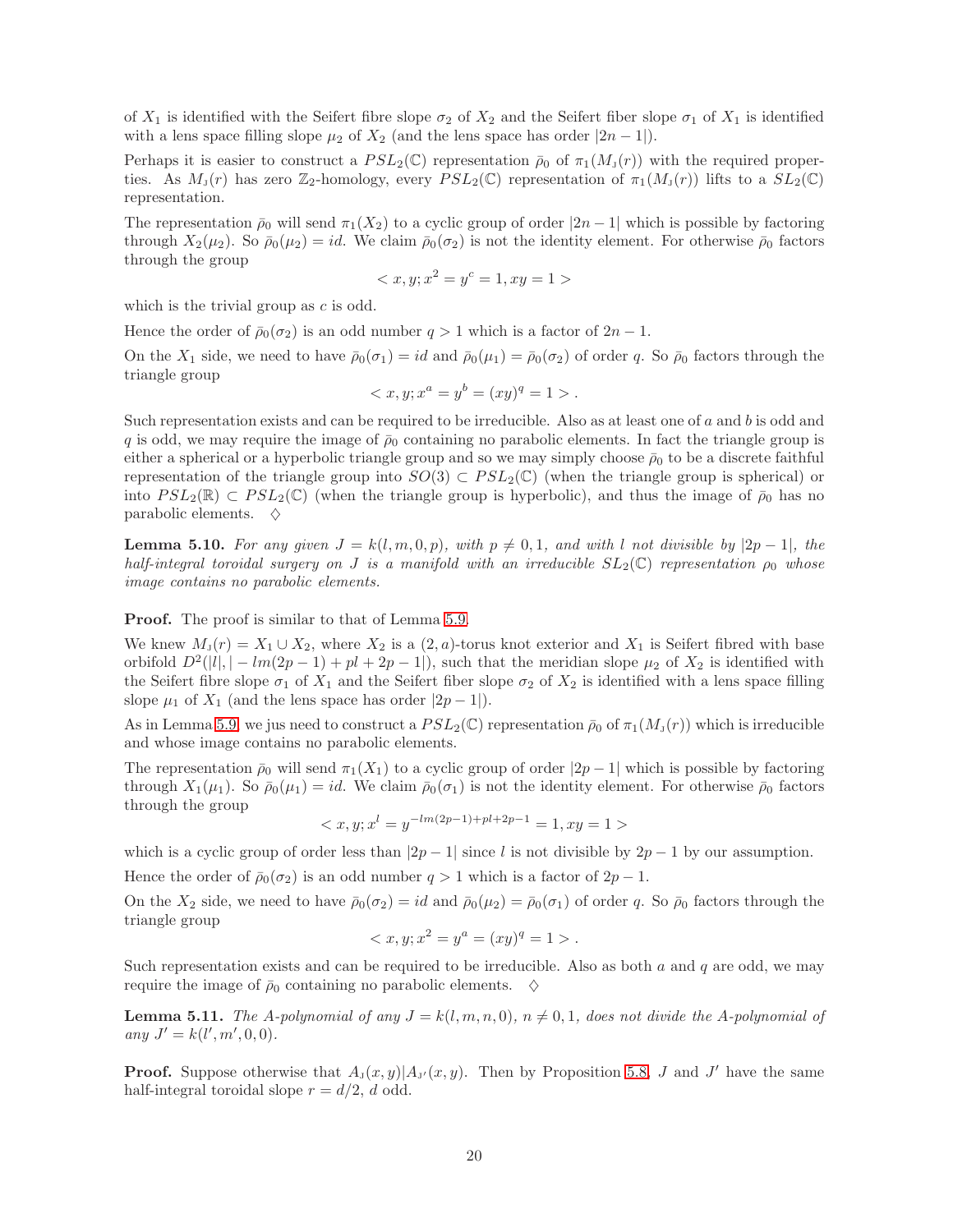Let  $\rho_0$  be an irreducible representation of  $M_J(r)$  provided by Lemma [5.9.](#page-18-0) Then  $\rho_0(r) = I$  but  $\rho_0(\mu) \neq \pm I$ . We know that  $\chi_{\rho_0}$  is contained in a positive dimensional component  $X_1$  of  $X(M_1)$ . Let  $X_0$  be an irreducible curve in  $X_1$  containing  $\chi_{\rho_0}$ .

Claim.  $f_r$  is not constant on  $X_0$ .

Otherwise  $f_r$  is constantly equal to 4 on  $X_0$ . If  $f_\mu$  is not a constant on  $X_0$ , then  $X_0$  would be a semi-norm with r as its associated boundary slope, which is impossible by Theorem [2.5](#page-4-1) as  $\mu$  is not a boundary slope and  $\Delta(\mu, r) = 2$ . So  $f_{\mu}$  is a constant not equal to 4 on  $X_0$  since  $\rho_0(\mu) \neq \pm I$  and is not parabolic. So for any point  $\chi_{\rho} \in X_0$ ,  $\rho(r)$  cannot be a parabolic element (for otherwise  $\rho(\mu)$  is also parabolic and thus  $f_{\mu}(\chi_{\rho}) = 4$ ). So  $\rho(r) = I$  for any  $\chi_{\rho} \in X_0$ . We now get a contradiction with [\[6,](#page-27-1) Proposition 4.10], which proves the claim.

So  $f_r$  is not constant on  $X_0$  which means that the component  $X_1 \supset X_0$  belongs to  $X^*(M_J)$  and thus contributes a factor in  $A_j(x, y)$ . Moreover the point  $\chi_{\rho_0}$  contributes a root  $(x_0, y_0)$  to the system

$$
\begin{cases}\nA_{\mathrm{J}}(x,y)=0\\ \nx^d y^2=1\n\end{cases}
$$

such that  $x_0 \neq \pm 1, 0$ . As  $A_J(x, y)|A_{J'}(x, y), (x_0, y_0)$  is also a solution of the system

$$
\begin{cases}\nA_{J'}(x,y) = 0\\ \nx^d y^2 = 1,\n\end{cases}
$$

which contradicts Lemma [5.5.](#page-17-1)  $\diamond$ 

With a similar proof replacing Lemma [5.9](#page-18-0) by Lemma [5.10,](#page-19-0) we have

<span id="page-20-2"></span>**Lemma 5.12.** The A-polynomial of any  $k(l, m, 0, p)$ ,  $p \neq 0, 1, l$  not divisible by  $2p - 1$ , does not divide the A-polynomial of any  $k(l',m',0,0)$ .

<span id="page-20-3"></span>**Lemma 5.13.** Let K be a hyperbolic knot in  $S^3$ . For a given slope  $p/q$ , p odd, if every solution  $(x_0, y_0)$ of the system of equations

$$
\begin{cases}\nA_k(x,y) &= 0, \\
x^p y^q - 1 &= 0,\n\end{cases}
$$

has  $x_0 \in \{1, -1, 0\}$ , then  $M_K(p/q)$  cannot be a Seifert fibred space whose base orbifold is a 2-sphere with exactly three cone points.

**Proof.** The proof is similar to that of Lemma [5.6.](#page-17-2) Suppose otherwise that  $M_K(p/q)$  is a a Seifert fibred space whose base orbifold is a 2-sphere with exactly three cone points. As  $p$  is odd, the base orbifold is either spherical or hyperbolic. Hence  $\pi_1(M_K(p/q))$  has an irreducible  $PSL_2(\mathbb{C})$  representation  $\bar{\rho}_0$  which factors through the orbifold fundamental group of the base orbifold such that the image of  $\bar{\rho}_0$  contains no parabolic elements. As p is odd, the  $PSL_2(\mathbb{C})$  representation  $\bar{\rho}_0$  lifts to a  $SL_2(\mathbb{C})$  representation  $\rho_0$ . It is well known that the character  $\chi_{\rho_0}$  of  $\rho_0$  is an isolated point in  $X(M_K(p/q))$ . Considered as a point in  $X(M_{\rm K})$ ,  $\chi_{\rho_0}$  is contained in a positive dimensional component  $X_0$  of  $X(M_{\rm K})$ . Arguing exactly as in Claim [5.7](#page-17-0) we have  $f_{\mu^p\lambda^q}$  is non-constant on  $X_0$ . Hence  $X_0$  is contained  $X^*(M_K)$  and contributes a factor  $f_0(x, y)$  to  $A_{\kappa}(x, y)$ . Exactly as in the proof of Lemma [5.6,](#page-17-2) the point  $\chi_{\rho_0}$  provides a solution  $(x_0, y_0)$  to the system

$$
\begin{cases}\nA_{\kappa}(x,y) &= 0, \\
x^p y^q - 1 &= 0.\n\end{cases}
$$

such that  $x_0 \notin \{1, -1, 0\}$ , giving a contradiction with the assumption of the lemma.  $\diamond$ 

# <span id="page-20-0"></span>6 Distinguishing  $k(l_*,-1,0,0)$  from  $k(l,m,0,p)$

The goal of this section is to prove the following proposition:

<span id="page-20-1"></span>**Proposition 6.1.** Suppose that two knots  $k(l_*,-1,0,0)$  and  $k(l,m,0,p)$  have the same genus g and the same half-integral toroidal slope r, where  $l_* > 1$  and  $(1 - 2p) | l$ , then  $k(l_*, -1, 0, 0) = k(l, m, 0, p)$ .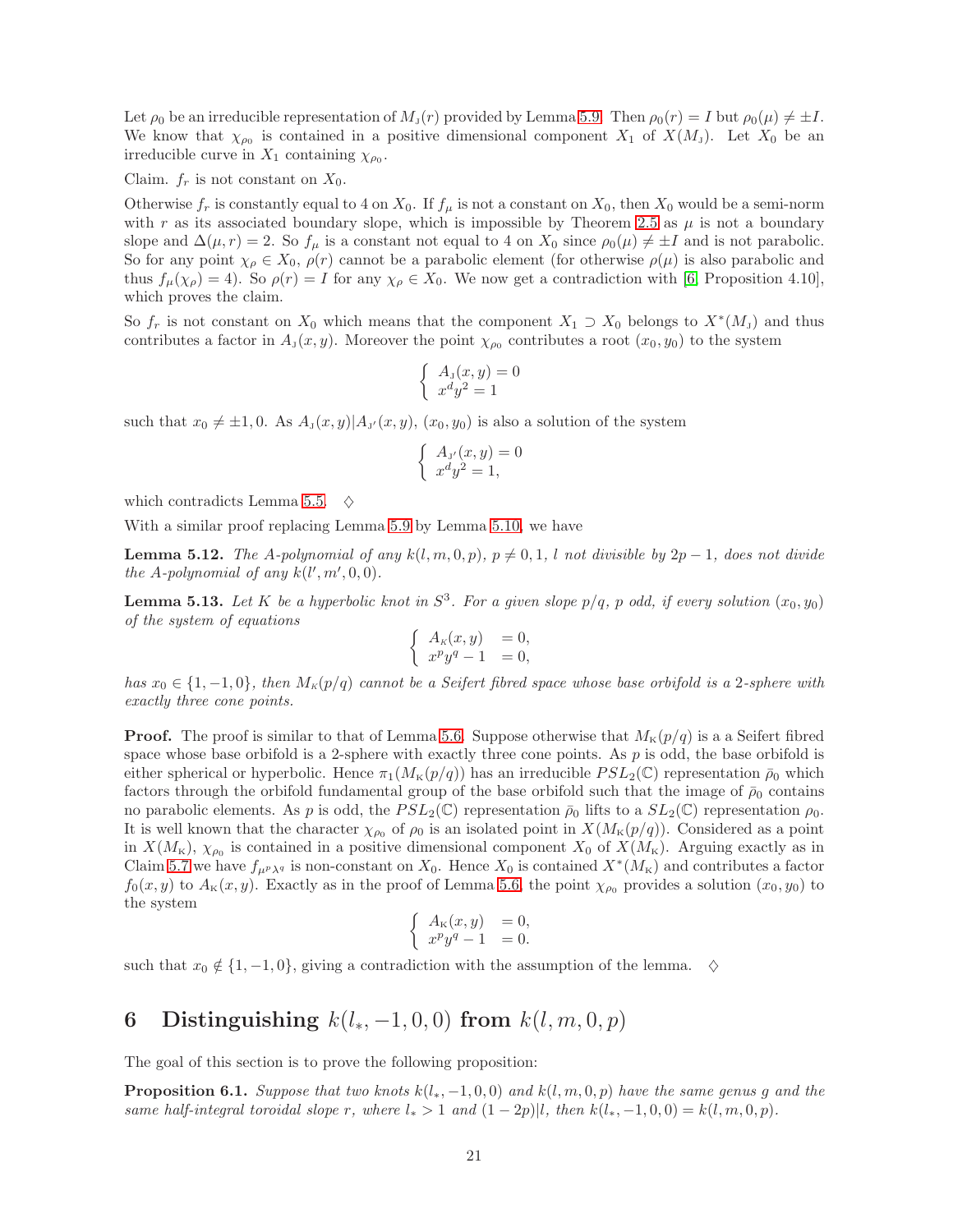Let

$$
s = r + \frac{1}{2}
$$
,  $d = -s - 2g$ .

For  $k(l, m, 0, p)$ , by [\(9\)](#page-11-3),

<span id="page-21-1"></span>
$$
-s = -p(2ml - l - 1)^{2} + (2ml - l)(ml - 1).
$$
\n(14)

When  $p \leq 0$ , using  $(10)$ , we get

<span id="page-21-0"></span>
$$
d = \begin{cases} -p(2ml - l - 1) + 3ml - l - 2\alpha, & \text{if } lm > 0, \\ -p(-2ml + l + 1) - 3ml + l, & \text{if } lm < 0, \end{cases}
$$
(15)

where

$$
\alpha = \begin{cases} 1, & \text{if } l > 0, m > 0, \\ 2, & \text{if } l < 0, m < 0. \end{cases}
$$

Consider the family of knots  $k(l_*, -1, 0, 0)$ , where  $l_* > 1$ . In this case, d, s are given by

<span id="page-21-3"></span>
$$
\begin{cases}\n d &= 4l_* \\
 s &= -3l_*(l_*+1),\n\end{cases}\n\tag{16}
$$

so

<span id="page-21-2"></span>
$$
-\frac{4}{3}s + 1 = (\frac{d}{2} + 1)^2.
$$
 (17)

<span id="page-21-4"></span>**Lemma 6.2.** Suppose that  $p < 0$  and  $(1 - 2p)$ , then the knot  $k(l, m, 0, p)$  has different  $(g, r)$  from the knot  $k(l_*, -1, 0, 0)$ , where  $l_* > 1$ .

*Proof.* Otherwise, assume  $k(l, m, 0, p)$  has the same  $(g, r)$  as  $k(l_*, -1, 0, 0)$ . Using [\(15\)](#page-21-0), we see that

$$
d + 2 > -p|2ml - l - 1| + |2ml - l - 1|.
$$

Using  $(14)$  and  $(8)$ , we have

$$
-s+\frac{3}{4}<-p(2ml-l-1)^2+(2ml-l)(ml-1)+1<(1-p)(2ml-l-1)^2.
$$

Using [\(17\)](#page-21-2) and the previous two inequalities, we get

$$
\frac{(1-p)^2}{4}(2ml-l-1)^2 \quad < \quad \left(\frac{d}{2}+1\right)^2
$$
\n
$$
= \quad -\frac{4}{3}s+1
$$
\n
$$
< \quad \frac{4}{3}(1-p)(2ml-l-1)^2,
$$

so  $1 - p < \frac{16}{3}$ , hence  $-p \le 4$ .

If  $p = -1$  or  $-4$ , 3|l. By [\(14\)](#page-21-1),  $3 \nmid -s$ , which contradicts [\(16\)](#page-21-3).

If  $p = -3$ , then 7|l. By [\(14\)](#page-21-1),  $-s \equiv 3 \pmod{7}$ . It follows from [\(17\)](#page-21-2) that 5 is a quadratic residue modulo 7, which is not true.

If  $p = -2$ , then 5|l and  $-s \equiv 2 \pmod{5}$ . It follows from [\(17\)](#page-21-2) that 2 is a quadratic residue modulo 5, which is not true.  $\diamondsuit$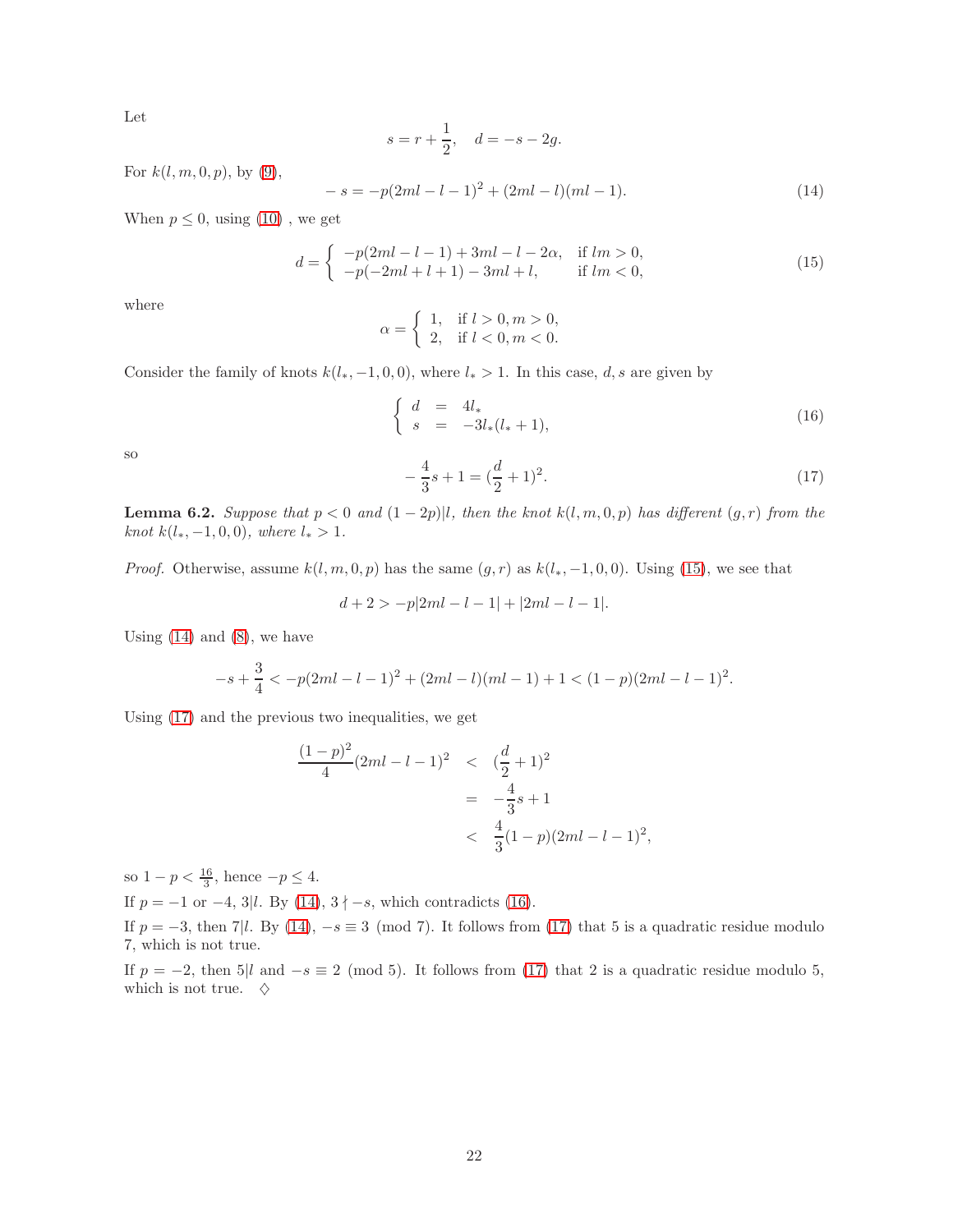For the family of knots  $k(l, m, 0, 0)$ , the following proposition expresses l, m in terms of s and d.

<span id="page-22-1"></span>**Proposition 6.3.** For the family of knots  $k(l, m, 0, 0)$ , the pair  $(l, m)$  is determined by s and d by the following formulas:

If  $lm > 0$ , then

$$
l = \frac{d + 2\alpha + 3 - 3\sqrt{(d + 2\alpha - 1)^2 + 4s}}{2},
$$
  
\n
$$
m = \frac{1}{3} \left( \frac{2d + 4\alpha}{d + 2\alpha + 3 - 3\sqrt{(d + 2\alpha - 1)^2 + 4s}} + 1 \right).
$$

If  $lm < 0$ , then

$$
l = \frac{-d+3+3\sqrt{(d+1)^2+4s}}{2},
$$
  
\n
$$
m = \frac{1}{3} \left( 1 - \frac{2d}{-d+3+3\sqrt{(d+1)^2+4s}} \right).
$$

*Proof.* Using [\(15\)](#page-21-0), we can express ml as a linear function of d and l. Substitute such expression of ml into [\(14\)](#page-21-1), we get

<span id="page-22-0"></span>
$$
-s = \begin{cases} \frac{1}{9}(-l+2d+4\alpha)(l+d+2\alpha-3), & \text{if } lm > 0, \\ \frac{1}{9}(-l-2d)(l-d-3), & \text{if } lm < 0. \end{cases}
$$
(18)

If  $lm > 0$ , by [\(18\)](#page-22-0), l is a root of the quadratic polynomial

$$
(x - 2d - 4\alpha)(x + d + 2\alpha - 3) - 9s,
$$
\n(19)

whose two roots are

$$
\frac{d + 2\alpha + 3 \pm 3\sqrt{(d + 2\alpha - 1)^2 + 4s}}{2}.
$$

By [\(15\)](#page-21-0),  $d > 0$  and  $|2l| \leq d + 2\alpha$ , so

$$
l = \frac{d + 2\alpha + 3 - 3\sqrt{(d + 2\alpha - 1)^2 + 4s}}{2}
$$

Using  $(15)$  again, we can compute m as in the statement.

If  $lm < 0$ , l is a root of the quadratic polynomial

$$
(x+2d)(x-d-3)-9s,
$$
\n(20)

.

.

whose two roots are

$$
\frac{-d+3 \pm 3\sqrt{(d+1)^2 + 4s}}{2}
$$

By [\(15\)](#page-21-0),  $d > 0$  and  $|2l| \leq d$ , so

$$
l = \frac{-d + 3 + 3\sqrt{(d+1)^2 + 4s}}{2}.
$$

Using [\(15\)](#page-21-0) again, we can compute m as in the statement.  $\diamond$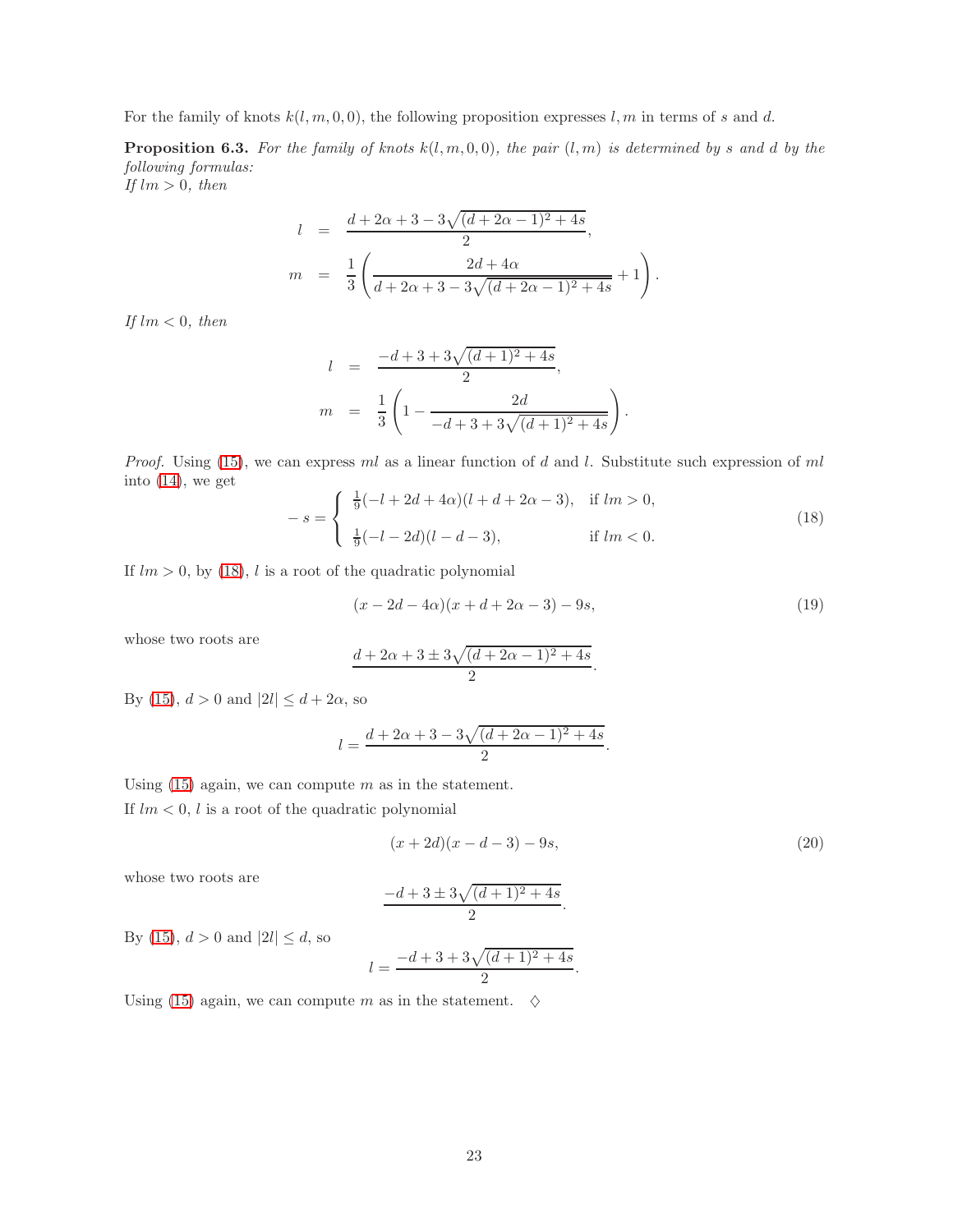<span id="page-23-7"></span>**Lemma 6.4.** Suppose that two knots  $k(l, m, 0, 0)$  and  $k(l_*, m_*, 0, 0)$  have the same g and r. Suppose further that

 $lm, l_*m_* > 0, \qquad l > 0 > l_*.$ 

Then the quadruple  $(l, m, l_*, m_*)$  is either  $(2, 2, -3, -1)$  or  $(6, m, -2, -3m + 1)$  for  $m \ge 2$ .

Proof. Using Proposition [6.3](#page-22-1) and [\(8\)](#page-11-4), we get

<span id="page-23-0"></span>
$$
l = \frac{d+5 - 3\sqrt{(d+1)^2 + 4s}}{2} \ge 2\tag{21}
$$

and

<span id="page-23-2"></span>
$$
l_* = \frac{d+7-3\sqrt{(d+3)^2+4s}}{2} \le -2.
$$
 (22)

Hence

<span id="page-23-1"></span>
$$
\frac{(d+11)^2}{9} - (d+3)^2 \le 4s \le -\frac{8}{9}(d+1)^2,
$$
\n(23)

which implies

$$
\frac{1}{9}(d-7)^2 \le (d+1)^2 + 4s \le \frac{1}{9}(d+1)^2.
$$

From [\(15\)](#page-21-0) and [\(8\)](#page-11-4), we can conclude that

<span id="page-23-6"></span>
$$
d \ge 8. \tag{24}
$$

By [\(21\)](#page-23-0),  $(d+1)^2 + 4s$  is a perfect square which has the same parity as  $d+1$ , hence

<span id="page-23-3"></span>
$$
(d+1)^2 + 4s = \frac{(d+1-2c)^2}{9},
$$
\n(25)

for some  $c \in \{0, 1, 2, 3, 4\}$ . Then

$$
l = c + 2
$$
,  $m = \frac{d + c + 4}{3(c + 2)}$ .

Using [\(23\)](#page-23-1), we also get

$$
\frac{(d+11)^2}{9} \le (d+3)^2 + 4s \le \frac{d^2 + 38d + 73}{9} < \frac{(d+19)^2}{9}.
$$

By [\(22\)](#page-23-2),  $(d+3)^2 + 4s$  is a perfect square with the same parity as  $d+3$ , so

<span id="page-23-4"></span>
$$
(d+3)^2 + 4s = \frac{(d+11+2c_*)^2}{9}
$$
 (26)

for some  $c_* \in \{0, 1, 2, 3\}$ . Then

$$
l_* = -c_* - 2
$$
,  $m_* = -\frac{d - c_* + 2}{3(c_* + 2)}$ .

Compare [\(25\)](#page-23-3) and [\(26\)](#page-23-4), we get

<span id="page-23-5"></span>
$$
(4 - c* - c)d = (5 + c* + c)(6 + c* - c) - 18.
$$
\n(27)

Moreover, since both  $\frac{d+1-2c}{3}$  and  $\frac{d+11+2c_*}{3}$  are integers,  $\frac{10+2c_*+2c}{3}$  is an integer, so

$$
c + c_* \in \{1, 4, 7\}.
$$

If  $c + c_* = 7$ , then  $c = 4, c_* = 3$ . By [\(27\)](#page-23-5),  $d = -14$ , a contradiction to [\(24\)](#page-23-6). If  $c + c_* = 4$ , using [\(27\)](#page-23-5) we get  $c = 4$ ,  $c_* = 0$ . Hence  $l = 6$ ,  $m = \frac{d+8}{18}$ ,  $l_* = -2$ ,  $m_* = -\frac{d+2}{6} = -3m + 1$ . If  $c + c_* = 1$ , using [\(27\)](#page-23-5) we get  $d = 6 + 2(c_* - c)$ . Using [\(24\)](#page-23-6), the only possible case is  $c = 0, c_* = 1$ , and  $(l, m, l_*, m_*) = (2, 2, -3, -1).$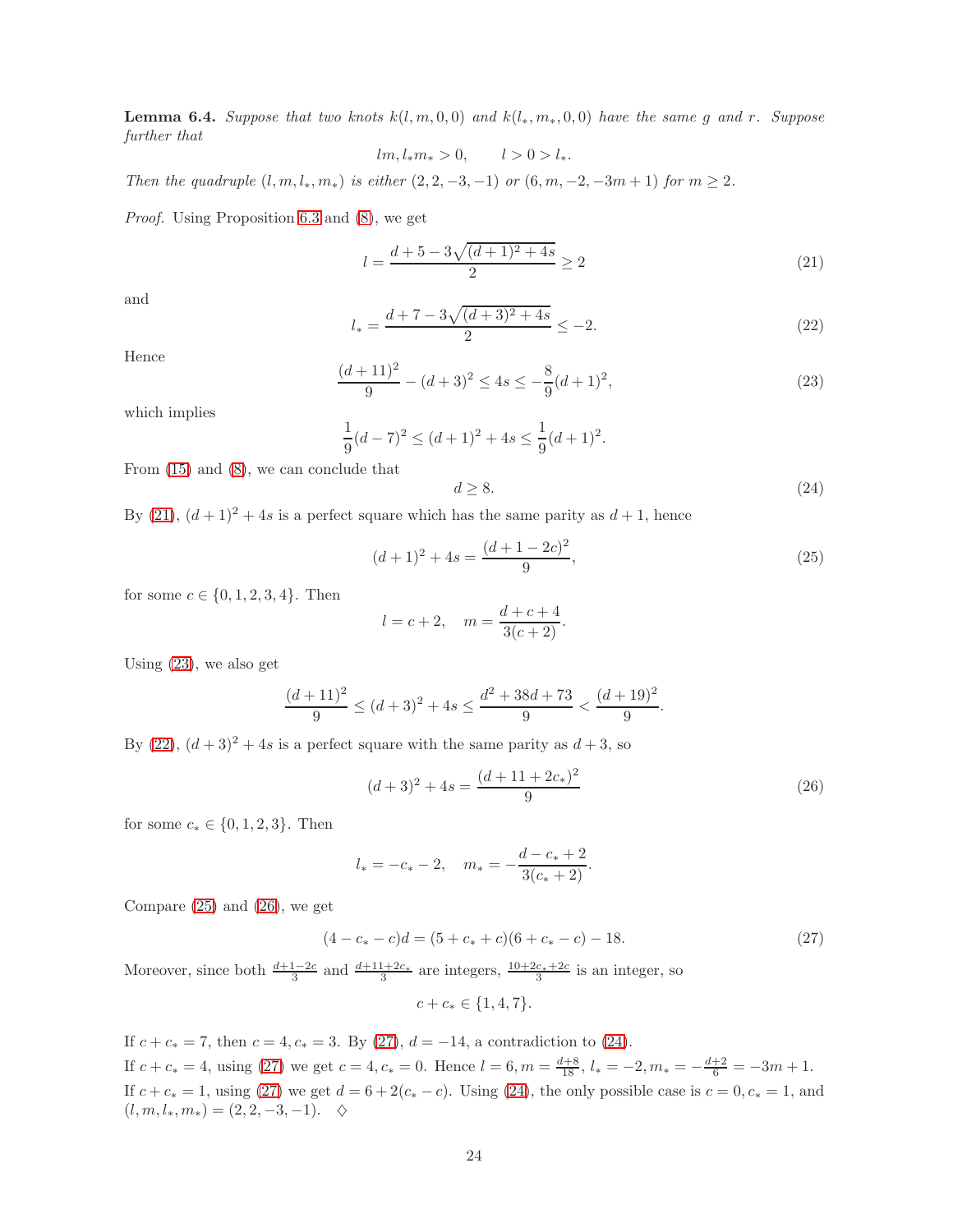*Proof of Proposition [6.1.](#page-20-1)* When  $p < 0$ , this result follows from Lemma [6.2.](#page-21-4)

When  $p > 0$ , from the formula [\(14\)](#page-21-1) it is easy to see  $s > 0$  for  $k(l, m, 0, p)$ , but  $s = -3l_*(l_* + 1) < 0$  for  $k(l_*, -1, 0, 0).$ 

Now we consider the case  $p = 0$ . By Proposition [6.3,](#page-22-1) for any given  $(g, r)$ , there are at most three knots  $k(l_i, m_i, 0, 0)$ ,  $i = 1, 2, 3$ , having this  $(g, r)$ . There is at most one pair  $(l_i, m_i)$  in each of the three cases:

- $l > 0, m > 0,$
- $l < 0, m < 0,$
- $\bullet$  lm  $< 0$ .

The pair  $(l_*, -1)$  is in the third case. By Proposition [4.2](#page-11-1) (c),  $k(-l_* -1, -1, 0, 0) = k(l_*, -1, 0, 0)$ , and  $(-l_{*}-1,-1)$  is in the second case. Suppose that there is also a pair  $(l,m)$  in the first case with the same  $(g, r)$ , then Lemma [6.4](#page-23-7) implies that  $(l, m) = (2, 2)$  and  $-l_* - 1 = -3$ . By Proposition [4.2](#page-11-1) (d), the three knots  $k(2, 2, 0, 0), k(-3, -1, 0, 0), k(2, -1, 0, 0)$  are the same.  $\diamondsuit$ 

## <span id="page-24-0"></span>7 Proof of Theorem [1.2](#page-0-1)

Recall that the unique half-integral toroidal slope of  $k(l_*, -1, 0, 0)$  is  $r = (2s-1)/2$ , where  $s = -3l_*(l_*+1)$ . Hence the family of knots  $\{k(l_*, -1, 0, 0); l_* > 1\}$  are mutually distinct.

Suppose that  $K \subset S^3$  is a knot which has the same A-polynomial and the same knot Floer homology as a given  $J_* = k(l_*, -1, 0, 0), l_* > 1$ . Our goal is to show that  $K = J_*$ .

As  $J_*$  is hyperbolic, K cannot be a torus knot by Theorem [1.1.](#page-0-0)

Suppose K is hyperbolic. Then by Lemma [5.8,](#page-18-1) K has the same half-integral toroidal slope r as  $J_*$  and K is one of  $k(l, m, n, p)$ . Applying Lemma [5.11,](#page-19-1) we have  $n = 0$  or 1. Since the half-integral toroidal slope of  $k(l, m, 1, 0)$  is positive while the half-integral toroidal slope of  $J_* = k(l_*, -1, 0, 0)$  is negative, we see that n must be zero. Similarly applying Lemma [5.12,](#page-20-2) we have p is non-positive, and  $2p - 1$  divides l. That is, we have  $K = k(l, m, 0, p)$  with  $(2p - 1)|l$ . Now by Proposition [6.1,](#page-20-1) we have  $K = J_*$ .

It remains to show that K cannot be a satellite knot. Suppose otherwise that K is a satellite knot. We are going to derive a contradiction from this assumption.

<span id="page-24-1"></span>**Lemma 7.1.** The A-polynomial  $A_{J*}(x, y)$  of  $J_* = k(l_*, -1, 0, 0)$  does not contain any factor of the form  $x^jy + \delta$  or  $y + \delta x^{-j}$  for  $j \in \mathbb{Z}$  and  $\delta \in \{-1, 1\}.$ 

**Proof.** Suppose otherwise that  $A_{J_*}(x, y)$  contains a factor of the form  $x^jy + \delta$  or  $y + \delta x^{-j}$ . As this factor is irreducible and balanced, it is contributed by a curve component  $X_0$  in  $X^*(M_{J_*})$ . Moreover  $X_0$ is a semi-norm curve with  $\mu^j \lambda$  as the unique associated boundary slope.

We claim that  $\mu^j \lambda$  is either  $\mu^s \lambda$  or  $\mu^{s-1} \lambda$ . From Theorem [2.5](#page-4-1) (3) and Lemma [4.5,](#page-14-3) we see that the meridian slope  $\mu$  has the minimal semi-norm  $s_0$ . To prove the claim, we just need to show, by Theorem [2.5](#page-4-1) (4), that for the half-integral toroidal slope r of  $J_*$ , we have  $||r||_0 = ||\mu||_0$ , which is equivalent to show that

$$
Z_v(\tilde{f}_r) \le Z_v(\tilde{f}_\mu)
$$

for every  $v \in \tilde{X}_0$ . As  $M_{J_*}(r)$  has no non-cyclic representation by Lemma [5.3,](#page-16-4) at every regular point  $v \in \tilde{X}_0$  we have  $Z_v(\tilde{f}_r) \leq Z_v(\tilde{f}_\mu)$ . If at an ideal point v of  $\tilde{X}_0$ ,  $Z_v(\tilde{f}_r) > Z_v(\tilde{f}_\mu)$ , then  $\tilde{f}_\alpha(v)$  is finite for every class  $\alpha$  in  $H_1(\partial M_{J_*};\mathbb{Z})$  (because both  $\tilde{f}_r$  and  $\tilde{f}_{\mu^j\lambda}$  are finite at v). We can now derive a contradiction with [\[6,](#page-27-1) Proposition 4.12] just as in the proof of Lemma [5.4,](#page-16-5) and the claim is thus proved. On the other hand it is shown in [\[13,](#page-28-6) Proposition 5.4] that each of  $M_{J_*}(s)$  and  $M_{J_*}(s-1)$  is a small Seifert fibred space. As  $J_*$  is a small knot, each of  $\mu^s \lambda$  and  $\mu^{s-1} \lambda$  cannot be a boundary slope by [\[9,](#page-28-13) Theorem 2.0.3] and thus cannot be the slope  $\mu^j \lambda$ . We arrive at a contradiction.  $\diamond$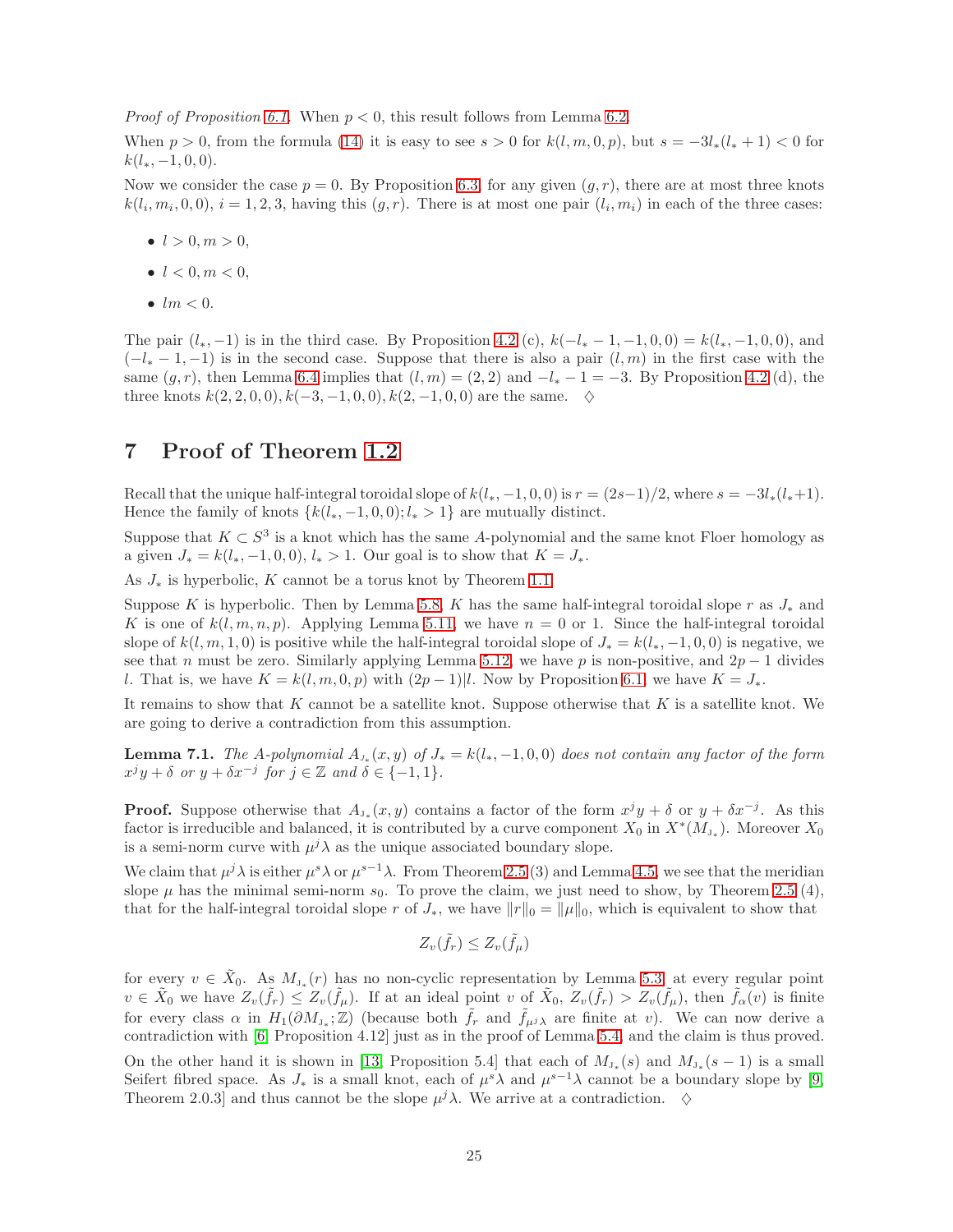Since  $J_*$  is a fibered knot by [\[13\]](#page-28-6), K is also fibered. Hence if  $(C, P)$  is any pair of companion knot and pattern knot associated to  $K$ , then each of  $C$  and  $P$  is fibred and the winding number  $w$  of  $P$  with respect to  $C$  is larger than zero.

<span id="page-25-0"></span>**Lemma 7.2.** The satellite knot  $K$  has a companion knot  $C$  which is hyperbolic.

**Proof.** As is true for any satellite knot,  $K$  has a companion knot  $C$  which is either a torus knot or a hyperbolic knot. So we just need to rule out the possibility that C be a torus knot. If C is a  $(p, q)$ -torus knot, then by formula [\(3\)](#page-2-2),  $A_c(x, y)$  contains a factor of the form  $yx^k + \delta$  or  $y + \delta x^{-k}$  for some integer k and  $\delta \in \{1, -1\}$ . As the winding number w of the pattern knot P with respect to C is non-zero, by Proposition [2.8,](#page-5-1)  $A_{\kappa}(x, y)$  contains a factor of the form  $yx^{w^2k} - (-\delta)^w$  or  $y - (-\delta)^w x^{-w^2k}$ . But this contradicts Lemma [7.1.](#page-24-1)  $\diamond$ 

We now fix a hyperbolic companion knot  $C$  for  $K$  which exists by Lemma [7.2](#page-25-0) and let  $P$  be the corresponding pattern knot.

<span id="page-25-1"></span>**Lemma 7.3.** For any hyperbolic knot C in  $S^3$ , any surgery with a slope  $j/k$ ,  $gcd(j, k) = 1$ , satisfying  $k > 2$  and j odd, will produce either a hyperbolic manifold or a Seifert fibred space whose base orbifold is S <sup>2</sup> with exactly three cone points.

**Proof.** As  $k > 2$ ,  $M_c(j/k)$  is irreducible [\[16\]](#page-28-19) and atoroidal [\[17\]](#page-28-7). Thus  $M_c(j/k)$  is either a hyperbolic manifold or an atoroidal Seifert fibred space. In latter case, the Seifert fibered space has non-cyclic fundamental group [\[9\]](#page-28-13). As  $p$  is odd, the base orbifold of the Seifert fibered space cannot be nonorientable. Thus the base orbifold is a 2-sphere with exactly three cone points.  $\diamondsuit$ 

<span id="page-25-2"></span>**Lemma 7.4.** The integer  $d = 2s - 1$  is divisible by  $w^2$ .

**Proof.** Suppose otherwise. Let  $d_1/q_1$  be the rational number  $\frac{d}{2w^2}$  in its reduced form, i.e.  $d_1 =$  $d/\gcd(d, w^2)$  and  $q_1 = 2w^2/\gcd(d, w^2)$ . Then  $q_1 > 2$  and  $d_1$  is odd. So by Lemma [7.3,](#page-25-1) the surgery on C with the slope  $d_1/q_1$  will yield either a hyperbolic manifold or a Seifert fibred space whose base orbifold is a 2-sphere with exactly three cone points. Applying either Lemma [5.6](#page-17-2) or Lemma [5.13,](#page-20-3) we see that the A-polynomial  $A_c(\bar{x}, \bar{y})$  of C has a zero point  $(\bar{x}_0, \bar{y}_0)$  such that  $\bar{x}_0^{d_1} \bar{y}_0^{q_1} = 1$  and  $\bar{x}_0 \notin \{0, 1, -1\}$ . Now from Proposition [2.8](#page-5-1) and its proof, we see that  $A_c(\bar{x}, \bar{y})$  can be extended to a factor  $f(x, y)$  of  $A_{\kappa}(x, y)$ and the variables of  $A_c(\bar{x}, \bar{y})$  and  $f(x, y)$  satisfying the relations:  $\bar{x} = x^w$ ,  $\bar{y}^w = y$ . In particular for some  $(x_0, y_0)$  we have  $\bar{x}_0 = x_0^w$ ,  $\bar{y}_0^w = y_0$ , and  $(x_0, y_0)$  is a zero point of  $f(x, y)$ . Obviously  $x_0 \notin \{0, 1, -1\}$ . From  $(\bar{x}_0^{d_1} \bar{y}_0^{q_1})^w = 1$ , we have  $x_0^{w^2 d_1} y_0^{q_1} = 1$ , i.e.  $x_0^d y_0^2 = 1$ .

As  $f(x, y)$  is a factor in  $A_{\kappa}(x, y) = A_{J_*}(x, y)$ , we see that the system

$$
\begin{cases}\nA_{\mathbf{J}_*}(x, y) &= 0\\ \nx^d y^2 - 1 &= 0\n\end{cases}
$$

has a solution  $(x_0, y_0)$  with  $x_0 \notin \{0, 1, -1\}$ . We get a contradiction with Lemma [5.5.](#page-17-1)  $\diamond$ 

Note that  $s - 1$  is a cyclic surgery slope of  $J_*$  (provided by [\[13,](#page-28-6) Proposition 5.4]).

<span id="page-25-3"></span>**Lemma 7.5.** If  $(x_0, y_0)$  is a solution of the system

$$
\begin{cases}\nA_{J_*}(x,y) &= 0\\ \nx^{s-1}y - 1 &= 0\n\end{cases}
$$

then  $x_0$  is either 1 or -1.

**Proof.** If  $x_0 \neq 1$  or  $-1$ , it implies that there is a curve component  $X_0$  in  $X^*(M)$  such that  $\tilde{X}_0$  has a point at which  $\hat{f}_{\mu^{s-1}\lambda} = 0$  but  $\hat{f}_{\mu} \neq 0$ . This is impossible as  $\hat{f}_{\mu^{s-1}\lambda}$  has the minimal zero degree at every point of  $\tilde{X}_0$  (because  $J_*$  is a small knot,  $s-1$  is a cyclic surgery slope but is not a boundary slope).  $\diamond$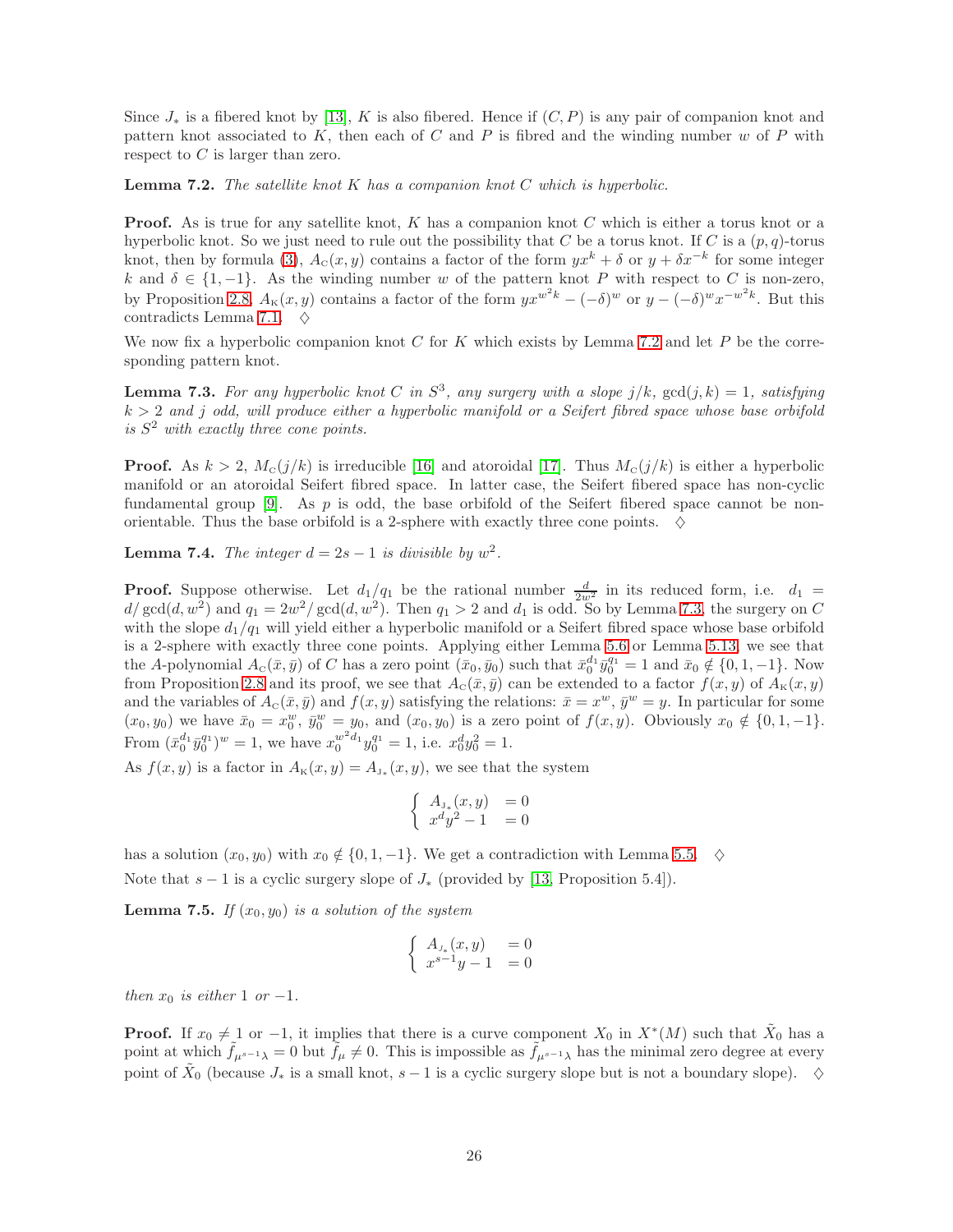<span id="page-26-0"></span>**Lemma 7.6.** The integer  $s-1$  is divisible by  $w^2$ .

**Proof.** The proof is similar to that of Lemma [7.4,](#page-25-2) only replacing Lemma [5.5](#page-17-1) by Lemma [7.5.](#page-25-3) First note that  $s-1$  is an odd number (as  $s = -3l_*(l_*+1)$  is even). So if  $s-1$  is not divisible by  $w^2$ , then the reduced form  $d_1/q_1$  of the rational number  $(s-1)/w^2$  has denominator  $q_1 > 2$ . Now arguing as in the proof of Lemma [7.4](#page-25-2) starting from the  $d_1/q_1$ -surgery on C, we see that the system

$$
\begin{cases}\nA_{\mathbf{J}_*}(x, y) &= 0\\ \nx^{s-1}y - 1 &= 0\n\end{cases}
$$

has a solution  $(x_0, y_0)$  with  $x_0 \neq 1, -1$ . This gives a contradiction with Lemma [7.5.](#page-25-3)  $\diamond$ 

<span id="page-26-1"></span>**Corollary 7.7.** The winding number  $w = 1$ .

**Proof.** This follows immediately from Lemmas [7.4](#page-25-2) and [7.6](#page-26-0)  $\diamond$ 

<span id="page-26-2"></span>**Lemma 7.8.** The companion knot C has the same half-integral toroidal slope as  $J_*$  and C is one of  $k(l, m, 0, p)$  with p non-positive and with  $(2p - 1)l$ .

**Proof.** It follows from Corollary [7.7](#page-26-1) and Proposition [2.8](#page-5-1) that  $A_c(x, y)$  is a factor of  $A_{\kappa}(x, y) = A_{J_*}(x, y)$ . So Proposition [5.8](#page-18-1) says that r is also a toroidal slope of C and C is one of  $k(l, m, n, p)$ . Now arguing as in the case when K is hyperbolic, we see that C is one of  $k(l, m, 0, p)$  with p non-positive and with  $(2p-1)|l. \quad \diamondsuit$ 

<span id="page-26-3"></span>**Lemma 7.9.** For  $C = k(l, m, 0, p)$  given by Lemma [7.8,](#page-26-2) we have  $m = -1$  unless  $C = k(2, 2, 0, 0)$  or  $C = k(-2, m, 0, 0).$ 

**Proof.** If  $m \neq -1$ , then by [\[12,](#page-28-5) Theorem 2.1 (d)] the  $(s - 1)$ -surgery on  $C = k(l, m, 0, p)$  is a Seifert fibred manifold whose base orbifold is a 2-sphere with exactly three cone points, except when  $C$  is one of  $k(-2, m, 0, p)$ ,  $k(2, 2, 0, 0)$ ,  $k(2, 3, 0, 1)$ ,  $k(3, 2, 0, 1)$ ,  $k(2, 2, 0, 2)$ . As we knew that p is non-positive and  $2p-1$  divides l, these exceptional cases can be excluded except  $k(2, 2, 0, 0)$  or  $k(-2, m, 0, 0)$ . So we just need to deal with the case when the  $(s-1)$ -surgery on C is a Seifert fibred manifold whose base orbifold is a 2-sphere with exactly three cone points. Note that  $s - 1$  is odd. Hence by Lemma [5.13,](#page-20-3) the system

$$
\left\{\begin{array}{ll} A_{\scriptscriptstyle \rm C}(x,y) &= 0 \\ x^{s-1}y-1 &= 0 \end{array}\right.
$$

has a solution  $(x_0, y_0)$  with  $x_0 \neq 1, -1$ . As  $A_c(x, y)$  is a factor of  $A_{J_*}(x, y)$ , the point  $(x_0, y_0)$  is also a solution of the system

$$
\begin{cases}\nA_{\mathbf{J}_*}(x, y) &= 0\\ \nx^{s-1}y - 1 &= 0\n\end{cases}
$$

which yields a contradiction with Lemma [7.5.](#page-25-3)  $\diamond$ 

#### <span id="page-26-4"></span>Lemma 7.10.

$$
|s - 2| \le 4g(C).
$$

**Proof.** Recall that C is one of  $k(l, -1, 0, p)$ , p non-positive,  $(2, 2, 0, 0)$ ,  $k(-2, m, 0, 0)$ , and has the same r slope as  $J_*$  and thus has the same s slope as  $J_*$ . From [\(9\)](#page-11-3) and [\(10\)](#page-13-0) we have that for  $k(l, -1, 0, p)$ , p non-positive, its  $s$  slope and genus  $g$  are given by

$$
s = -3l(l+1) + p(-3l-1)^2, \ g = \begin{cases} \frac{-p(3l+1)3l}{2} + l^2 + \frac{l(l-1)}{2}, & \text{if } l > 0, \\ \frac{-p(-3l-1)(-3l-2)}{2} + l^2 + \frac{l(l+5)}{2} + l + 2, & \text{if } l < 0; \end{cases}
$$

for  $k(2, 2, 0, 0)$  its s and g values are

$$
s = -18, \ g = 5;
$$

and for  $k(-2, m, 0, 0)$ ,

$$
s = -2(2m-1)(2m+1), \ g = \begin{cases} 4m^2 - 3m, & \text{if } m > 0, \\ 4m^2 + 3m, & \text{if } m < 0. \end{cases}
$$

In each case, one can check directly that  $|s - 2| \leq 4g$  holds, being aware of some forbidden values on l, m, p given by [\(8\)](#page-11-4).  $\diamond$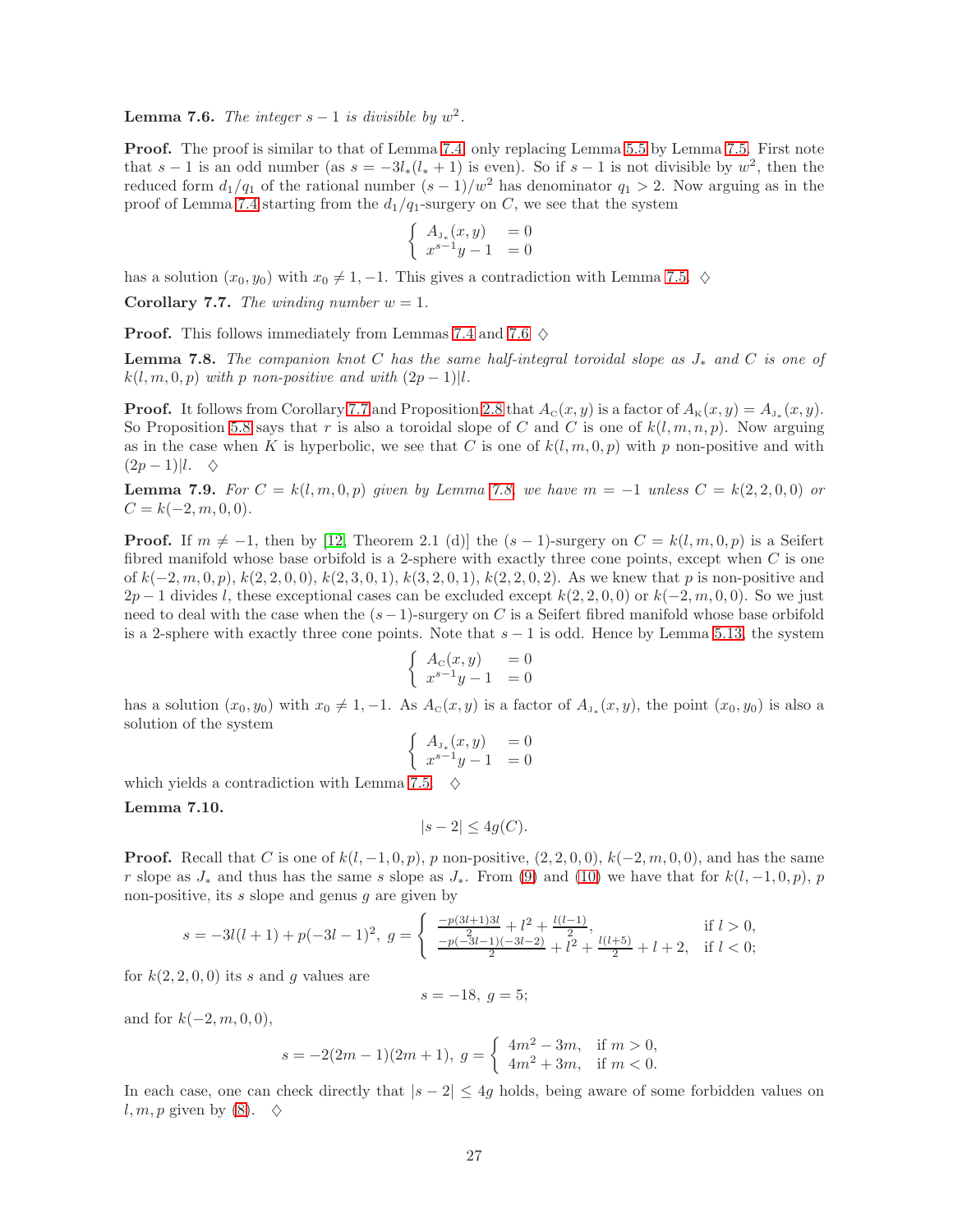As noted in the proof of Theorem [1.1,](#page-0-0) when the winding number  $w = 1$ , the pattern knot P is a nontrivial knot. We also have, by Lemma [2.7,](#page-5-0) that  $A_P(x, y)$  is a factor of  $A_K(x, y) = A_{J_*}(x, y)$ . Combining this fact with [\(3\)](#page-2-2) and Lemma [7.1](#page-24-1) we know that  $P$  cannot be a torus knot. So  $P$  is either a hyperbolic knot or a satellite knot.

If P is a hyperbolic knot, then arguing as in the proofs of Lemmas [7.8,](#page-26-2) [7.9](#page-26-3) and [7.10,](#page-26-4) we have that  $P$ has the same half-integral toroidal slope as  $J_*$ , that P is one of  $k(l', -1, 0, p')$  with p' non-positive or  $k(2, 2, 0, 0)$  or  $k(-2, m', 0, 0)$ , and that  $|s - 2| \leq 4g(P)$ .

Now from

$$
\Delta_{J_*}(t) = \Delta_{\rm K}(t) = \Delta_{\rm C}(t)\Delta_{\rm P}(t)
$$

we have that the genus of the given satellite knot K (which is equal to that of  $J_*$ ) is equal to the sum of the genus of C and the genus of P. So the genus of one of C and P, say C (same argument for  $P$ ), is less than or equal to the half of the genus of  $J_*$ , i.e.

$$
g(C) \le \frac{1}{2}g(J_*)
$$

So

<span id="page-27-7"></span>
$$
|s-2| \le 2g(J_*)\tag{28}
$$

But  $s = -3l_*(l_*+1)$  and  $g(J_*) = l_*^2 + \frac{l_*(l_*-1)}{2}$  $\frac{(-1)^{2}}{2}$ , which do not fit in the inequality [\(28\)](#page-27-7). This contradiction shows that  $P$  cannot be hyperbolic.

So P is a satellite knot. Let  $(C_1, P_1)$  be a pair companion knot and pattern knot for P. Once again as P is fibred, each of  $C_1$  and  $P_1$  is fibred, and the winding number  $w_1$  of  $P_1$  with respect to  $C_1$  is larger than zero. Making use of the fact that  $A_P(x, y)|A_{J_*}(x, y)$ , one can show, similarly as for the pair  $(C, P)$ , that  $C_1$  can be assumed to be hyperbolic, that  $w_1 = 1$ , that  $C_1$  has the same r and s values as  $J_*$ , that  $C_1 = k(l'', -1, 0, p'')$  for some non-positive  $p''$  or  $k(2, 2, 0, 0)$  or  $k(-2, m'', 0, 0)$ , and that  $|s-2| \leq 4g(C_1)$ . Now from the equality

$$
\Delta_{J_*}(t) = \Delta_{\rm K}(t) = \Delta_{\rm C}(t)\Delta_{\rm C_1}(t)\Delta_{\rm P_1}(t)
$$

we see that one of  $g(C)$  and  $g(C_1)$  is less than or equal to  $\frac{1}{2}g(J_*)$ . This leads to a contradiction just as in the preceding paragraph. So P cannot be a satellite knot, and this final contradiction completes the proof of Theorem [1.2.](#page-0-1)

### <span id="page-27-5"></span>References

- [1] K. Baker, Closed essential surfaces in the complements of large volume Berge knots, preprint (2005), arXiv:math/0509082.
- <span id="page-27-4"></span><span id="page-27-0"></span>[2] J. Berge, Some knots with surgeries yielding lens spaces, unpublished draft.
- [3] S. Boyer, X. Zhang, Every nontrivial knot in the 3-sphere has nontrivial A-polynomial, Proc. Amer. Math. Soc. 133 (2005) 2813–2815.
- <span id="page-27-6"></span><span id="page-27-2"></span>[4] S. Boyer, X. Zhang, A proof of the finite filling conjceture, J. Differential Geometry 59 (2001) 87–176.
- [5] S. Boyer, X. Zhang, Cyclic surgery and boundary slopes, AMS/IP Studies in Advanced Mathematics 2 (1997), 62–79.
- <span id="page-27-3"></span><span id="page-27-1"></span>[6] S. Boyer, X. Zhang, On Culler–Shalen seminorms and Dehn filling, Ann. of Math., 248 (1998) 737–801.
- [7] G. Burde, H. Zieschang, Knots, Second edition. de Gruyter Studies in Mathematics, 5. Walter de Gruyter & Co., Berlin, 2003. xii+559 pp.